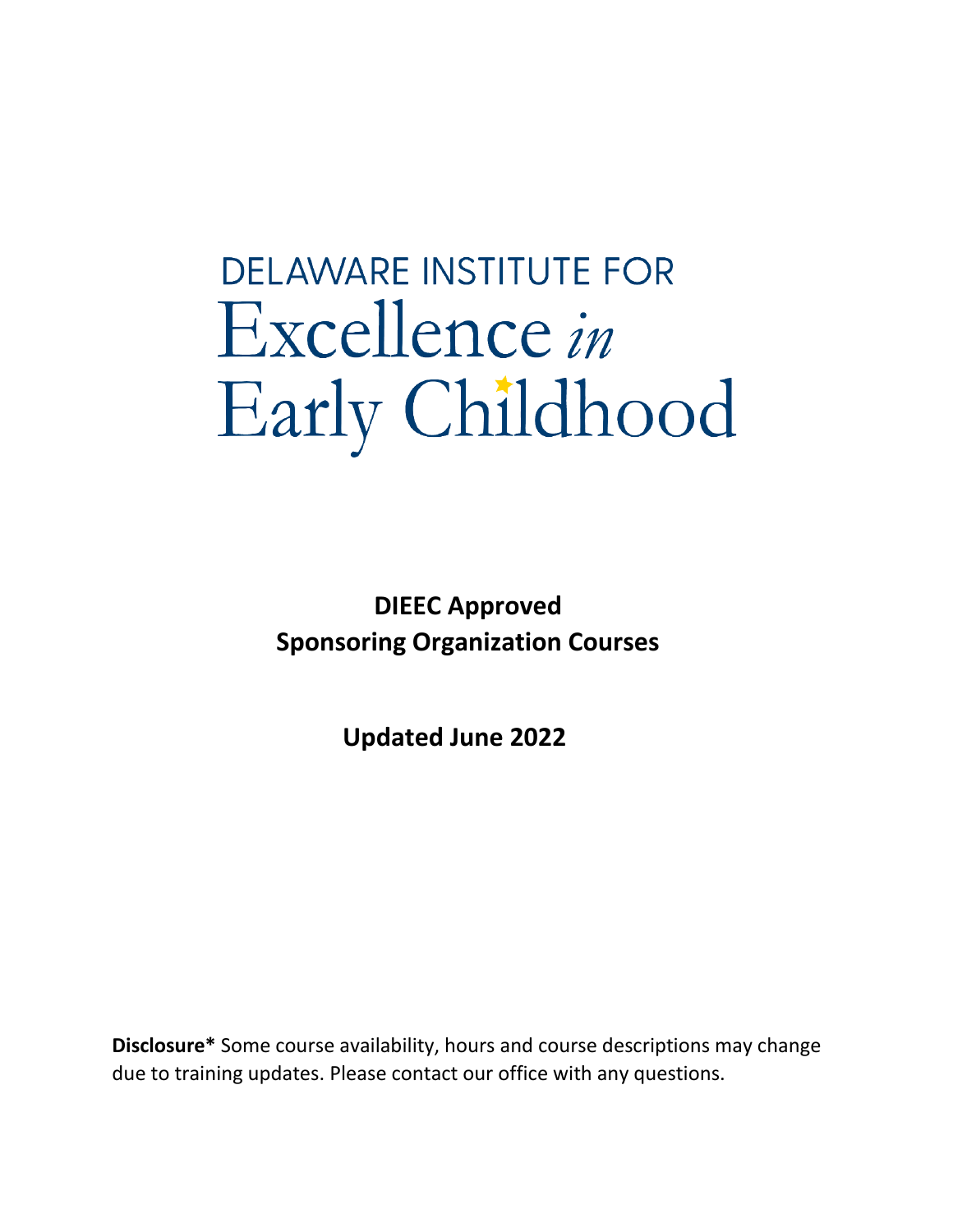### **Interpreting the ASQ:3 and ASQ:SE:2**

| <b>Hours</b>                      | 3                                                                                                                                                                                                                                                                                                                                                                                                                                                                               |                     |         |        |  |
|-----------------------------------|---------------------------------------------------------------------------------------------------------------------------------------------------------------------------------------------------------------------------------------------------------------------------------------------------------------------------------------------------------------------------------------------------------------------------------------------------------------------------------|---------------------|---------|--------|--|
| <b>Audience</b>                   | All ECE Professionals                                                                                                                                                                                                                                                                                                                                                                                                                                                           |                     |         |        |  |
| Level                             | Introductory                                                                                                                                                                                                                                                                                                                                                                                                                                                                    |                     |         |        |  |
| <b>Competencies</b>               | <b>Observation and Assessment</b>                                                                                                                                                                                                                                                                                                                                                                                                                                               |                     |         |        |  |
| <b>Sponsoring</b><br>Organization | Andrea Prettyman                                                                                                                                                                                                                                                                                                                                                                                                                                                                |                     |         |        |  |
| <b>Description</b>                | **PRE-REQUISITE: INTRODUCTION TO THE AGES & STAGES QUESTIONNAIRES -- This training will<br>provide participants the opportunity to interpret screening results. Goals include: learning the<br>importance of sensitive communication while sharing screening results with families, how to discuss<br>referral considerations, and navigating the referral process. The participants will use role play and<br>case studies to work through the screening and referral process. |                     |         |        |  |
|                                   | Self-Paced                                                                                                                                                                                                                                                                                                                                                                                                                                                                      | In Person<br>$\Box$ | Private | Onsite |  |

# **Introduction to the Ages & Stages Questionnaires-Developmental Screening Tools (ASQ-3 and ASQ:SE-2)**

| <b>Hours</b>                      | 3                                                                                                                                                                                                                                                                                                                                                                                                                                                                                                                                                                                                             |                |         |        |  |  |
|-----------------------------------|---------------------------------------------------------------------------------------------------------------------------------------------------------------------------------------------------------------------------------------------------------------------------------------------------------------------------------------------------------------------------------------------------------------------------------------------------------------------------------------------------------------------------------------------------------------------------------------------------------------|----------------|---------|--------|--|--|
| Audience                          | All ECE Professionals                                                                                                                                                                                                                                                                                                                                                                                                                                                                                                                                                                                         |                |         |        |  |  |
| Level                             | Introductory                                                                                                                                                                                                                                                                                                                                                                                                                                                                                                                                                                                                  |                |         |        |  |  |
| <b>Competencies</b>               | <b>Observation and Assessment</b>                                                                                                                                                                                                                                                                                                                                                                                                                                                                                                                                                                             |                |         |        |  |  |
| <b>Sponsoring</b><br>Organization | Andrea Prettyman                                                                                                                                                                                                                                                                                                                                                                                                                                                                                                                                                                                              |                |         |        |  |  |
| <b>Description</b>                | Developmental screening is used to document aspects of a child's development, while identifying<br>children who may be at risk for developmental concerns. Participants will learn about the<br>importance of screening, and will explore features of the Ages & Stages-3 Questionnaire (ASQ-3)<br>and the ASQ: Social-Emotional Questionnaire (ASQ:SE-2) while practicing the process of<br>administering, scoring and translating results. Participants will be able help families understand the<br>benefits of being involved in the screening process, while respecting the family's culture and values. |                |         |        |  |  |
|                                   | Self-Paced                                                                                                                                                                                                                                                                                                                                                                                                                                                                                                                                                                                                    | In Person<br>П | Private | Onsite |  |  |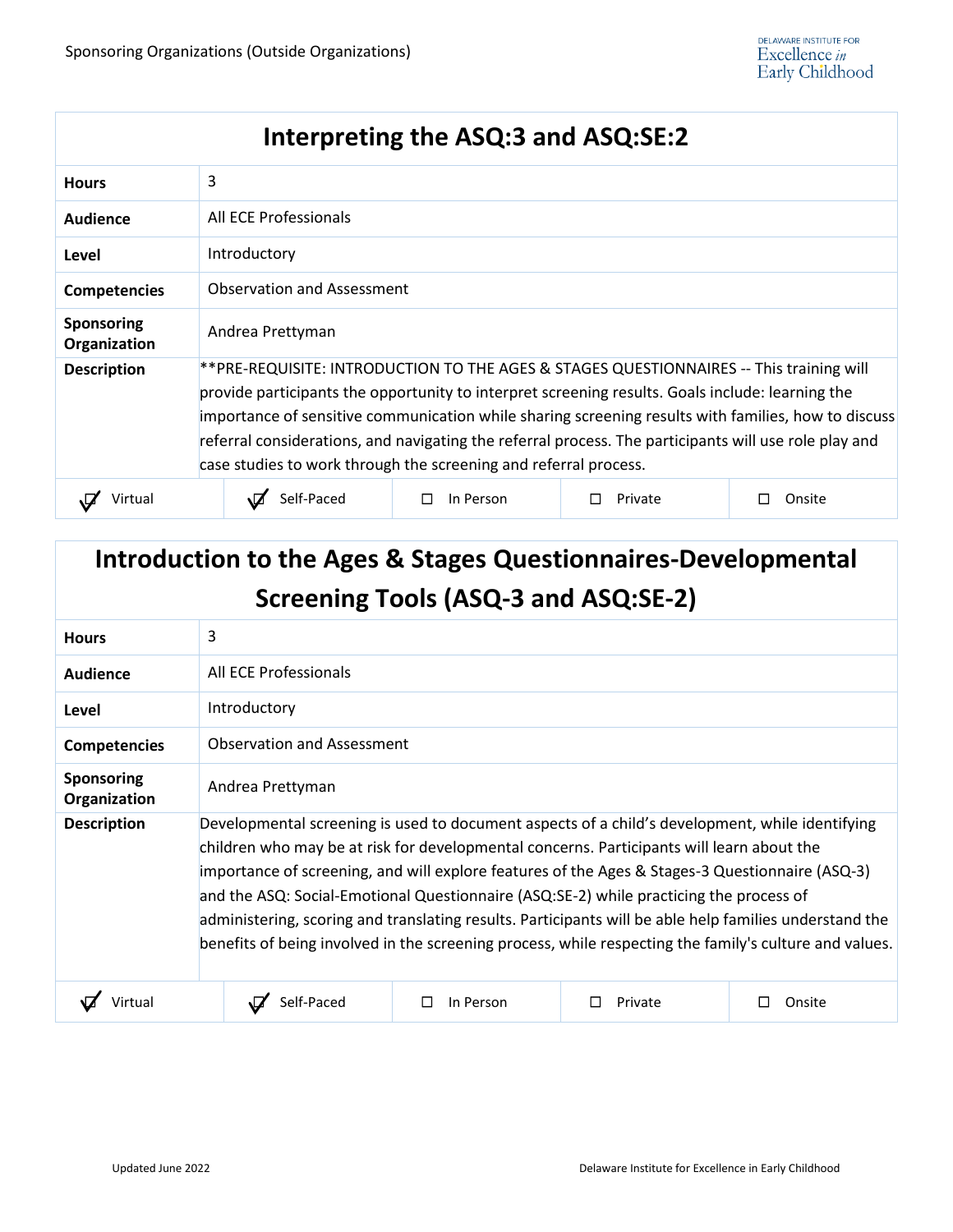### **A Better You Make A Better Team**

| <b>Hours</b>                      | 4                                                                                                                                                                                                                                                                                                                                                                                                                                                                                             |           |         |        |  |  |
|-----------------------------------|-----------------------------------------------------------------------------------------------------------------------------------------------------------------------------------------------------------------------------------------------------------------------------------------------------------------------------------------------------------------------------------------------------------------------------------------------------------------------------------------------|-----------|---------|--------|--|--|
| Audience                          | All ECE Professionals                                                                                                                                                                                                                                                                                                                                                                                                                                                                         |           |         |        |  |  |
| Level                             | Introductory                                                                                                                                                                                                                                                                                                                                                                                                                                                                                  |           |         |        |  |  |
| <b>Competencies</b>               | Professionalism                                                                                                                                                                                                                                                                                                                                                                                                                                                                               |           |         |        |  |  |
| <b>Sponsoring</b><br>Organization | <b>B-Brighter Visions</b>                                                                                                                                                                                                                                                                                                                                                                                                                                                                     |           |         |        |  |  |
| <b>Description</b>                | This class will allow each participant to evaluate their childhood s well as their adult I ife. In doing<br>this you will discover many thngs about yourself. We will discuss trauma, becoming "whole"<br>individuals, instilling your core values and evaluating what you learned from and lacked growing up<br>to implement and service the children in your care. We will discuss the importance of setting goals,<br>writing things down, following a schedule, and understanding others. |           |         |        |  |  |
|                                   | Self-Paced                                                                                                                                                                                                                                                                                                                                                                                                                                                                                    | In Person | Private | Onsite |  |  |

| <b>Supporting Family-Led Developmental Monitoring</b> |                                                                                                                                                                                                                                                                                                                                                                                                          |  |  |  |  |
|-------------------------------------------------------|----------------------------------------------------------------------------------------------------------------------------------------------------------------------------------------------------------------------------------------------------------------------------------------------------------------------------------------------------------------------------------------------------------|--|--|--|--|
| <b>Hours</b>                                          | 1                                                                                                                                                                                                                                                                                                                                                                                                        |  |  |  |  |
| Audience                                              | All ECE Professionals                                                                                                                                                                                                                                                                                                                                                                                    |  |  |  |  |
| Level                                                 | Introductory                                                                                                                                                                                                                                                                                                                                                                                             |  |  |  |  |
| <b>Competencies</b>                                   | Child Development                                                                                                                                                                                                                                                                                                                                                                                        |  |  |  |  |
| Sponsoring<br>Organization                            | Center for Disabilities Studies - UD                                                                                                                                                                                                                                                                                                                                                                     |  |  |  |  |
| <b>Description</b>                                    | This training will: a) introduce participants to the importance of developmental monitoring; (b)<br>provide an overview of the state's developmental screener - the Ages and Stages Questionnaire<br>(ASQ); (c) explain the state's process for referring children to early intervention services; and (d)<br>describe the types of early intervention services available to different ages of children. |  |  |  |  |
| Virtual                                               | Self-Paced<br>In Person<br>Private<br>Onsite<br>$\Box$                                                                                                                                                                                                                                                                                                                                                   |  |  |  |  |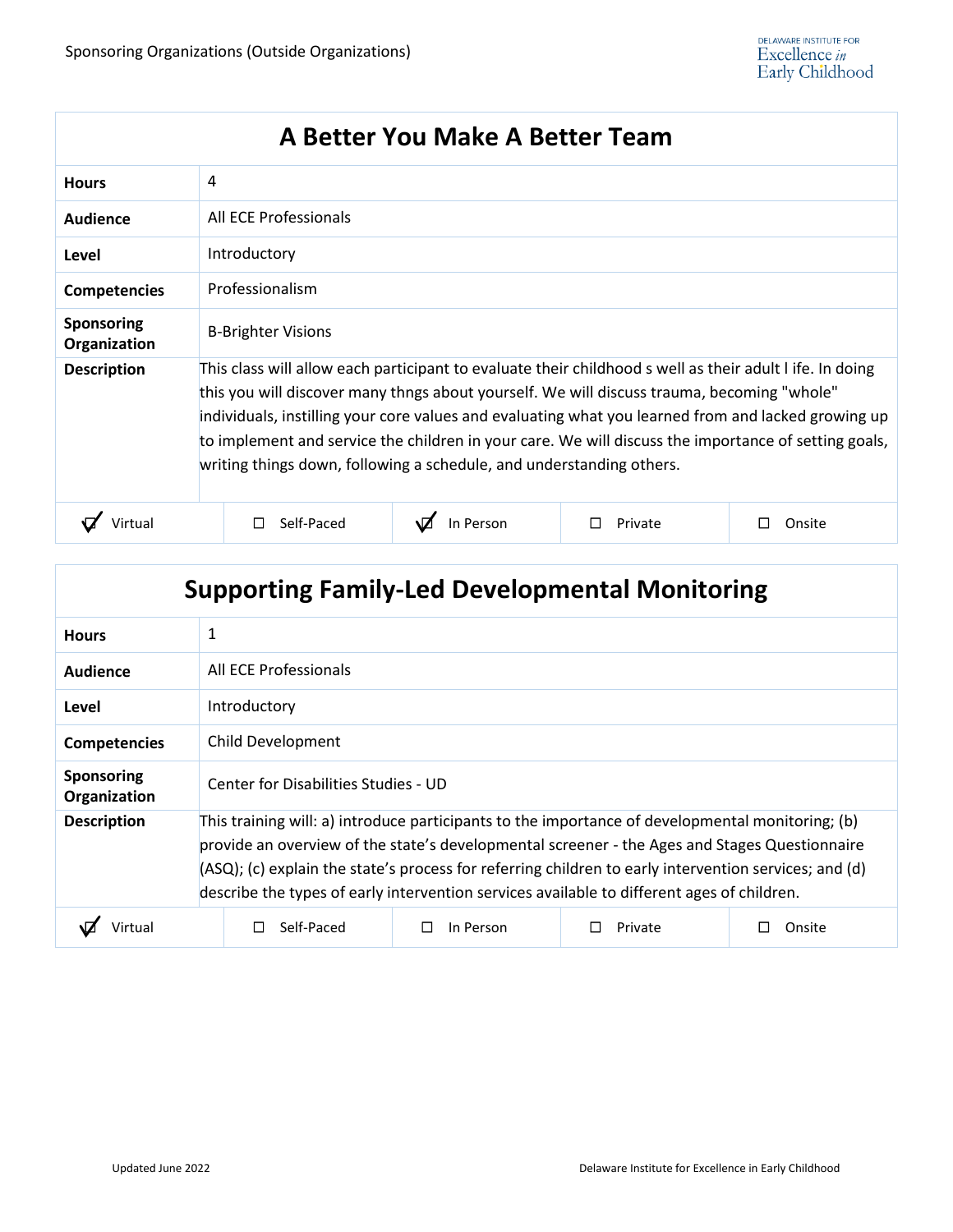#### **Understanding Autism & Strategies for Child Care Providers**

| <b>Hours</b>                      | 3                                                                                                                                                                                                                                                                                                                                                                                                                                                                                                                                                                                      |           |  |        |  |  |  |
|-----------------------------------|----------------------------------------------------------------------------------------------------------------------------------------------------------------------------------------------------------------------------------------------------------------------------------------------------------------------------------------------------------------------------------------------------------------------------------------------------------------------------------------------------------------------------------------------------------------------------------------|-----------|--|--------|--|--|--|
| Audience                          | All ECE Professionals                                                                                                                                                                                                                                                                                                                                                                                                                                                                                                                                                                  |           |  |        |  |  |  |
| Level                             | Introductory                                                                                                                                                                                                                                                                                                                                                                                                                                                                                                                                                                           |           |  |        |  |  |  |
| <b>Competencies</b>               | Child Development                                                                                                                                                                                                                                                                                                                                                                                                                                                                                                                                                                      |           |  |        |  |  |  |
| <b>Sponsoring</b><br>Organization | Center for Disabilities Studies - UD                                                                                                                                                                                                                                                                                                                                                                                                                                                                                                                                                   |           |  |        |  |  |  |
| <b>Description</b>                | The Delaware Network for Excellence in Autism (DNEA) employs staff with expertise in the area of<br>autism and training. As the state's training and technical assistance center we are tasked with<br>moving forward Delaware's Strategic Plan to improve services and supports for individuals with<br>autism. With all training provided by staff connected to the DNEA, intermittent fidelity checks are<br>preformed in order to maintain consistency in trainings. We also review and discuss all evaluations<br>results to make sure we are meeting the needs of the attendees. |           |  |        |  |  |  |
|                                   | Self-Paced                                                                                                                                                                                                                                                                                                                                                                                                                                                                                                                                                                             | In Person |  | Onsite |  |  |  |

# **Toxic Stress & Early Childhood - How Trauma Impacts Children and What you can do about it**

| <b>Hours</b>                      | 2.5                                                                                                                                                                                                                                                                                                 |  |  |  |  |
|-----------------------------------|-----------------------------------------------------------------------------------------------------------------------------------------------------------------------------------------------------------------------------------------------------------------------------------------------------|--|--|--|--|
| Audience                          | All ECE Professionals                                                                                                                                                                                                                                                                               |  |  |  |  |
| Level                             | Introductory                                                                                                                                                                                                                                                                                        |  |  |  |  |
| <b>Competencies</b>               | Social Emotional                                                                                                                                                                                                                                                                                    |  |  |  |  |
| <b>Sponsoring</b><br>Organization | Children & Families First                                                                                                                                                                                                                                                                           |  |  |  |  |
| <b>Description</b>                | This trauma informed care series is organized in a three module workshop format. Participants will<br>learn the impact of toxic stress on development, learning and behavior; practical skills to build<br>resiliency in the educational setting and self-care strategies to balance like and work. |  |  |  |  |
|                                   | In Person<br>Self-Paced<br>Private<br>Onsite                                                                                                                                                                                                                                                        |  |  |  |  |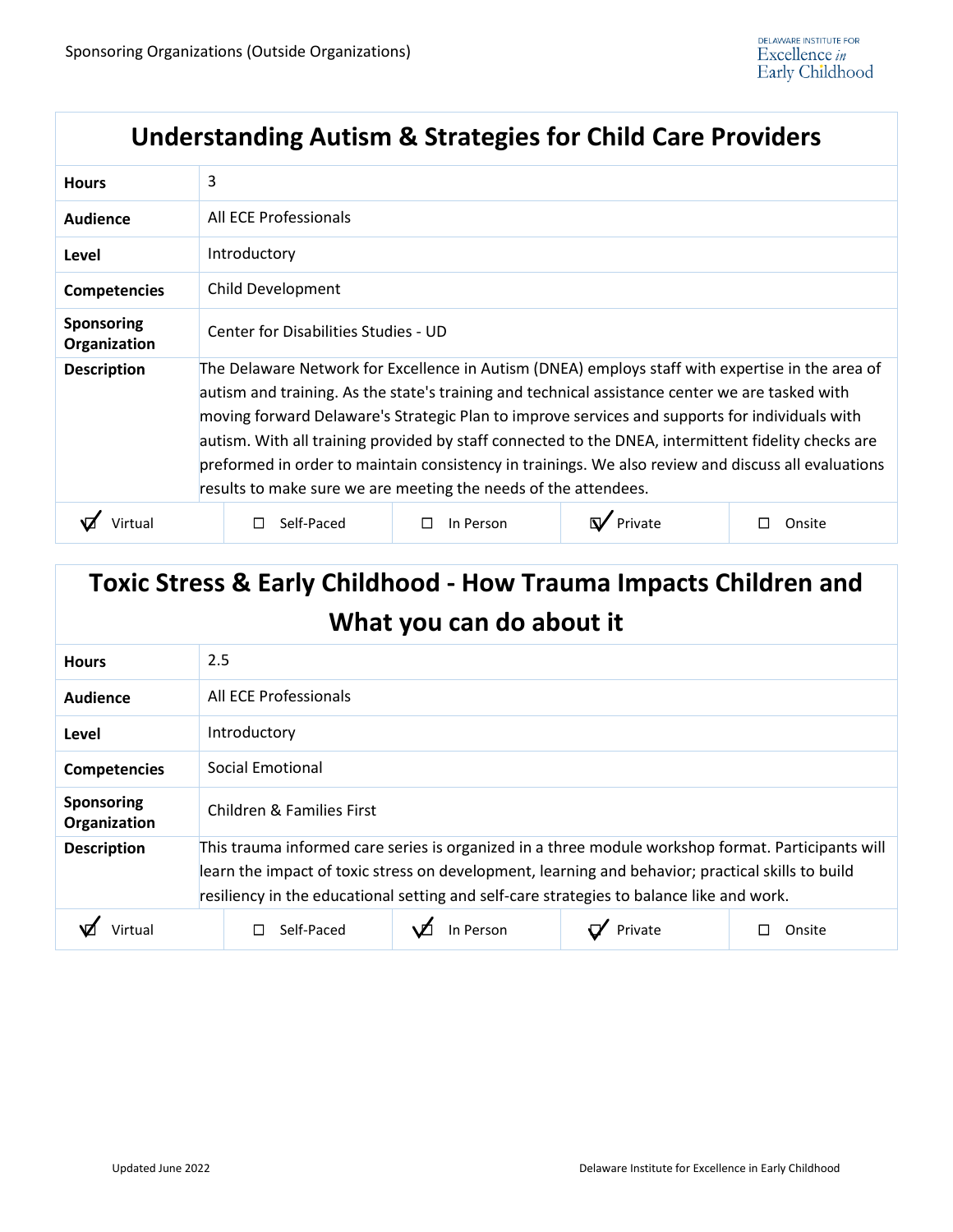| <b>Addressing Implicit Bias</b>   |                                                                                                                                                                                                                                                                                                                                                                                                                                                                                                                                                                                                                                 |           |         |        |  |  |
|-----------------------------------|---------------------------------------------------------------------------------------------------------------------------------------------------------------------------------------------------------------------------------------------------------------------------------------------------------------------------------------------------------------------------------------------------------------------------------------------------------------------------------------------------------------------------------------------------------------------------------------------------------------------------------|-----------|---------|--------|--|--|
| <b>Hours</b>                      | 3                                                                                                                                                                                                                                                                                                                                                                                                                                                                                                                                                                                                                               |           |         |        |  |  |
| <b>Audience</b>                   | All ECE Professionals                                                                                                                                                                                                                                                                                                                                                                                                                                                                                                                                                                                                           |           |         |        |  |  |
| Level                             | Introductory                                                                                                                                                                                                                                                                                                                                                                                                                                                                                                                                                                                                                    |           |         |        |  |  |
| <b>Competencies</b>               | Professionalism                                                                                                                                                                                                                                                                                                                                                                                                                                                                                                                                                                                                                 |           |         |        |  |  |
| <b>Sponsoring</b><br>Organization | <b>Children's Beach House</b>                                                                                                                                                                                                                                                                                                                                                                                                                                                                                                                                                                                                   |           |         |        |  |  |
| <b>Description</b>                | Implicit bias is a fact of life. Everyone harbors them and takes them into the workplace. Biases can<br>be based on skin color, gender, age, height, weight, introversion versus extroversion, marital and<br>parental status, disability status, foreign accents, where someone went to college, and more. If you<br>can name it, there is probably an unconscious bias for it. These biases cause us to make decisions in<br>favor of one group to the detriment of others, and they naturally creep into the workplace. This<br>workshop focuses on acknowledging those biases and offers tips on how to curb implicit bias. |           |         |        |  |  |
|                                   | Self-Paced                                                                                                                                                                                                                                                                                                                                                                                                                                                                                                                                                                                                                      | In Person | Private | Onsite |  |  |

| <b>Fostering Change: Combating Negativity in the Workplace</b> |                                                                                                                                                                                                                                                      |           |         |        |  |  |  |
|----------------------------------------------------------------|------------------------------------------------------------------------------------------------------------------------------------------------------------------------------------------------------------------------------------------------------|-----------|---------|--------|--|--|--|
| <b>Hours</b>                                                   | 3                                                                                                                                                                                                                                                    |           |         |        |  |  |  |
| <b>Audience</b>                                                | All ECE Professionals                                                                                                                                                                                                                                |           |         |        |  |  |  |
| Level                                                          | Introductory                                                                                                                                                                                                                                         |           |         |        |  |  |  |
| <b>Competencies</b>                                            | Professionalism                                                                                                                                                                                                                                      |           |         |        |  |  |  |
| <b>Sponsoring</b><br>Organization                              | Children's Beach House                                                                                                                                                                                                                               |           |         |        |  |  |  |
| <b>Description</b>                                             | This training will help participants enhance skills on how to stop negativity and promote a positive<br>environment. Through interactive activities and role plays participants will learn how to model<br>collaboration, cooperation, and teamwork. |           |         |        |  |  |  |
| Virtual                                                        | Self-Paced                                                                                                                                                                                                                                           | In Person | Private | Onsite |  |  |  |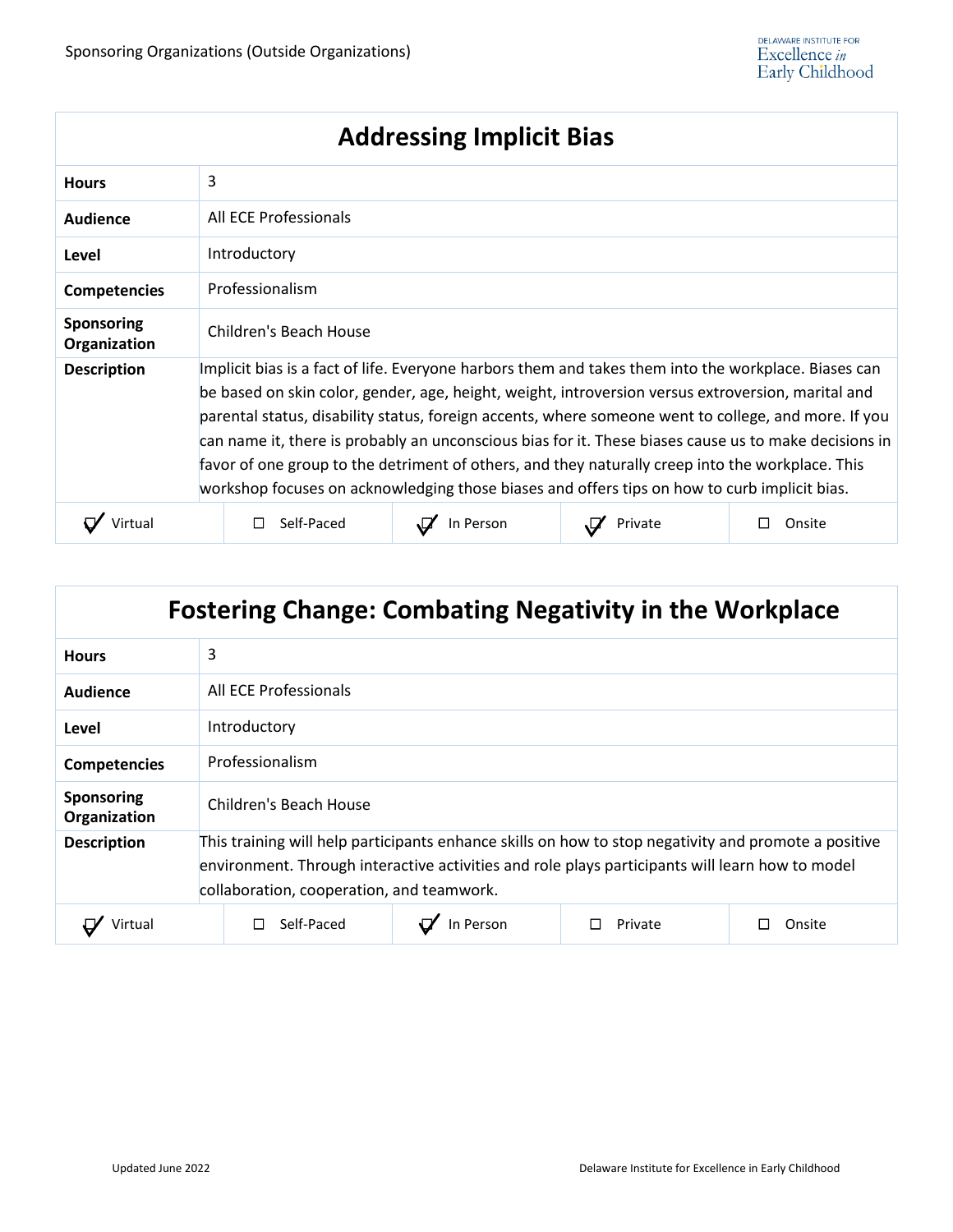#### **How to Have A Difficult Conversation**

| <b>Hours</b>               | 3                                                                                                                                                                                                                                                                                                                  |           |         |        |  |
|----------------------------|--------------------------------------------------------------------------------------------------------------------------------------------------------------------------------------------------------------------------------------------------------------------------------------------------------------------|-----------|---------|--------|--|
| Audience                   | All ECE Professionals                                                                                                                                                                                                                                                                                              |           |         |        |  |
| Level                      | Introductory                                                                                                                                                                                                                                                                                                       |           |         |        |  |
| <b>Competencies</b>        | Professionalism                                                                                                                                                                                                                                                                                                    |           |         |        |  |
| Sponsoring<br>Organization | Children's Beach House                                                                                                                                                                                                                                                                                             |           |         |        |  |
| <b>Description</b>         | This interactive workshop develops skills and introduces practical processes that one can employ<br>when having a difficult conversation. Participants will gain knowledge regarding personal<br>communication styles as well as insights on getting to the core issues within a conflict to find a<br>resolution. |           |         |        |  |
|                            | Self-Paced                                                                                                                                                                                                                                                                                                         | In Person | Private | Onsite |  |

#### **How to Make the Move: Transitions In and Out of the Classroom**

| <b>Hours</b>               | 2                                                                                                                                                                                                                                                                                                                                                                                                                                                                                   |           |         |        |  |
|----------------------------|-------------------------------------------------------------------------------------------------------------------------------------------------------------------------------------------------------------------------------------------------------------------------------------------------------------------------------------------------------------------------------------------------------------------------------------------------------------------------------------|-----------|---------|--------|--|
| Audience                   | All ECE Professionals                                                                                                                                                                                                                                                                                                                                                                                                                                                               |           |         |        |  |
| Level                      | Introductory                                                                                                                                                                                                                                                                                                                                                                                                                                                                        |           |         |        |  |
| <b>Competencies</b>        | Environment & Curriculum                                                                                                                                                                                                                                                                                                                                                                                                                                                            |           |         |        |  |
| Sponsoring<br>Organization | Children's Beach House                                                                                                                                                                                                                                                                                                                                                                                                                                                              |           |         |        |  |
| <b>Description</b>         | Transitions provide opportunites for supporting social skills and emotional competencies. What are<br>your students doing while they are going from one activity to the next? What do your students<br>learn before they transfer into another classroom? This workshop explores the expectations and<br>outcomes as children move through various classrooms. The workshop will review daily structures<br>and routines to determine appropriate transitions within the classroom. |           |         |        |  |
| Virtual                    | Self-Paced                                                                                                                                                                                                                                                                                                                                                                                                                                                                          | In Person | Private | Onsite |  |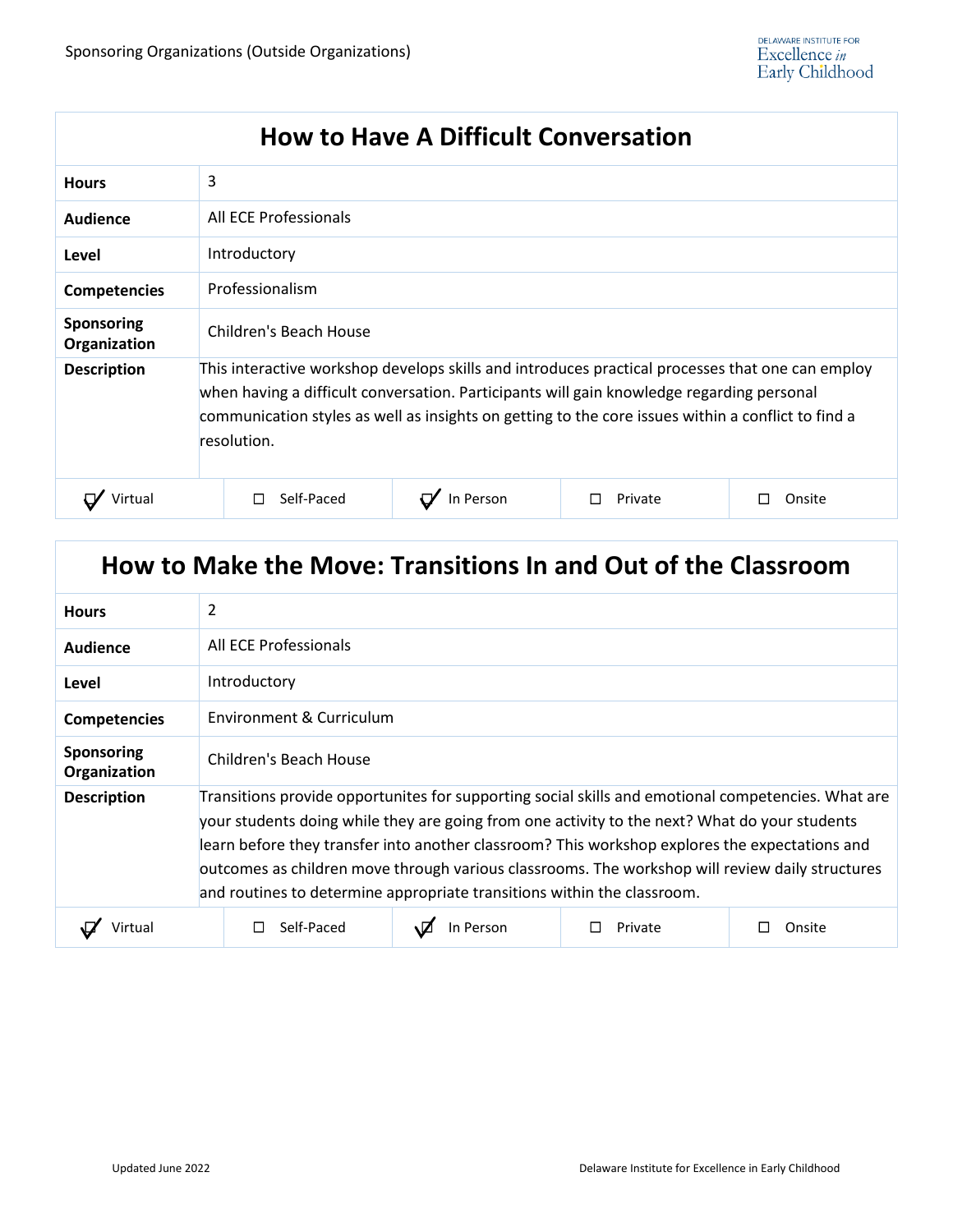# **Nurturing Resiliency in Children and Youth**

| <b>Hours</b>               | 3                                                                                                                                                         |           |         |        |  |  |
|----------------------------|-----------------------------------------------------------------------------------------------------------------------------------------------------------|-----------|---------|--------|--|--|
| Audience                   | All ECE Professionals                                                                                                                                     |           |         |        |  |  |
| Level                      | Introductory                                                                                                                                              |           |         |        |  |  |
| <b>Competencies</b>        | Social Emotional                                                                                                                                          |           |         |        |  |  |
| Sponsoring<br>Organization | Children's Beach House                                                                                                                                    |           |         |        |  |  |
| <b>Description</b>         | This workshop will explore where resiliency comes from, how to build resiliency and how to apply<br>strength based programming in an educational setting. |           |         |        |  |  |
| Virtual                    | Self-Paced                                                                                                                                                | In Person | Private | Onsite |  |  |

| <b>Spark Creativity</b>           |                                                                                                                                                                                                                                 |           |         |        |  |  |
|-----------------------------------|---------------------------------------------------------------------------------------------------------------------------------------------------------------------------------------------------------------------------------|-----------|---------|--------|--|--|
| <b>Hours</b>                      | 3                                                                                                                                                                                                                               |           |         |        |  |  |
| Audience                          | All ECE Professionals                                                                                                                                                                                                           |           |         |        |  |  |
| Level                             | Introductory                                                                                                                                                                                                                    |           |         |        |  |  |
| <b>Competencies</b>               | Environment & Curriculum                                                                                                                                                                                                        |           |         |        |  |  |
| <b>Sponsoring</b><br>Organization | Children's Beach House                                                                                                                                                                                                          |           |         |        |  |  |
| <b>Description</b>                | This workshop explores the methods of sparking creativitiy in youth and adults. Participants will<br>engage in activities that foster creative thinking, group problem solving, critical thinking, and<br>suspending judgement. |           |         |        |  |  |
| √irtual                           | Self-Paced<br>П                                                                                                                                                                                                                 | In Person | Private | Onsite |  |  |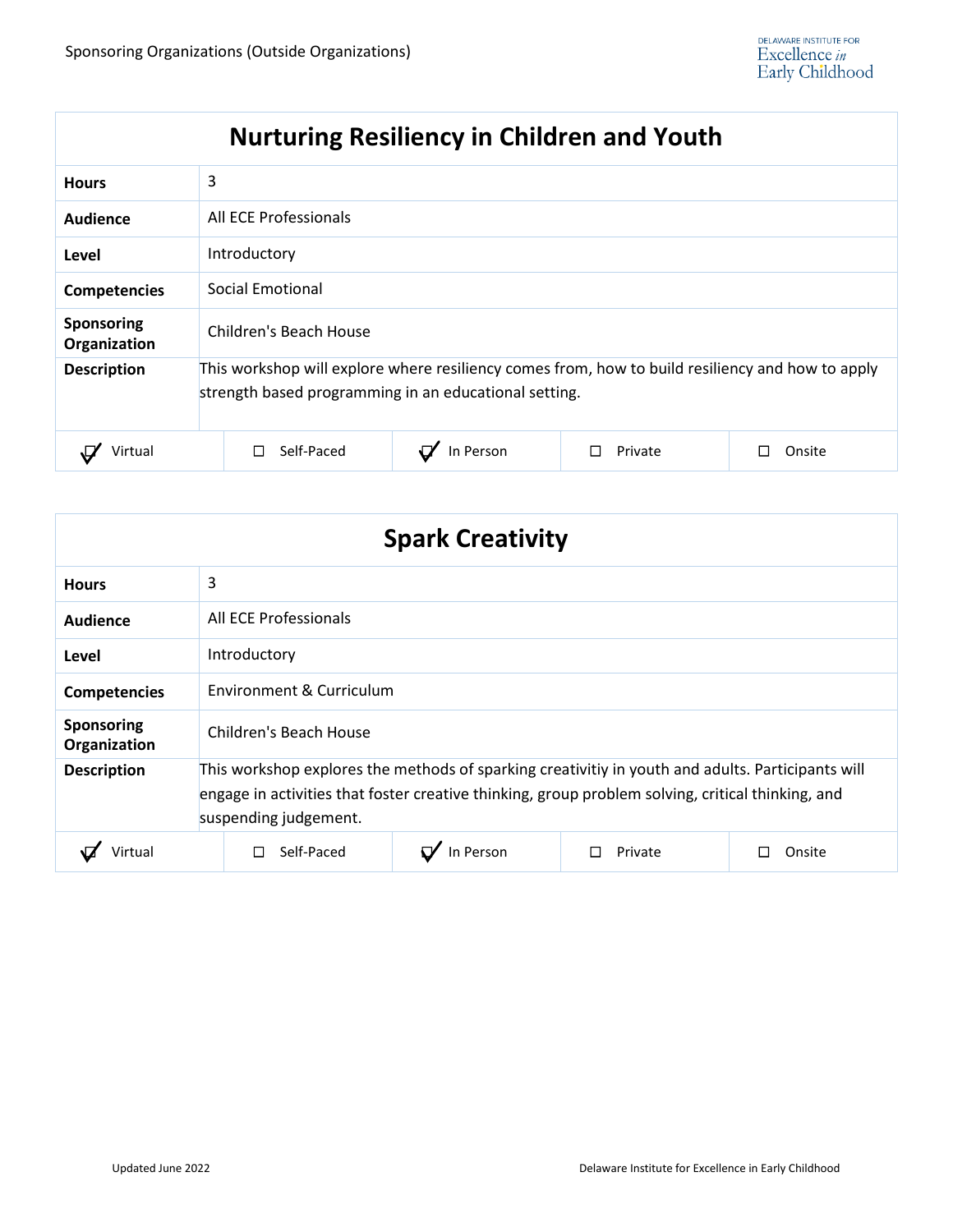| <b>Team Building and Personal Wellness</b> |                                                                                                                                                                                                                                                                                                                                                                                                                                                                                                                                                                 |           |         |        |  |
|--------------------------------------------|-----------------------------------------------------------------------------------------------------------------------------------------------------------------------------------------------------------------------------------------------------------------------------------------------------------------------------------------------------------------------------------------------------------------------------------------------------------------------------------------------------------------------------------------------------------------|-----------|---------|--------|--|
| <b>Hours</b>                               | 2                                                                                                                                                                                                                                                                                                                                                                                                                                                                                                                                                               |           |         |        |  |
| Audience                                   | All ECE Professionals                                                                                                                                                                                                                                                                                                                                                                                                                                                                                                                                           |           |         |        |  |
| Level                                      | Introductory                                                                                                                                                                                                                                                                                                                                                                                                                                                                                                                                                    |           |         |        |  |
| <b>Competencies</b>                        | Professionalism                                                                                                                                                                                                                                                                                                                                                                                                                                                                                                                                                 |           |         |        |  |
| <b>Sponsoring</b><br>Organization          | Children's Beach House                                                                                                                                                                                                                                                                                                                                                                                                                                                                                                                                          |           |         |        |  |
| <b>Description</b>                         | For a lot of people, the pursuit of a healthy work/life balance seems like an impossible goal. With so<br>many of us torn between juggling heavy workloads, managing relationships, and squeezing in<br>outside interests, it's no surprise that more than one in our Americans describe themselves as<br>"super stressed". And that's not balanced-or healthy. In these situations, we are also charged with<br>"getting along" with people at work. This workshop will explore how to build a strong team, while<br>still managing to take care of ourselves. |           |         |        |  |
|                                            | Self-Paced                                                                                                                                                                                                                                                                                                                                                                                                                                                                                                                                                      | In Person | Private | Onsite |  |

| The Elephant in the Room: Addressing Unacknowledged Conflict |                                                                                                                                                                                                                                                                                                                                     |  |  |  |
|--------------------------------------------------------------|-------------------------------------------------------------------------------------------------------------------------------------------------------------------------------------------------------------------------------------------------------------------------------------------------------------------------------------|--|--|--|
| <b>Hours</b>                                                 | 3                                                                                                                                                                                                                                                                                                                                   |  |  |  |
| <b>Audience</b>                                              | All ECE Professionals                                                                                                                                                                                                                                                                                                               |  |  |  |
| Level                                                        | Introductory                                                                                                                                                                                                                                                                                                                        |  |  |  |
| <b>Competencies</b>                                          | Professionalism                                                                                                                                                                                                                                                                                                                     |  |  |  |
| <b>Sponsoring</b><br>Organization                            | Children's Beach House                                                                                                                                                                                                                                                                                                              |  |  |  |
| <b>Description</b>                                           | This workshop explores the most effective responses to unacknowledged conflict and the five styles<br>of conflict management. Participants will investigate the style they are most comfortable with and<br>the styles that create more conflict. Proactive strategies for addressing and resolving conflict will be<br>identified. |  |  |  |
|                                                              | Self-Paced<br>Private<br>In Person<br>Onsite                                                                                                                                                                                                                                                                                        |  |  |  |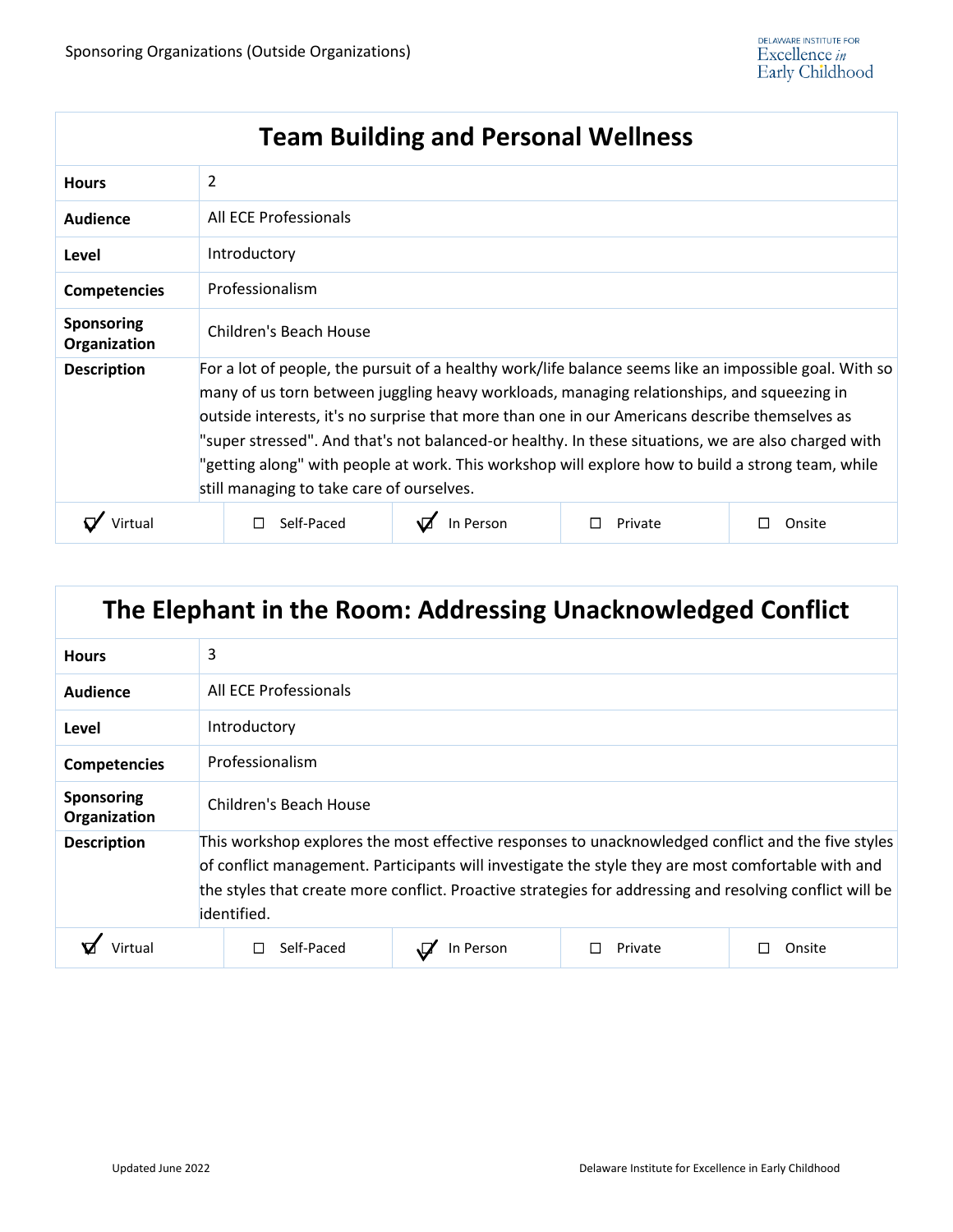| <b>Serve Safe</b>          |                                                                                                                                                                                                                            |  |  |  |
|----------------------------|----------------------------------------------------------------------------------------------------------------------------------------------------------------------------------------------------------------------------|--|--|--|
| <b>Hours</b>               | 9                                                                                                                                                                                                                          |  |  |  |
| Audience                   | All ECE Professionals                                                                                                                                                                                                      |  |  |  |
| Level                      | Introductory                                                                                                                                                                                                               |  |  |  |
| <b>Competencies</b>        | Health & Safety                                                                                                                                                                                                            |  |  |  |
| Sponsoring<br>Organization | Cooperative Extension                                                                                                                                                                                                      |  |  |  |
| <b>Description</b>         | Participants will identify food hazards and how they contaminate foods as well as strategies to<br>prevent food borne illness. Participants will learn proper hand washing, sanitizing and food<br>preparation strategies. |  |  |  |
| Virtual                    | In Person<br>Self-Paced<br>Private<br>Onsite                                                                                                                                                                               |  |  |  |

| <b>Brain Connections to Stressful Situations</b> |                                                                                                                                                                                                                                                                                                                                                                                |           |         |        |  |
|--------------------------------------------------|--------------------------------------------------------------------------------------------------------------------------------------------------------------------------------------------------------------------------------------------------------------------------------------------------------------------------------------------------------------------------------|-----------|---------|--------|--|
| <b>Hours</b>                                     | 2                                                                                                                                                                                                                                                                                                                                                                              |           |         |        |  |
| Audience                                         | All ECE Professionals                                                                                                                                                                                                                                                                                                                                                          |           |         |        |  |
| Level                                            | Introductory                                                                                                                                                                                                                                                                                                                                                                   |           |         |        |  |
| <b>Competencies</b>                              | Child Development                                                                                                                                                                                                                                                                                                                                                              |           |         |        |  |
| <b>Sponsoring</b><br>Organization                | Delaware Association for the Education of Young Ch                                                                                                                                                                                                                                                                                                                             |           |         |        |  |
| <b>Description</b>                               | Brain Development and Stressful Situations is an introduction on brain development and<br>importance of the environment for healthy brain development. The training will cover the basics of<br>brain development including how the environment affects brain development, what professionals<br>can do to support healthy brain development and the basics of the ACEs study. |           |         |        |  |
|                                                  | Self-Paced                                                                                                                                                                                                                                                                                                                                                                     | In Person | Private | Onsite |  |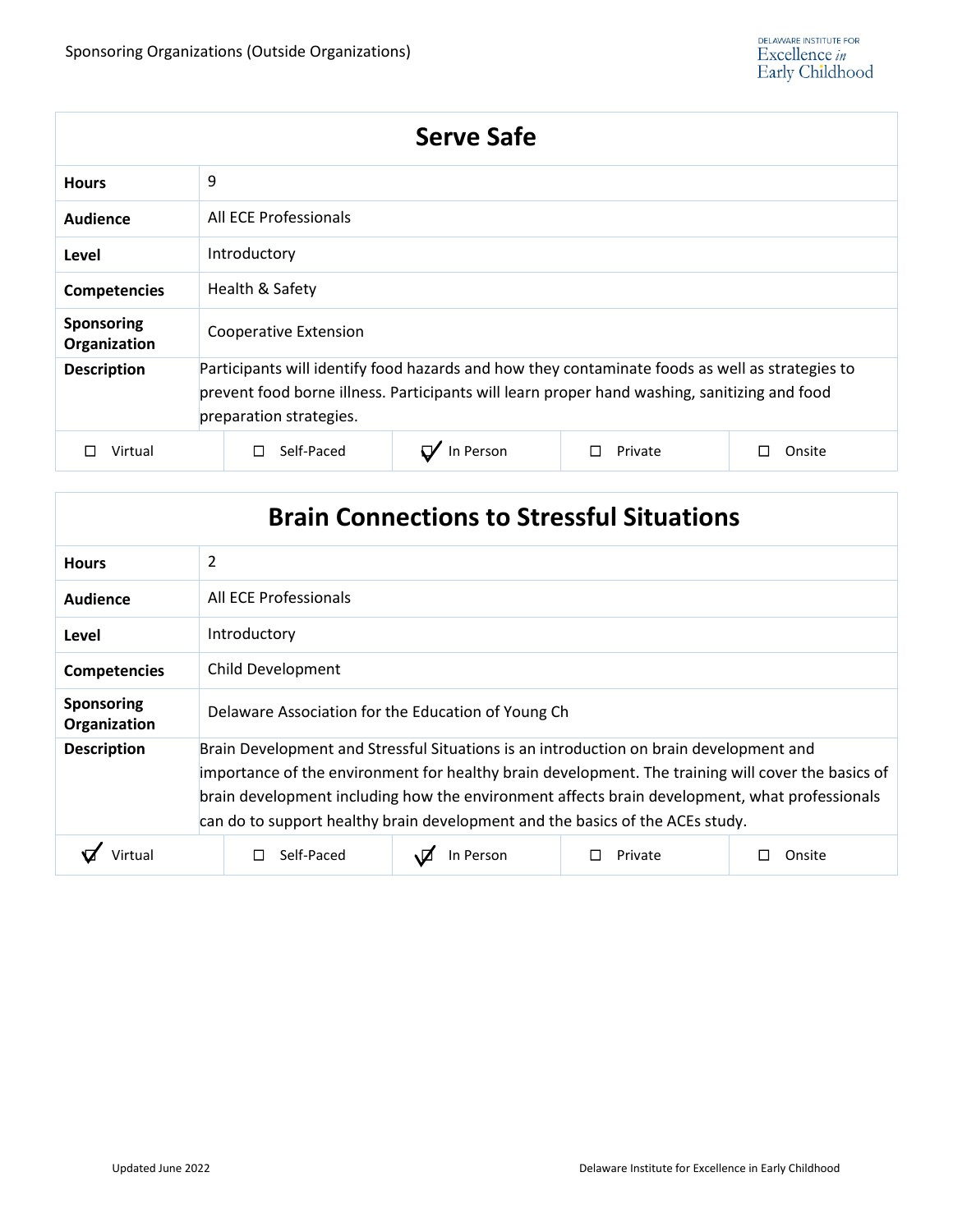# **Children's Language Development**

| <b>Hours</b>                      | 1.5                                                                                                                                                                                                |           |         |        |  |
|-----------------------------------|----------------------------------------------------------------------------------------------------------------------------------------------------------------------------------------------------|-----------|---------|--------|--|
| Audience                          | All ECE Professionals                                                                                                                                                                              |           |         |        |  |
| Level                             | Introductory                                                                                                                                                                                       |           |         |        |  |
| <b>Competencies</b>               | Child Development                                                                                                                                                                                  |           |         |        |  |
| <b>Sponsoring</b><br>Organization | Delaware Association for the Education of Young Ch                                                                                                                                                 |           |         |        |  |
| <b>Description</b>                | During this session, participants will learn the background of language development. They will learn<br>the process of how language develops and activities to enhance their language development. |           |         |        |  |
| Virtual                           | Self-Paced                                                                                                                                                                                         | In Person | Private | Onsite |  |

| <b>COVID19 &amp; Our Mental Health</b> |                                                                                                                                                        |           |         |        |  |
|----------------------------------------|--------------------------------------------------------------------------------------------------------------------------------------------------------|-----------|---------|--------|--|
| <b>Hours</b>                           | $\overline{2}$                                                                                                                                         |           |         |        |  |
| <b>Audience</b>                        | All ECE Professionals                                                                                                                                  |           |         |        |  |
| Level                                  | Introductory                                                                                                                                           |           |         |        |  |
| <b>Competencies</b>                    | Social Emotional                                                                                                                                       |           |         |        |  |
| <b>Sponsoring</b><br>Organization      | Delaware Association for the Education of Young Ch                                                                                                     |           |         |        |  |
| <b>Description</b>                     | This webinar is designed to provide strategies to help adults manage their mental health and<br>balance work and home life during the COVID19 pandemic |           |         |        |  |
| Virtual                                | Self-Paced                                                                                                                                             | In Person | Private | Onsite |  |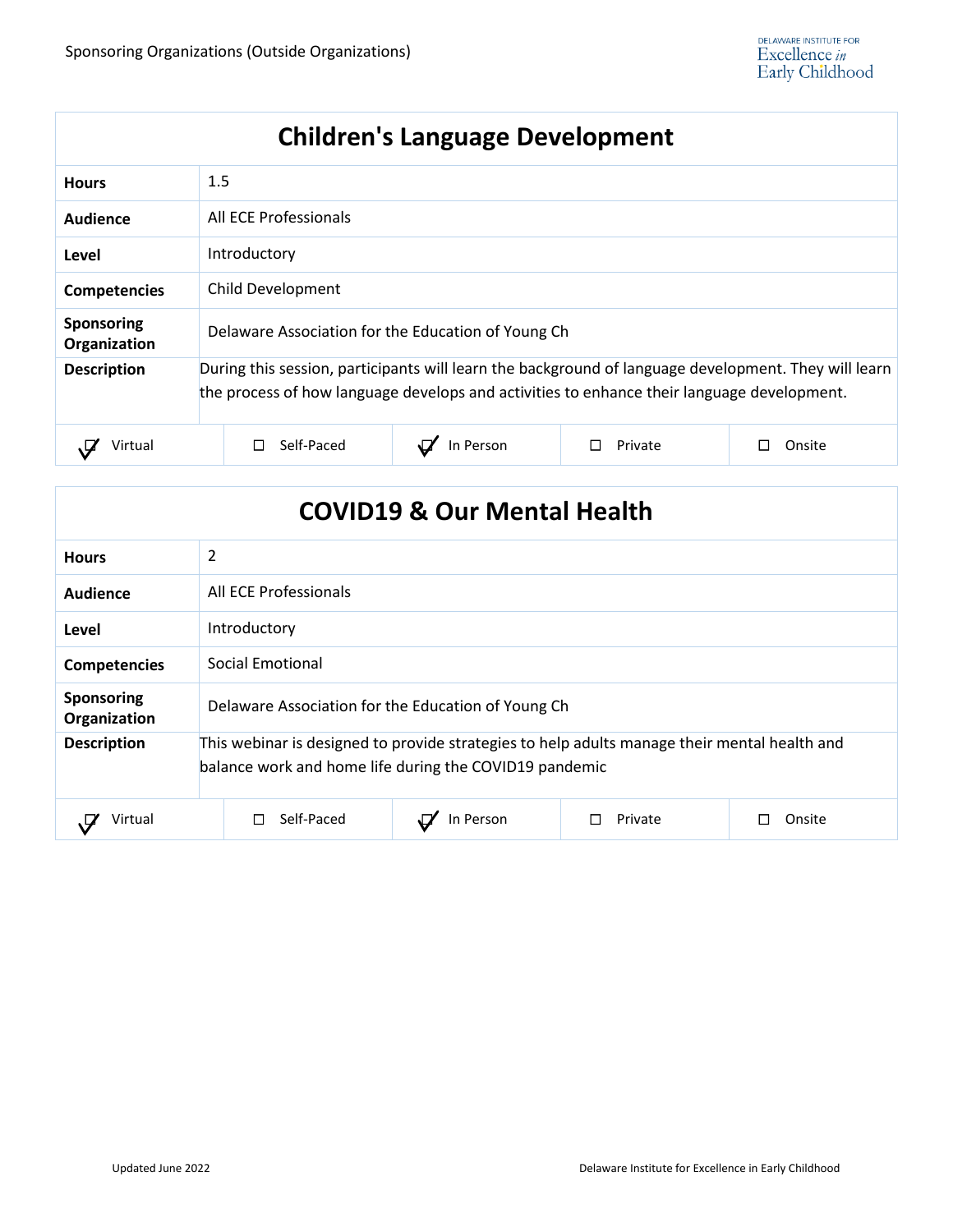# **How to Effectively Communicate with your Colleagues**

| <b>Hours</b>                      | 1.5                                                                                                                                                                                                                                                                                                                                                                         |  |  |  |
|-----------------------------------|-----------------------------------------------------------------------------------------------------------------------------------------------------------------------------------------------------------------------------------------------------------------------------------------------------------------------------------------------------------------------------|--|--|--|
| Audience                          | All ECE Professionals                                                                                                                                                                                                                                                                                                                                                       |  |  |  |
| Level                             | Introductory                                                                                                                                                                                                                                                                                                                                                                |  |  |  |
| <b>Competencies</b>               | Professionalism                                                                                                                                                                                                                                                                                                                                                             |  |  |  |
| <b>Sponsoring</b><br>Organization | Delaware Association for the Education of Young Ch                                                                                                                                                                                                                                                                                                                          |  |  |  |
| <b>Description</b>                | Communication is vital for a healthy working relationship with your colleagues. Unfortunately, there<br>are a couple communication styles making it challenging sometimes to talk with colleagues. During<br>this training you will have the opportunity to learn about the different communication styles and<br>how you can effectively communicate with your colleagues. |  |  |  |
| Virtual                           | Self-Paced<br>In Person<br>Private<br>Onsite                                                                                                                                                                                                                                                                                                                                |  |  |  |

| <b>Importance of Routine</b> |                                                                                                                                                                                                                                                      |                          |         |        |  |
|------------------------------|------------------------------------------------------------------------------------------------------------------------------------------------------------------------------------------------------------------------------------------------------|--------------------------|---------|--------|--|
| <b>Hours</b>                 | 1.5                                                                                                                                                                                                                                                  |                          |         |        |  |
| Audience                     | All ECE Professionals                                                                                                                                                                                                                                |                          |         |        |  |
| Level                        | Introductory                                                                                                                                                                                                                                         |                          |         |        |  |
| <b>Competencies</b>          |                                                                                                                                                                                                                                                      | Environment & Curriculum |         |        |  |
| Sponsoring<br>Organization   | Delaware Association for the Education of Young Ch                                                                                                                                                                                                   |                          |         |        |  |
| <b>Description</b>           | During this session, participants will learn the importance of routines. They will understand how<br>routines play an important part for children and their families. They will leave the session knowing<br>some strategies for effective routines. |                          |         |        |  |
| Virtual                      | Self-Paced                                                                                                                                                                                                                                           | In Person                | Private | Onsite |  |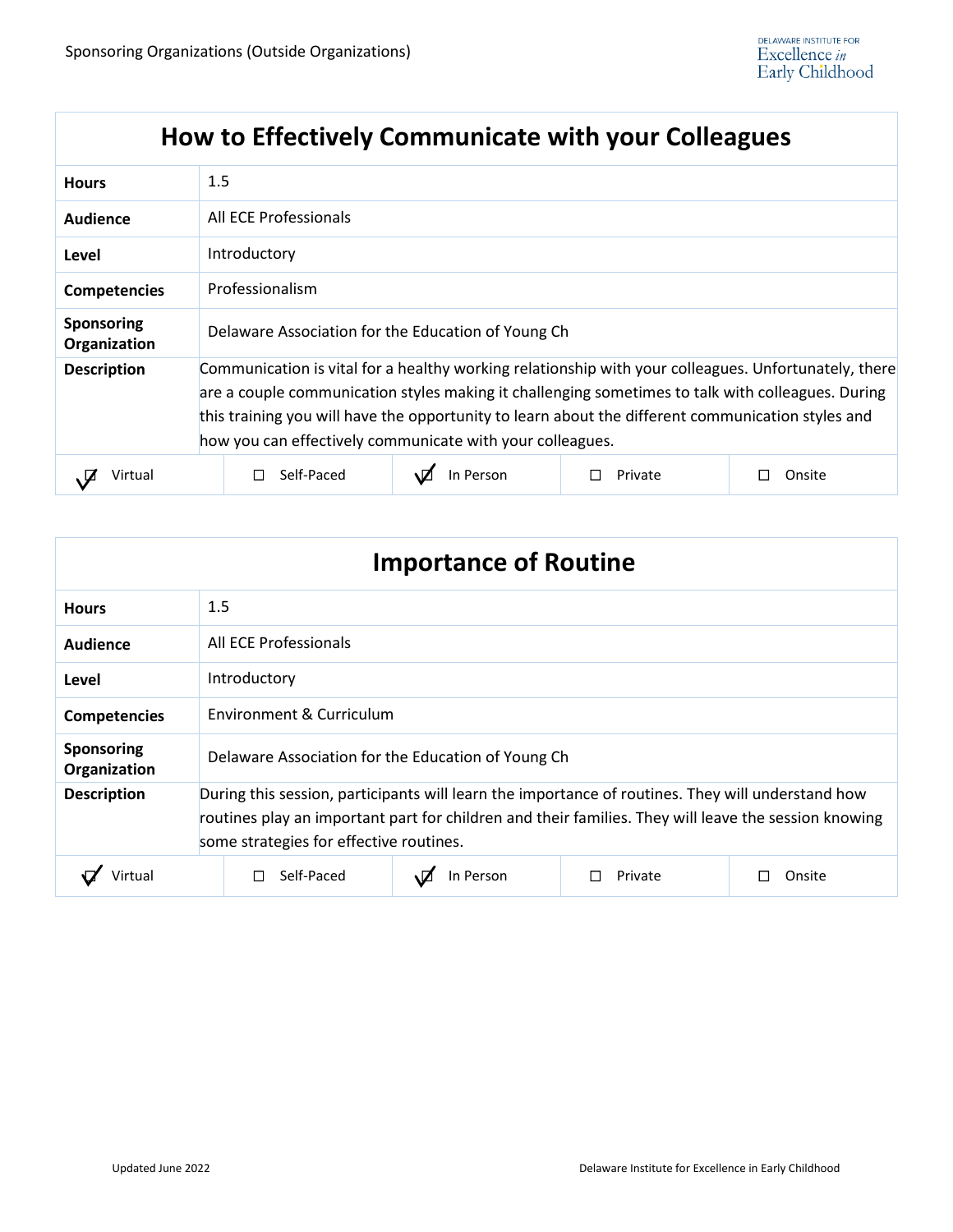# **Incorporating Nature In and Out of the Classroom**

| <b>Hours</b>                      | 2                                                                                                                                                                                                             |           |         |        |  |
|-----------------------------------|---------------------------------------------------------------------------------------------------------------------------------------------------------------------------------------------------------------|-----------|---------|--------|--|
| Audience                          | All ECE Professionals                                                                                                                                                                                         |           |         |        |  |
| Level                             | Introductory                                                                                                                                                                                                  |           |         |        |  |
| <b>Competencies</b>               | Environment & Curriculum                                                                                                                                                                                      |           |         |        |  |
| <b>Sponsoring</b><br>Organization | Delaware Association for the Education of Young Ch                                                                                                                                                            |           |         |        |  |
| <b>Description</b>                | This training is focused on incorporating nature into your classroom and activities to enhance your<br>outside environment. It will touch briefly on the importance of nature and nature-based<br>classrooms. |           |         |        |  |
|                                   | Self-Paced                                                                                                                                                                                                    | In Person | Private | Onsite |  |

| It's Time to Play! Why Play Is Important to Infants |                                                                                                                                                                                                                                                                                                                                           |         |        |  |  |
|-----------------------------------------------------|-------------------------------------------------------------------------------------------------------------------------------------------------------------------------------------------------------------------------------------------------------------------------------------------------------------------------------------------|---------|--------|--|--|
| <b>Hours</b>                                        | 2                                                                                                                                                                                                                                                                                                                                         |         |        |  |  |
| Audience                                            | All ECE Professionals                                                                                                                                                                                                                                                                                                                     |         |        |  |  |
| Level                                               | Introductory                                                                                                                                                                                                                                                                                                                              |         |        |  |  |
| <b>Competencies</b>                                 | Environment & Curriculum                                                                                                                                                                                                                                                                                                                  |         |        |  |  |
| <b>Sponsoring</b><br>Organization                   | Delaware Association for the Education of Young Ch                                                                                                                                                                                                                                                                                        |         |        |  |  |
| <b>Description</b>                                  | Play is essential for learning and starts at birth. Infant play opens the door for developing new skills<br>and building new relationships. Through this training, the participants will learn how infants learn<br>through play, the stages of play that infants will go through and how to foster your environment to<br>encourage play |         |        |  |  |
| Virtual                                             | Self-Paced<br>In Person                                                                                                                                                                                                                                                                                                                   | Private | Onsite |  |  |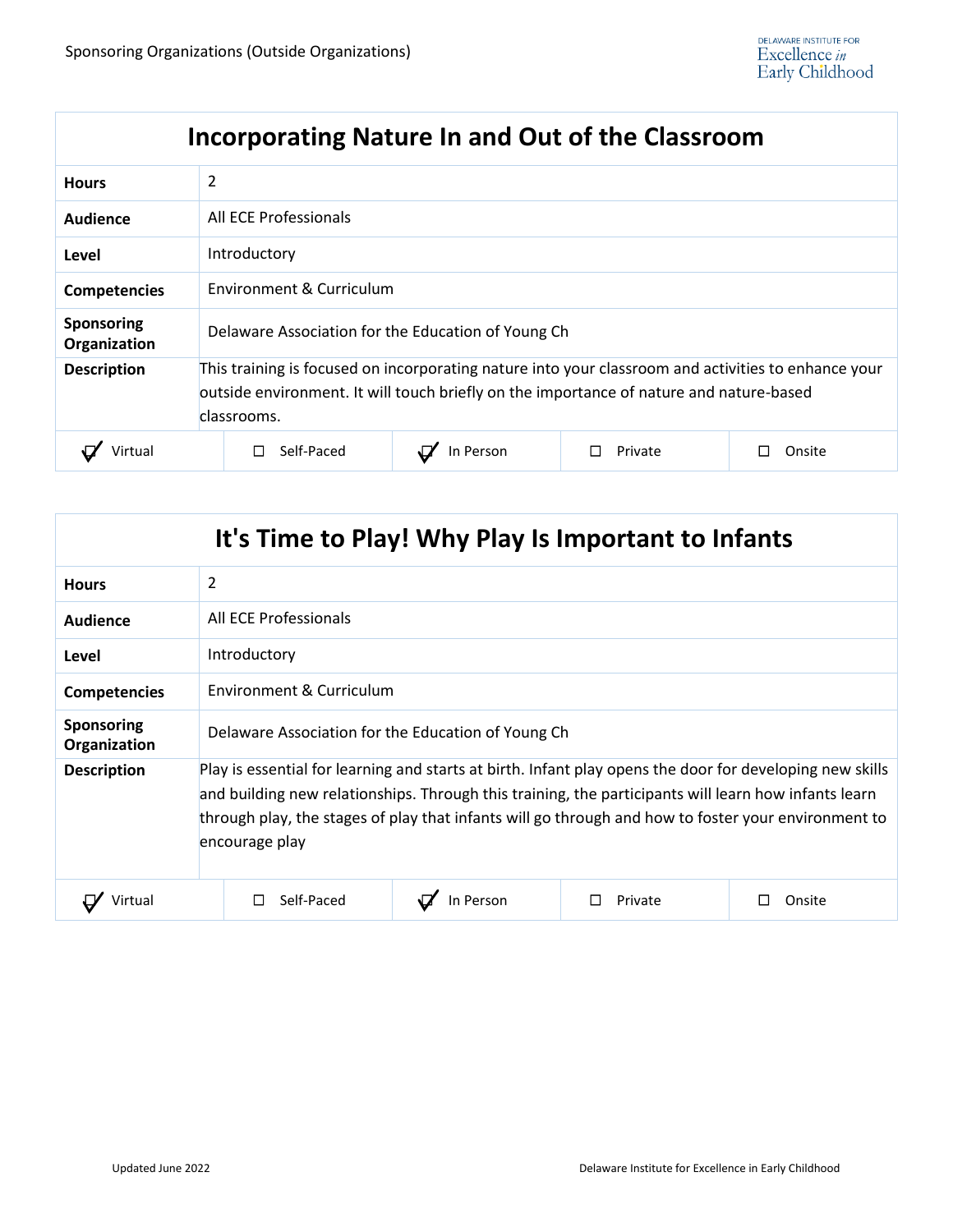# **Mental Health Practice Approaches and Understanding**

| <b>Hours</b>                      | 1.5                                                                                                                                                                                                                                                                                                                                                                                                                            |           |         |        |  |
|-----------------------------------|--------------------------------------------------------------------------------------------------------------------------------------------------------------------------------------------------------------------------------------------------------------------------------------------------------------------------------------------------------------------------------------------------------------------------------|-----------|---------|--------|--|
| Audience                          | All ECE Professionals                                                                                                                                                                                                                                                                                                                                                                                                          |           |         |        |  |
| Level                             | Introductory                                                                                                                                                                                                                                                                                                                                                                                                                   |           |         |        |  |
| <b>Competencies</b>               | Health & Safety                                                                                                                                                                                                                                                                                                                                                                                                                |           |         |        |  |
| <b>Sponsoring</b><br>Organization | Delaware Association for the Education of Young Ch                                                                                                                                                                                                                                                                                                                                                                             |           |         |        |  |
| <b>Description</b>                | The purpose of this MHA training is to provide participants with an overview of mental health<br>concerns, insight into self-care strategies, information about community resources and an<br>opportunity to interact and ask questions about the topic. Our main goal is to not only provide<br>concise information but practical solutions to addressing these concerns when confronted with<br>them in our every day lives. |           |         |        |  |
| Virtual                           | Self-Paced                                                                                                                                                                                                                                                                                                                                                                                                                     | In Person | Private | Onsite |  |

| Professionalism                   |                                                                                                                                                                                                                                                                                                                                                                                                                                                                                                                                                                                                                                   |           |         |        |  |
|-----------------------------------|-----------------------------------------------------------------------------------------------------------------------------------------------------------------------------------------------------------------------------------------------------------------------------------------------------------------------------------------------------------------------------------------------------------------------------------------------------------------------------------------------------------------------------------------------------------------------------------------------------------------------------------|-----------|---------|--------|--|
| <b>Hours</b>                      | 1.5                                                                                                                                                                                                                                                                                                                                                                                                                                                                                                                                                                                                                               |           |         |        |  |
| Audience                          | All ECE Professionals                                                                                                                                                                                                                                                                                                                                                                                                                                                                                                                                                                                                             |           |         |        |  |
| Level                             | Introductory                                                                                                                                                                                                                                                                                                                                                                                                                                                                                                                                                                                                                      |           |         |        |  |
| <b>Competencies</b>               | Professionalism                                                                                                                                                                                                                                                                                                                                                                                                                                                                                                                                                                                                                   |           |         |        |  |
| <b>Sponsoring</b><br>Organization | Delaware Association for the Education of Young Ch                                                                                                                                                                                                                                                                                                                                                                                                                                                                                                                                                                                |           |         |        |  |
| <b>Description</b>                | In an effort to support rising early childhood professionals, deaeyc is offering a comprehensive<br>workshop designed to enlighten workforce teachers and administrators regarding various business<br>etiquettes, such as email, phone, conduct, social media, conflicts of interest, etc. deaeyc believes<br>that educating early childhood teachers about different expectations will undoubtedly help them<br>build on their professional development and empower them to continue best practices in the field.<br>*NAEYC standards were used in creating this workshop and will be connected throughout the<br>presentation. |           |         |        |  |
| Jirtua                            | Self-Paced                                                                                                                                                                                                                                                                                                                                                                                                                                                                                                                                                                                                                        | In Person | Private | Onsite |  |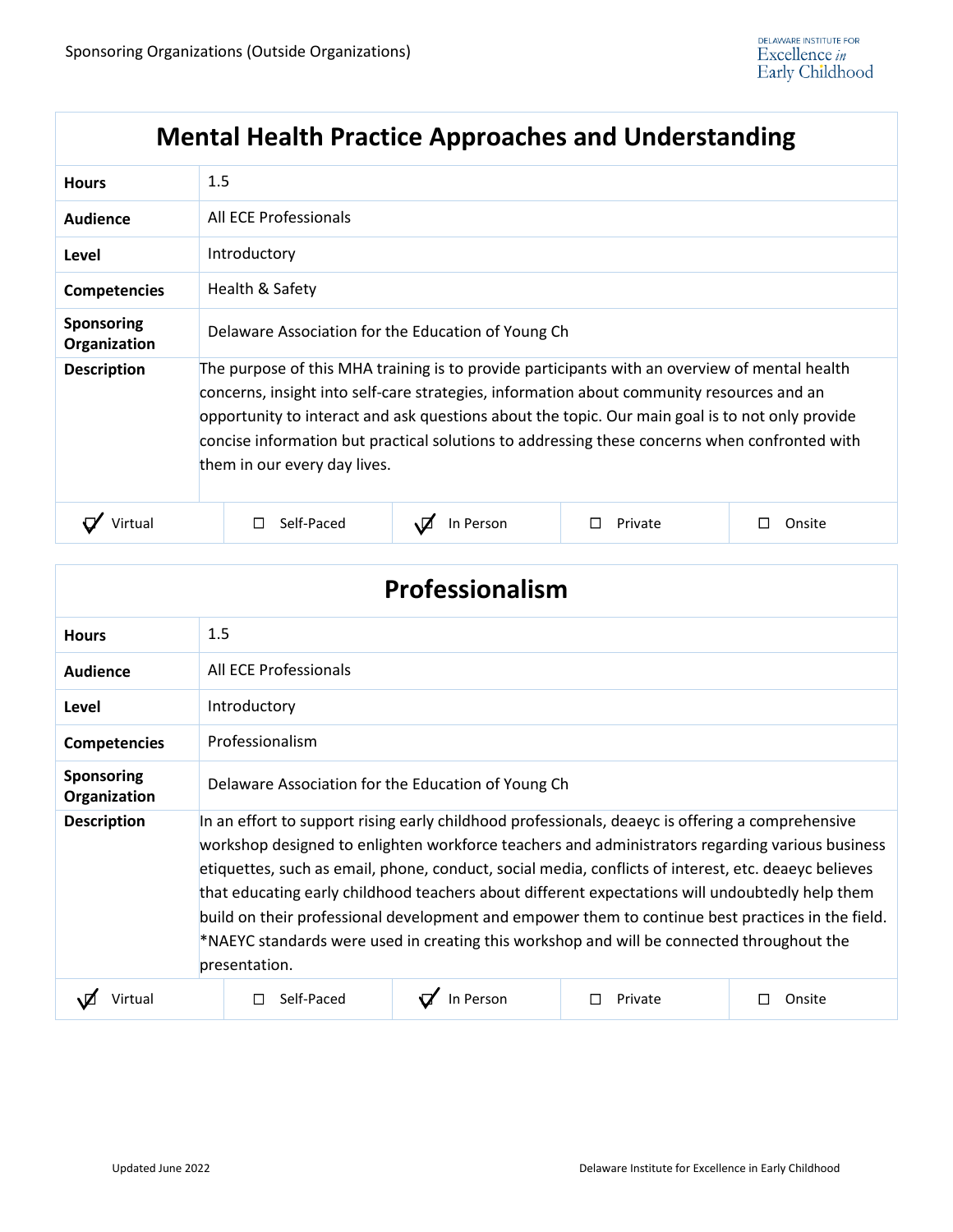# **Promoting Positive Behavior Management**

| <b>Hours</b>                      | 1.5                                                                                                                                                                                                                                          |            |           |         |        |
|-----------------------------------|----------------------------------------------------------------------------------------------------------------------------------------------------------------------------------------------------------------------------------------------|------------|-----------|---------|--------|
| Audience                          | All ECE Professionals                                                                                                                                                                                                                        |            |           |         |        |
| Level                             | Introductory                                                                                                                                                                                                                                 |            |           |         |        |
| <b>Competencies</b>               | Social Emotional                                                                                                                                                                                                                             |            |           |         |        |
| <b>Sponsoring</b><br>Organization | Delaware Association for the Education of Young Ch                                                                                                                                                                                           |            |           |         |        |
| <b>Description</b>                | Session will cover what behavior is actually a challenging behavior and what may just be<br>developmentally appropriate. We will learn various techniques and prevention strategies for<br>working with children with challenging behaviors. |            |           |         |        |
| Virtual                           |                                                                                                                                                                                                                                              | Self-Paced | In Person | Private | Onsite |

| <b>Purpose, Passion &amp; Power to Your Profession</b> |                                                                                                                                                                                                                      |           |         |        |  |
|--------------------------------------------------------|----------------------------------------------------------------------------------------------------------------------------------------------------------------------------------------------------------------------|-----------|---------|--------|--|
| <b>Hours</b>                                           | 1.5                                                                                                                                                                                                                  |           |         |        |  |
| Audience                                               | All ECE Professionals                                                                                                                                                                                                |           |         |        |  |
| Level                                                  | Introductory                                                                                                                                                                                                         |           |         |        |  |
| <b>Competencies</b>                                    | Professionalism                                                                                                                                                                                                      |           |         |        |  |
| Sponsoring<br>Organization                             | Delaware Association for the Education of Young Ch                                                                                                                                                                   |           |         |        |  |
| <b>Description</b>                                     | Transforming the workforce by empowering one teacher at a time! Through self discovery and<br>honest reflection, we are empowering ourselves, taking control of our own careers, and finding<br>power in our purpose |           |         |        |  |
|                                                        | Self-Paced                                                                                                                                                                                                           | In Person | Private | Onsite |  |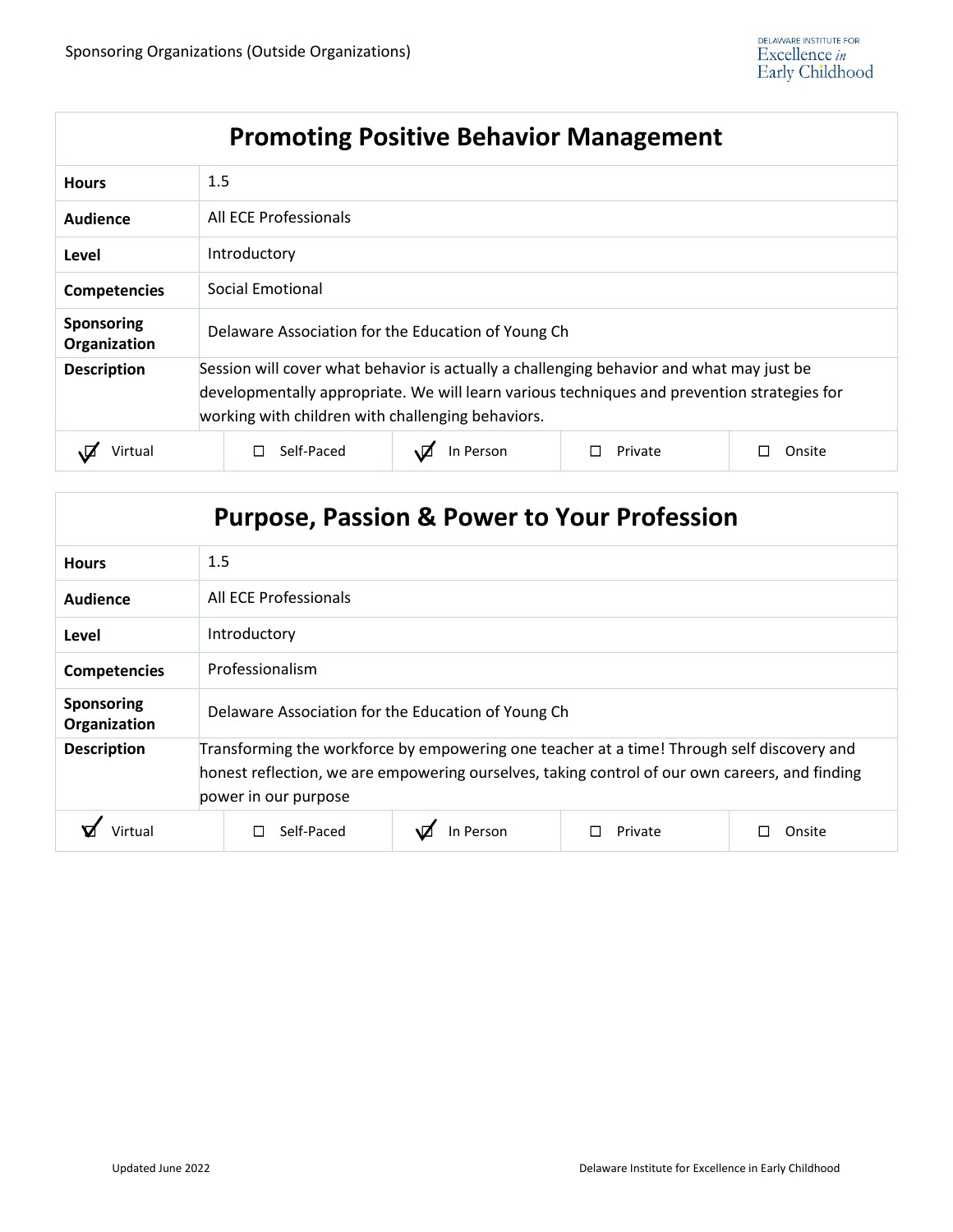| <b>Self Care for Early Childhood Professionals</b> |                                                                                                                                                                                                                                                                                                                                                                                                                                                                                                                                                                      |           |         |        |  |  |
|----------------------------------------------------|----------------------------------------------------------------------------------------------------------------------------------------------------------------------------------------------------------------------------------------------------------------------------------------------------------------------------------------------------------------------------------------------------------------------------------------------------------------------------------------------------------------------------------------------------------------------|-----------|---------|--------|--|--|
| <b>Hours</b>                                       | 2                                                                                                                                                                                                                                                                                                                                                                                                                                                                                                                                                                    |           |         |        |  |  |
| <b>Audience</b>                                    | All ECE Professionals                                                                                                                                                                                                                                                                                                                                                                                                                                                                                                                                                |           |         |        |  |  |
| Level                                              | Introductory                                                                                                                                                                                                                                                                                                                                                                                                                                                                                                                                                         |           |         |        |  |  |
| <b>Competencies</b>                                | Professionalism                                                                                                                                                                                                                                                                                                                                                                                                                                                                                                                                                      |           |         |        |  |  |
| <b>Sponsoring</b><br>Organization                  | Delaware Association for the Education of Young Ch                                                                                                                                                                                                                                                                                                                                                                                                                                                                                                                   |           |         |        |  |  |
| <b>Description</b>                                 | With the number of early childhood professionals trying to provide care to the growing number of<br>children in Delaware, early childhood professionals are becoming extremely stressed out. With the<br>lack of qualified individuals to dealing with parents and staff; more and more professionals are<br>feeling the pressure working in early childhood. This session will provide you key information on<br>what stress looks like and how it affects your body. We will also talk about ways to deal with stress<br>and how to make a stress management plan. |           |         |        |  |  |
| Virtual                                            | Self-Paced                                                                                                                                                                                                                                                                                                                                                                                                                                                                                                                                                           | In Person | Private | Onsite |  |  |

| Talking to and Supporting Children and Ourselves during the<br>Pandemic |                                                                                                                                                                                                                                                                                                                                                                                                                                                                                        |  |  |  |  |
|-------------------------------------------------------------------------|----------------------------------------------------------------------------------------------------------------------------------------------------------------------------------------------------------------------------------------------------------------------------------------------------------------------------------------------------------------------------------------------------------------------------------------------------------------------------------------|--|--|--|--|
| <b>Hours</b>                                                            | 1.5                                                                                                                                                                                                                                                                                                                                                                                                                                                                                    |  |  |  |  |
| <b>Audience</b>                                                         | All ECE Professionals                                                                                                                                                                                                                                                                                                                                                                                                                                                                  |  |  |  |  |
| Level                                                                   | Introductory                                                                                                                                                                                                                                                                                                                                                                                                                                                                           |  |  |  |  |
| <b>Competencies</b>                                                     | Social Emotional                                                                                                                                                                                                                                                                                                                                                                                                                                                                       |  |  |  |  |
| <b>Sponsoring</b><br>Organization                                       | Delaware Association for the Education of Young Ch                                                                                                                                                                                                                                                                                                                                                                                                                                     |  |  |  |  |
| <b>Description</b>                                                      | This session will provide practical suggestions for early childhood educators on how to talk with<br>young children about the pandemic to promote their understanding and adjustment and how to<br>serve as effective models of coping techniques. Advice for parents and professional self-care will<br>also be discussed. Free resources available from the National Center for School Crisis and<br>Bereavement and the Coalition to Support Grieving Students will be highlighted. |  |  |  |  |
|                                                                         | In Person<br>Self-Paced<br>Private<br>Onsite                                                                                                                                                                                                                                                                                                                                                                                                                                           |  |  |  |  |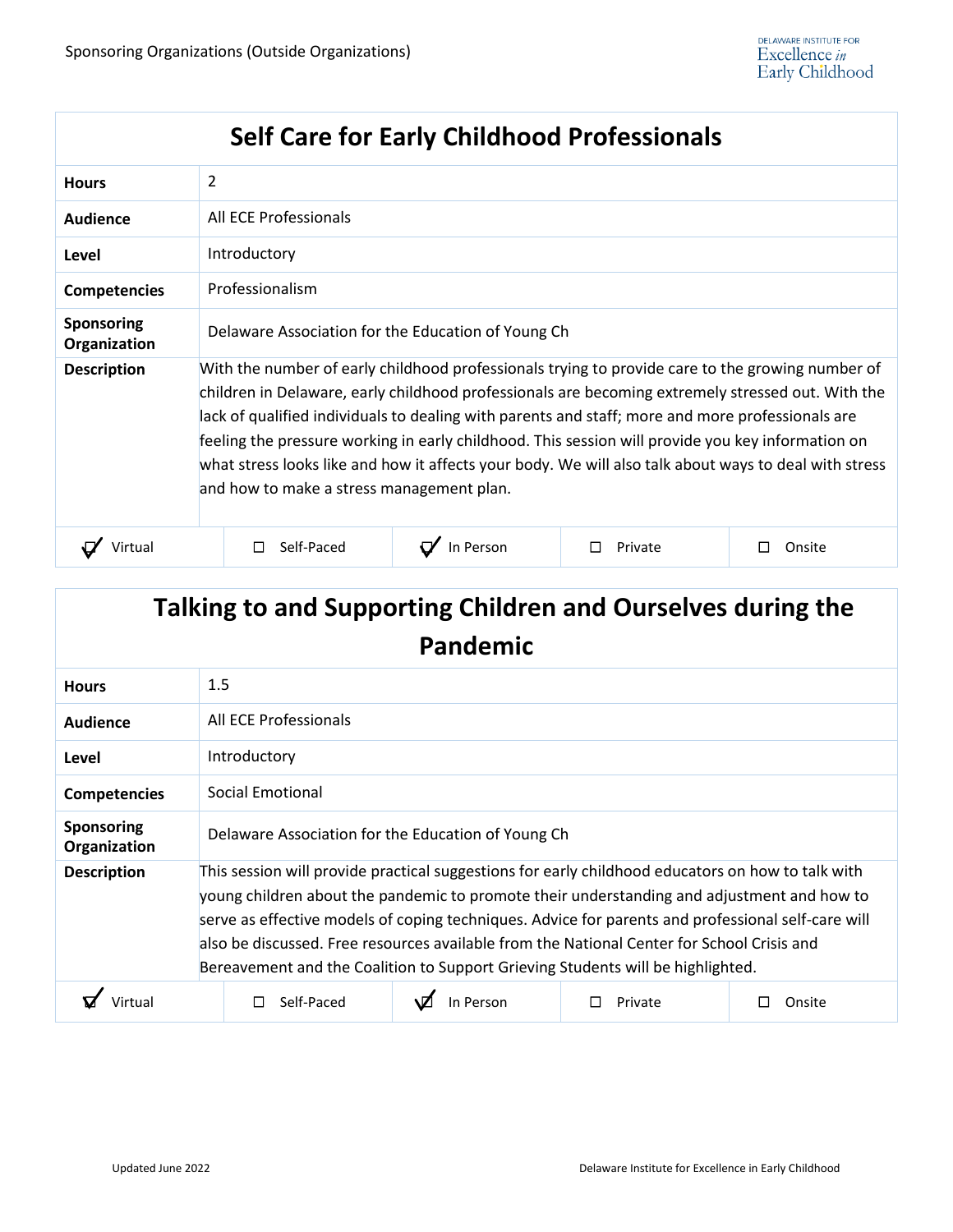# **The Importance of Anti-Bias Training for Early Childhood Professionals**

| <b>Hours</b>               | 1.5                                                                                                                                                                                                                                                                                                                                                                                                                                                                                                                                                                                                                                                                                                                                                       |           |         |        |  |  |
|----------------------------|-----------------------------------------------------------------------------------------------------------------------------------------------------------------------------------------------------------------------------------------------------------------------------------------------------------------------------------------------------------------------------------------------------------------------------------------------------------------------------------------------------------------------------------------------------------------------------------------------------------------------------------------------------------------------------------------------------------------------------------------------------------|-----------|---------|--------|--|--|
| <b>Audience</b>            | All ECE Professionals                                                                                                                                                                                                                                                                                                                                                                                                                                                                                                                                                                                                                                                                                                                                     |           |         |        |  |  |
| Level                      | Introductory                                                                                                                                                                                                                                                                                                                                                                                                                                                                                                                                                                                                                                                                                                                                              |           |         |        |  |  |
| <b>Competencies</b>        | Professionalism                                                                                                                                                                                                                                                                                                                                                                                                                                                                                                                                                                                                                                                                                                                                           |           |         |        |  |  |
| Sponsoring<br>Organization | Delaware Association for the Education of Young Ch                                                                                                                                                                                                                                                                                                                                                                                                                                                                                                                                                                                                                                                                                                        |           |         |        |  |  |
| <b>Description</b>         | Have you heard the term "anit-bias education" and not really sure what that even means or how<br>you could implement it in your classroom? Practicing anti-bias education is not something you can<br>learn overnight or in a one-time training session. What we can provide to you is the knowledge<br>around the importance of anti-bias education and how you can start y our framework for the<br>implementation. The training will go over some goals that will provide the framework for you and<br>we will go over how to practice anti-bias education in your classroom. When you leave this training,<br>you will understand what anti-bias education means, the importance of implementing anti-bias<br>education, and tips for implementation. |           |         |        |  |  |
|                            | Self-Paced                                                                                                                                                                                                                                                                                                                                                                                                                                                                                                                                                                                                                                                                                                                                                | In Person | Private | Onsite |  |  |

| The Importance of Literacy |                                                                                                                                                                                         |  |  |  |  |
|----------------------------|-----------------------------------------------------------------------------------------------------------------------------------------------------------------------------------------|--|--|--|--|
| <b>Hours</b>               | 1.5                                                                                                                                                                                     |  |  |  |  |
| Audience                   | All ECE Professionals                                                                                                                                                                   |  |  |  |  |
| Level                      | Introductory                                                                                                                                                                            |  |  |  |  |
| <b>Competencies</b>        | Child Development                                                                                                                                                                       |  |  |  |  |
| Sponsoring<br>Organization | Delaware Association for the Education of Young Ch                                                                                                                                      |  |  |  |  |
| <b>Description</b>         | During this session, participants will learn the importance of literacy for young children. They will<br>learn how to promote literacy in their classrooms and where to find resources. |  |  |  |  |
| Virtual                    | $\mathbf{p}'$ In Person<br>Self-Paced<br>Private<br>Onsite                                                                                                                              |  |  |  |  |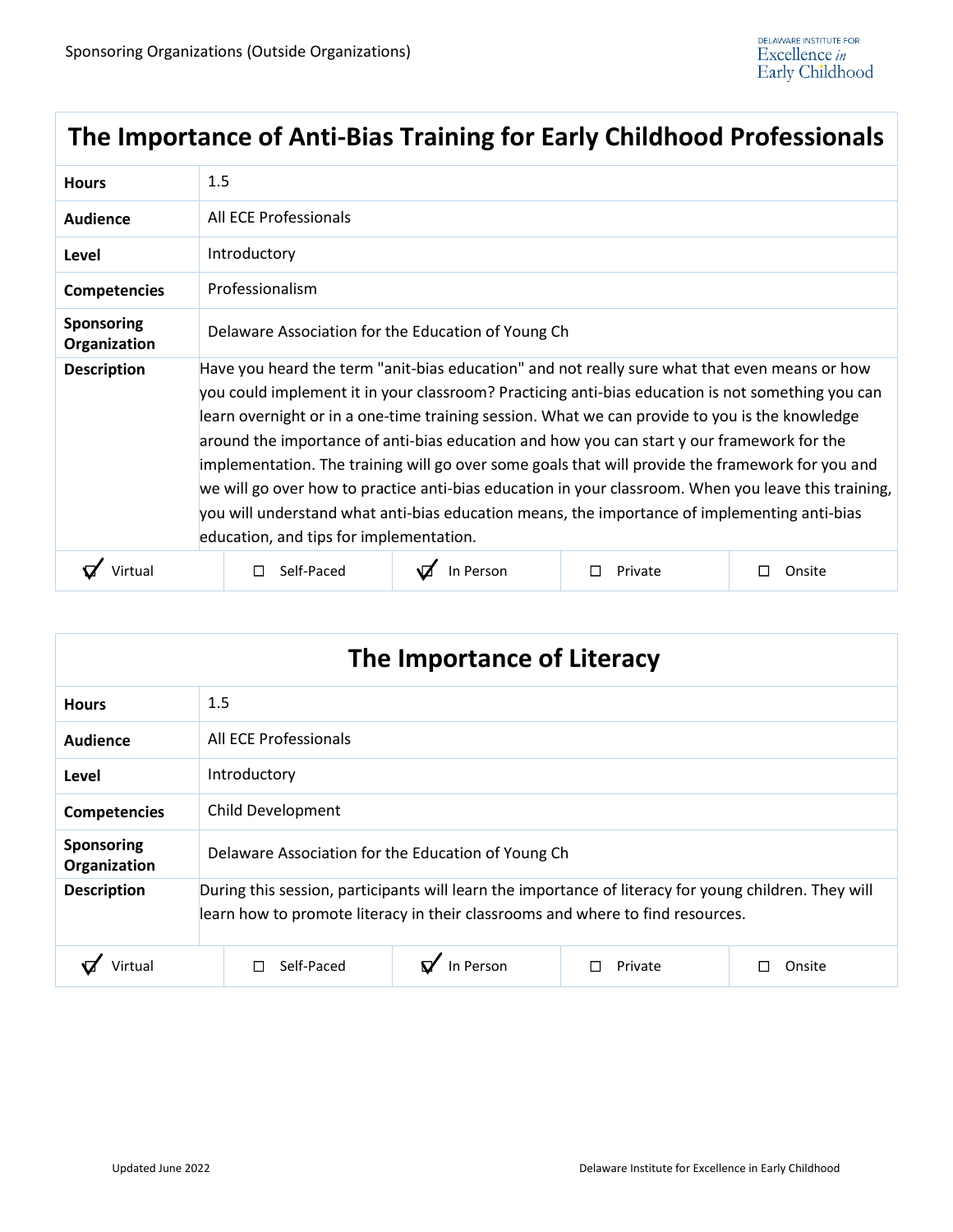#### **What Does Developmentally Appropriate Practices Mean And How Do You Implement It iIn Your Planning? Hours** 1.5 **Audience** All ECE Professionals **Level Introductory Competencies** Child Development **Sponsoring Organization** Delaware Association for the Education of Young Ch **Description** This training will discuss what Developmentally Appropriate Practices (DAP) really means looking a NAEYC's definition. We will explore the key components of DAP and look at h ow to start planning so that you are incorporating all those key components. **Q** Virtual │ □ Self-Paced │ **Q** In Person │ □ Private │ □ Onsite

# **Healthy Together: Teaching Nutrition and Healthy Living to Preschool Children**

| <b>Hours</b>                      | 2 |                                                                                                                                                                                                                                                                                                                                                   |           |         |        |  |
|-----------------------------------|---|---------------------------------------------------------------------------------------------------------------------------------------------------------------------------------------------------------------------------------------------------------------------------------------------------------------------------------------------------|-----------|---------|--------|--|
| Audience                          |   | All ECE Professionals                                                                                                                                                                                                                                                                                                                             |           |         |        |  |
| Level                             |   | Introductory                                                                                                                                                                                                                                                                                                                                      |           |         |        |  |
| <b>Competencies</b>               |   | Health & Safety                                                                                                                                                                                                                                                                                                                                   |           |         |        |  |
| <b>Sponsoring</b><br>Organization |   | Delaware Museum of Nature and Science                                                                                                                                                                                                                                                                                                             |           |         |        |  |
| <b>Description</b>                |   | This two hour course explores effective hands-on techniques for teaching nutrition, healthy eating<br>habits, physical activities and understanding the human body. This inquiry-based approach includes<br>information and activities from the US Dept of Agriculture's MyPlate, as well as lessons and<br>activities to support healthy choice. |           |         |        |  |
|                                   |   | Self-Paced                                                                                                                                                                                                                                                                                                                                        | In Person | Private | Onsite |  |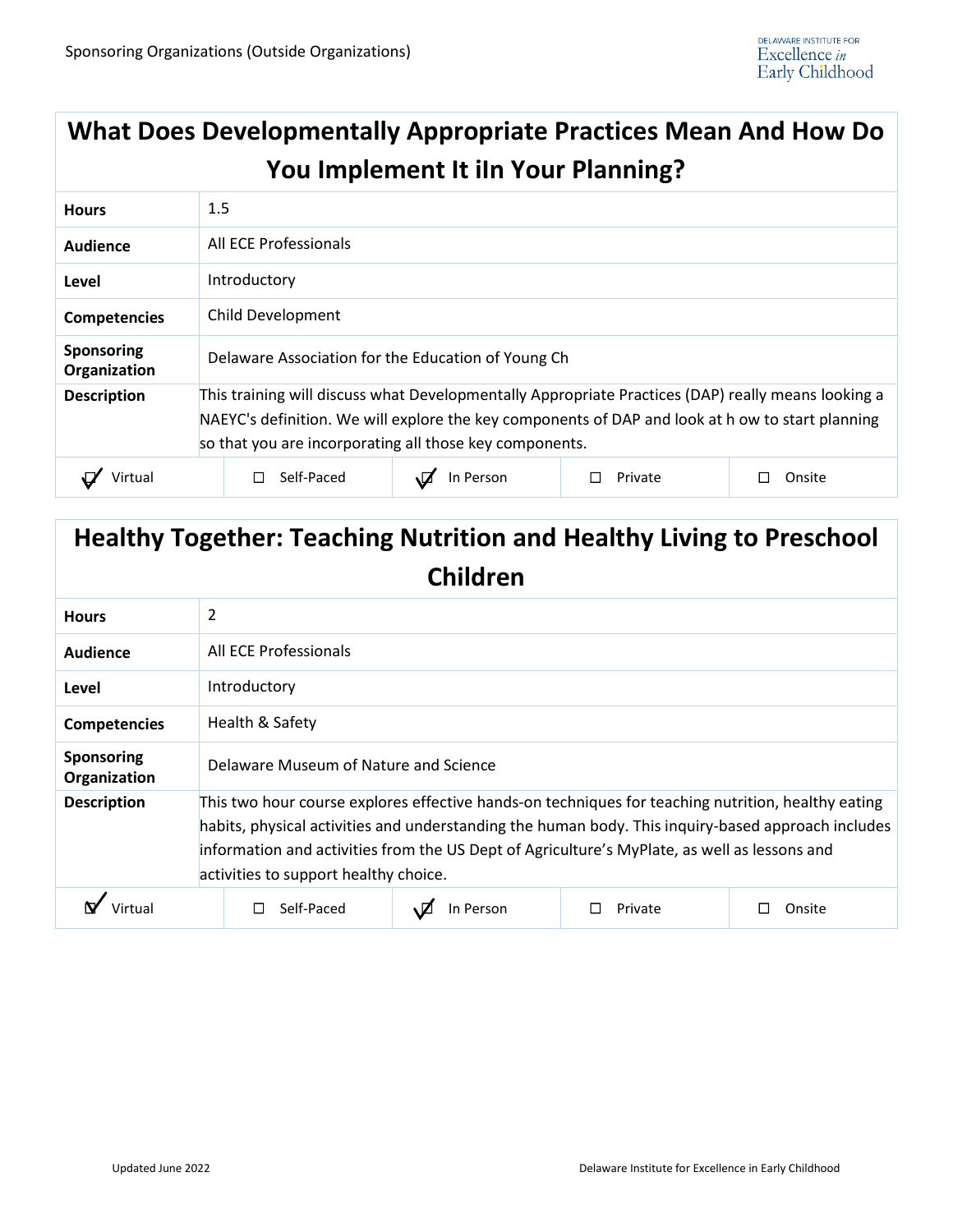# **Science Up: Birds and Bugs**

| <b>Hours</b>                      | 4                                                                                                                                                                                                                                                                                   |           |         |        |  |
|-----------------------------------|-------------------------------------------------------------------------------------------------------------------------------------------------------------------------------------------------------------------------------------------------------------------------------------|-----------|---------|--------|--|
| Audience                          | All ECE Professionals                                                                                                                                                                                                                                                               |           |         |        |  |
| Level                             | Introductory                                                                                                                                                                                                                                                                        |           |         |        |  |
| <b>Competencies</b>               | Environment & Curriculum                                                                                                                                                                                                                                                            |           |         |        |  |
| <b>Sponsoring</b><br>Organization | Delaware Museum of Nature and Science                                                                                                                                                                                                                                               |           |         |        |  |
| <b>Description</b>                | This series of classes introduces practitioners to important facts about birds and insects in our<br>environment. Hands-on activities and methods for discovery-based learning will provide techniques<br>for immediate application of this information into classroom experiences. |           |         |        |  |
|                                   | Self-Paced                                                                                                                                                                                                                                                                          | In Person | Private | Onsite |  |

| <b>Science UP: Ecosystem Discovery</b> |
|----------------------------------------|
|----------------------------------------|

| <b>Hours</b>                      | 2                                                                                                                                                                                                                                                                                                                              |                          |         |        |  |  |
|-----------------------------------|--------------------------------------------------------------------------------------------------------------------------------------------------------------------------------------------------------------------------------------------------------------------------------------------------------------------------------|--------------------------|---------|--------|--|--|
| Audience                          | All ECE Professionals                                                                                                                                                                                                                                                                                                          |                          |         |        |  |  |
| Level                             | Introductory                                                                                                                                                                                                                                                                                                                   |                          |         |        |  |  |
| <b>Competencies</b>               |                                                                                                                                                                                                                                                                                                                                | Environment & Curriculum |         |        |  |  |
| <b>Sponsoring</b><br>Organization | Delaware Museum of Nature and Science                                                                                                                                                                                                                                                                                          |                          |         |        |  |  |
| <b>Description</b>                | Science UP: Ecosystems Discovery is a hands-on-interactive tour of eight ecosystems; their weather,<br>animals, plants so the participants can experience the differences and importance of each<br>environment. Activities for classroom use are provided to enhance student understanding of<br>various scientific concepts. |                          |         |        |  |  |
|                                   | Self-Paced                                                                                                                                                                                                                                                                                                                     | In Person                | Private | Onsite |  |  |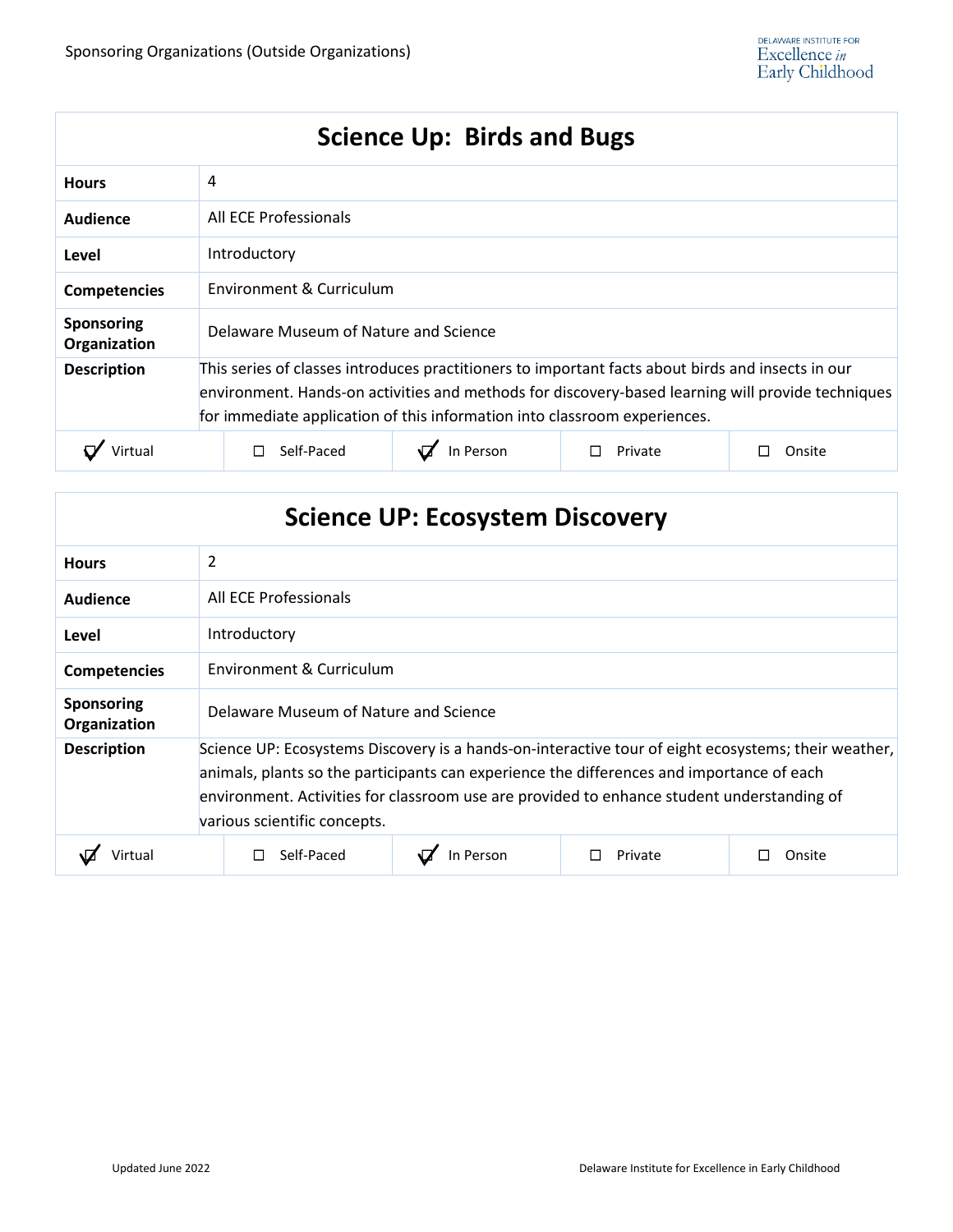# **Seeing Science Everywhere: Habitats and Animals**

| <b>Hours</b>                      | 3                                                                                                                                                                                                                                                                                                                                                                                                                                                                              |                          |         |        |  |  |
|-----------------------------------|--------------------------------------------------------------------------------------------------------------------------------------------------------------------------------------------------------------------------------------------------------------------------------------------------------------------------------------------------------------------------------------------------------------------------------------------------------------------------------|--------------------------|---------|--------|--|--|
| <b>Audience</b>                   | All ECE Professionals                                                                                                                                                                                                                                                                                                                                                                                                                                                          |                          |         |        |  |  |
| Level                             | Introductory                                                                                                                                                                                                                                                                                                                                                                                                                                                                   |                          |         |        |  |  |
| <b>Competencies</b>               |                                                                                                                                                                                                                                                                                                                                                                                                                                                                                | Environment & Curriculum |         |        |  |  |
| <b>Sponsoring</b><br>Organization | Delaware Museum of Nature and Science                                                                                                                                                                                                                                                                                                                                                                                                                                          |                          |         |        |  |  |
| <b>Description</b>                | The Seeing Science Everywhere program teaches early childhood educators how to promote the<br>process of scientific inquiry and implement the Seeing Science Everywhere lessons in their<br>preschool classrooms. This workshop focuses on common topics in Early Learning providing<br>opportunities for hands-on exploration. Participants receive complimentary samples of Seeing<br>Science Everywhere Lessons and an introduction to the PNC Grow Up Great Lesson Center. |                          |         |        |  |  |
| Virtua                            | Self-Paced                                                                                                                                                                                                                                                                                                                                                                                                                                                                     | In Person                | Private | Onsite |  |  |

| Seeing Science Everywhere: How We Grow |                                                                                                                                                                                                                                                                                                                                                                                                                                                                                |           |         |        |  |
|----------------------------------------|--------------------------------------------------------------------------------------------------------------------------------------------------------------------------------------------------------------------------------------------------------------------------------------------------------------------------------------------------------------------------------------------------------------------------------------------------------------------------------|-----------|---------|--------|--|
| <b>Hours</b>                           | 3                                                                                                                                                                                                                                                                                                                                                                                                                                                                              |           |         |        |  |
| <b>Audience</b>                        | All ECE Professionals                                                                                                                                                                                                                                                                                                                                                                                                                                                          |           |         |        |  |
| Level                                  | Introductory                                                                                                                                                                                                                                                                                                                                                                                                                                                                   |           |         |        |  |
| <b>Competencies</b>                    | Environment & Curriculum                                                                                                                                                                                                                                                                                                                                                                                                                                                       |           |         |        |  |
| <b>Sponsoring</b><br>Organization      | Delaware Museum of Nature and Science                                                                                                                                                                                                                                                                                                                                                                                                                                          |           |         |        |  |
| <b>Description</b>                     | The Seeing Science Everywhere program teaches early childhood educators how to promote the<br>process of scientific inquiry and implement the Seeing Science Everywhere lessons in their<br>preschool classrooms. This workshop focuses on common topics in Early Learning providing<br>opportunities for hands-on exploration. Participants receive complimentary samples of Seeing<br>Science Everywhere Lessons and an introduction to the PNC Grow Up Great Lesson Center. |           |         |        |  |
| Virtual                                | Self-Paced                                                                                                                                                                                                                                                                                                                                                                                                                                                                     | In Person | Private | Onsite |  |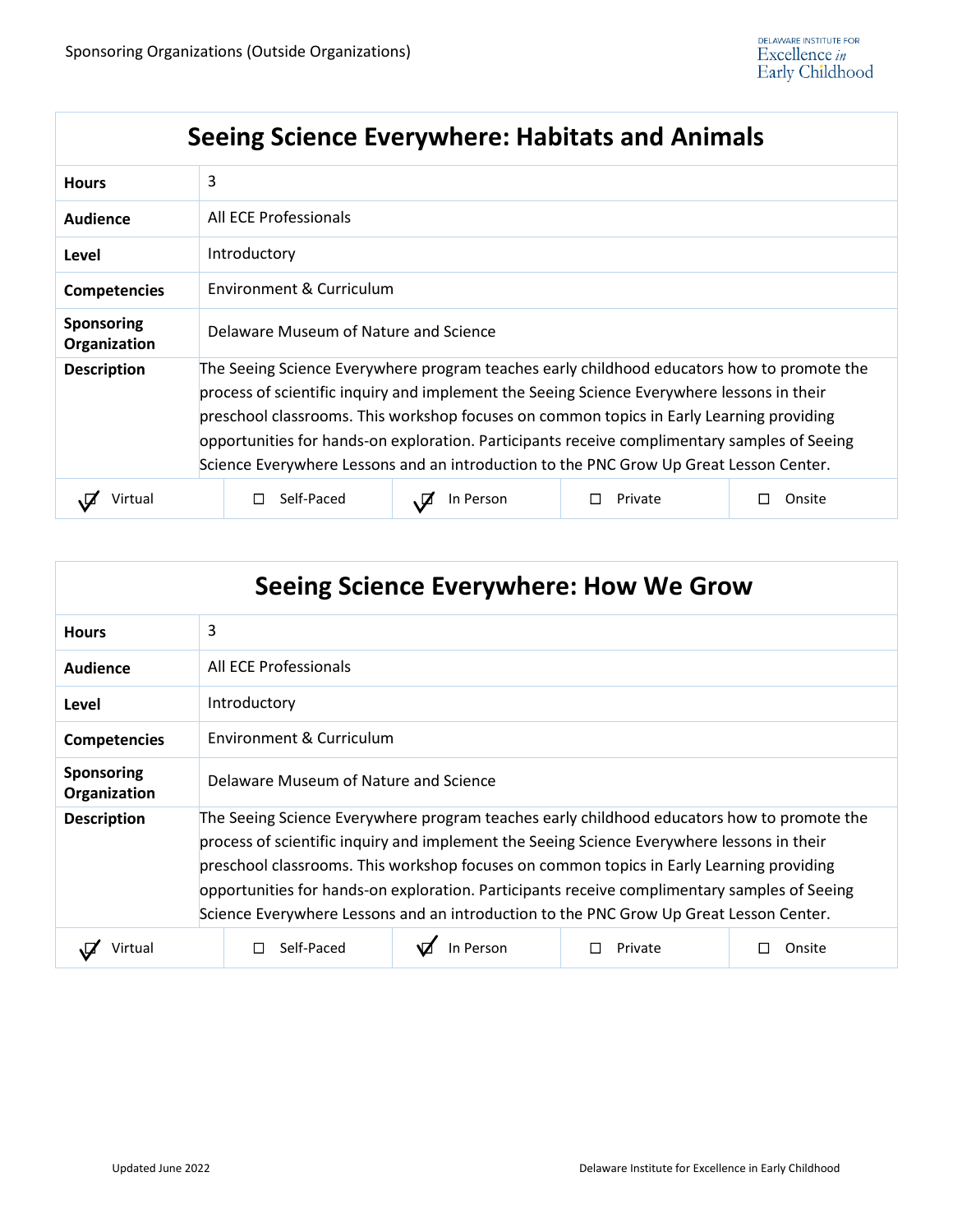# **Seeing Science Everywhere: Seasons and Weather**

| <b>Hours</b>                      | 3                                                                                                                                                                                                                                                                                                                                                                                                                                                                              |                          |         |        |  |
|-----------------------------------|--------------------------------------------------------------------------------------------------------------------------------------------------------------------------------------------------------------------------------------------------------------------------------------------------------------------------------------------------------------------------------------------------------------------------------------------------------------------------------|--------------------------|---------|--------|--|
| Audience                          | All ECE Professionals                                                                                                                                                                                                                                                                                                                                                                                                                                                          |                          |         |        |  |
| Level                             | Introductory                                                                                                                                                                                                                                                                                                                                                                                                                                                                   |                          |         |        |  |
| <b>Competencies</b>               |                                                                                                                                                                                                                                                                                                                                                                                                                                                                                | Environment & Curriculum |         |        |  |
| <b>Sponsoring</b><br>Organization | Delaware Museum of Nature and Science                                                                                                                                                                                                                                                                                                                                                                                                                                          |                          |         |        |  |
| <b>Description</b>                | The Seeing Science Everywhere program teaches early childhood educators how to promote the<br>process of scientific inquiry and implement the Seeing Science Everywhere lessons in their<br>preschool classrooms. This workshop focuses on common topics in Early Learning providing<br>opportunities for hands-on exploration. Participants receive complimentary samples of Seeing<br>Science Everywhere Lessons and an introduction to the PNC Grow Up Great Lesson Center. |                          |         |        |  |
|                                   | Self-Paced                                                                                                                                                                                                                                                                                                                                                                                                                                                                     | In Person                | Private | Onsite |  |

| <b>Conscious Discipline - Creating Tools For Self-Regulation</b><br><b>Worthy Of Passing Onto Children</b> |                                                                                                                                                                                                                                                                                                                                                                                                                                                |           |         |        |  |
|------------------------------------------------------------------------------------------------------------|------------------------------------------------------------------------------------------------------------------------------------------------------------------------------------------------------------------------------------------------------------------------------------------------------------------------------------------------------------------------------------------------------------------------------------------------|-----------|---------|--------|--|
| <b>Hours</b>                                                                                               | 2                                                                                                                                                                                                                                                                                                                                                                                                                                              |           |         |        |  |
| Audience                                                                                                   | All ECE Professionals                                                                                                                                                                                                                                                                                                                                                                                                                          |           |         |        |  |
| Level                                                                                                      | Introductory                                                                                                                                                                                                                                                                                                                                                                                                                                   |           |         |        |  |
| <b>Competencies</b>                                                                                        | Social Emotional                                                                                                                                                                                                                                                                                                                                                                                                                               |           |         |        |  |
| <b>Sponsoring</b><br>Organization                                                                          | Delaware Readiness Team                                                                                                                                                                                                                                                                                                                                                                                                                        |           |         |        |  |
| <b>Description</b>                                                                                         | Armed with the foundations of the Conscious Discipline Brain State Model, participants will begin to<br>uncover the building blocks for self-regulation for the adults so that this valuable set of skills can be<br>passed down to the children. Learning to see behavior and conflict as a call for help and a sign of a<br>missing skill, early childhood professionals and educators can then meet the need and teach the<br>missing skill |           |         |        |  |
| Virtual                                                                                                    | Self-Paced                                                                                                                                                                                                                                                                                                                                                                                                                                     | In Person | Private | Onsite |  |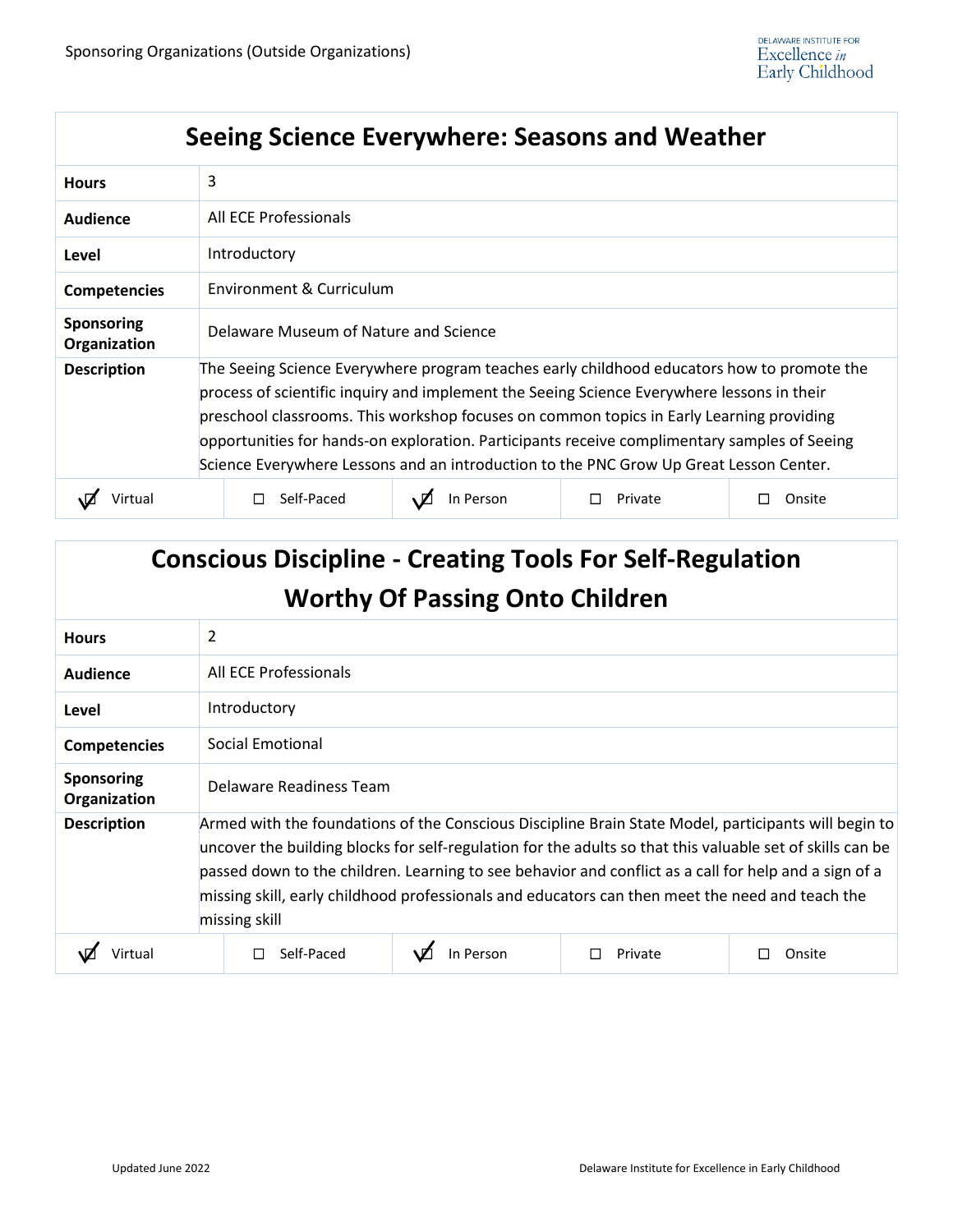# **Behavior Prevention and Interventions for Young Children: Driver's Ed Series II**

| <b>Hours</b>                      | 3                                                                                                                                                                                                                                                                                                                                                     |           |         |        |  |
|-----------------------------------|-------------------------------------------------------------------------------------------------------------------------------------------------------------------------------------------------------------------------------------------------------------------------------------------------------------------------------------------------------|-----------|---------|--------|--|
| Audience                          | All ECE Professionals                                                                                                                                                                                                                                                                                                                                 |           |         |        |  |
| Level                             | Introductory                                                                                                                                                                                                                                                                                                                                          |           |         |        |  |
| <b>Competencies</b>               | Social Emotional                                                                                                                                                                                                                                                                                                                                      |           |         |        |  |
| <b>Sponsoring</b><br>Organization | Dionne Patterson                                                                                                                                                                                                                                                                                                                                      |           |         |        |  |
| <b>Description</b>                | With the increase of childhood trauma and mental health diagnosis in young children, we are seeing<br>more behavior challenges in the classroom. Learn how to prevent challenging behavior and<br>motivate children to make positive choices. Come away with new strategies and techniques to<br>intervene in some of the most challenging behaviors. |           |         |        |  |
| Virtual                           | Self-Paced<br>H                                                                                                                                                                                                                                                                                                                                       | In Person | Private | Onsite |  |

| <b>Cultural Competence Part I - Embedding Cultural Diversity in</b><br><b>Education to Support Minority Learners</b> |                                                                                                                                                                                                                                                                                                                                                                                                                                                                                                                                                                                                                                                                                                                                                               |           |         |             |  |
|----------------------------------------------------------------------------------------------------------------------|---------------------------------------------------------------------------------------------------------------------------------------------------------------------------------------------------------------------------------------------------------------------------------------------------------------------------------------------------------------------------------------------------------------------------------------------------------------------------------------------------------------------------------------------------------------------------------------------------------------------------------------------------------------------------------------------------------------------------------------------------------------|-----------|---------|-------------|--|
| <b>Hours</b>                                                                                                         | 1.5                                                                                                                                                                                                                                                                                                                                                                                                                                                                                                                                                                                                                                                                                                                                                           |           |         |             |  |
| Audience                                                                                                             | All ECE Professionals                                                                                                                                                                                                                                                                                                                                                                                                                                                                                                                                                                                                                                                                                                                                         |           |         |             |  |
| Level                                                                                                                | Introductory                                                                                                                                                                                                                                                                                                                                                                                                                                                                                                                                                                                                                                                                                                                                                  |           |         |             |  |
| <b>Competencies</b>                                                                                                  | Multi-Topic                                                                                                                                                                                                                                                                                                                                                                                                                                                                                                                                                                                                                                                                                                                                                   |           |         |             |  |
| <b>Sponsoring</b><br>Organization                                                                                    | Dionne Patterson                                                                                                                                                                                                                                                                                                                                                                                                                                                                                                                                                                                                                                                                                                                                              |           |         |             |  |
| <b>Description</b>                                                                                                   | According to NAEYC, Cultural competence is a core component of high quality early childhood<br>education. In this class series educators will gain insight into minority cultures with a heavy<br>emphasis on the African American Culture. Through interactive learning, participants will gain<br>insight into the learning preferences of these students. They will also learn how to embed cultural<br>diversity and take steps to close the achievement gap. Shifting the focus from statistics to success,<br>educators will improve pedagogy by acquiring knowledge on how to u se cultural strengths as a<br>springboard to triumph. Participants will discover that these same culturally rich experiences<br>benefit all children in the classroom. |           |         |             |  |
| Virtual                                                                                                              | Self-Paced                                                                                                                                                                                                                                                                                                                                                                                                                                                                                                                                                                                                                                                                                                                                                    | In Person | Private | Onsite<br>П |  |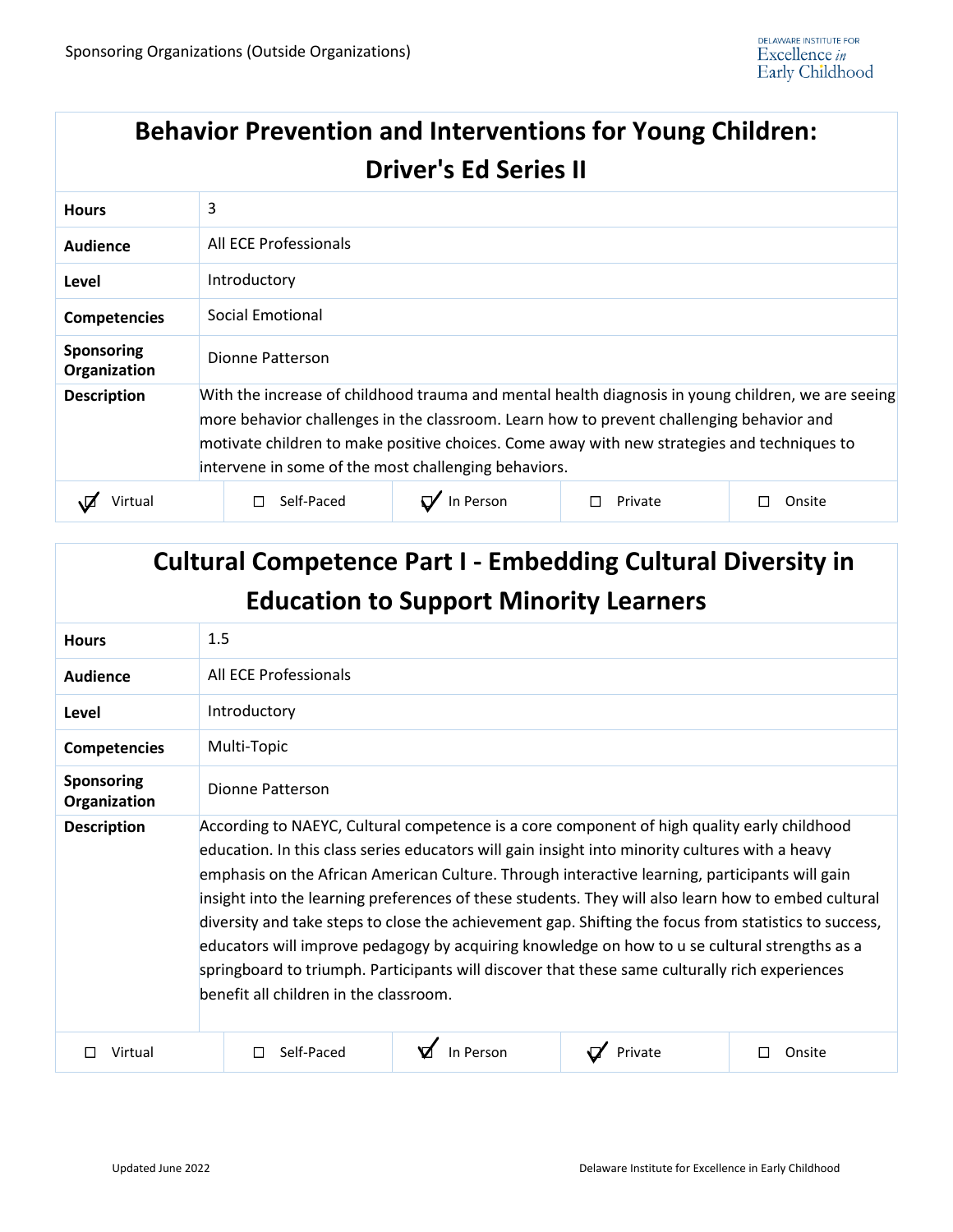| Dr. Seuss STEM for Universal Design Learning |                                                                                                                                                                                                                                                                                                                                                                                                                                                                                                                                                                     |           |         |        |  |
|----------------------------------------------|---------------------------------------------------------------------------------------------------------------------------------------------------------------------------------------------------------------------------------------------------------------------------------------------------------------------------------------------------------------------------------------------------------------------------------------------------------------------------------------------------------------------------------------------------------------------|-----------|---------|--------|--|
| <b>Hours</b>                                 | 2                                                                                                                                                                                                                                                                                                                                                                                                                                                                                                                                                                   |           |         |        |  |
| <b>Audience</b>                              | All ECE Professionals                                                                                                                                                                                                                                                                                                                                                                                                                                                                                                                                               |           |         |        |  |
| Level                                        | Introductory                                                                                                                                                                                                                                                                                                                                                                                                                                                                                                                                                        |           |         |        |  |
| <b>Competencies</b>                          | Multi-Topic                                                                                                                                                                                                                                                                                                                                                                                                                                                                                                                                                         |           |         |        |  |
| <b>Sponsoring</b><br>Organization            | Dionne Patterson                                                                                                                                                                                                                                                                                                                                                                                                                                                                                                                                                    |           |         |        |  |
| <b>Description</b>                           | All children deserve the opportunity to have rich, varied learning experiences. In this class you will<br>learn how to develop, implement and have hands on experiences with Dr. Seuss themed STEM<br>activities. These activities not only promote STEM thinking skills in alignment with NAEYC, but also<br>incorporate Universal Design Learning for children in early childhood. This includes, but is not<br>limited to personal preferences as well children who have developmental delays, Autism, Aspergers,<br>ADHD, Sensory Processing Disorder and more. |           |         |        |  |
| Virtual                                      | Self-Paced                                                                                                                                                                                                                                                                                                                                                                                                                                                                                                                                                          | In Person | Private | Onsite |  |

| S.T.E.M. for STEM: A Trauma-Informed Approach |                                                                                                                                                                                                                                                                                                                                                                                                                                                                    |  |  |  |  |
|-----------------------------------------------|--------------------------------------------------------------------------------------------------------------------------------------------------------------------------------------------------------------------------------------------------------------------------------------------------------------------------------------------------------------------------------------------------------------------------------------------------------------------|--|--|--|--|
| <b>Hours</b>                                  | 4                                                                                                                                                                                                                                                                                                                                                                                                                                                                  |  |  |  |  |
| Audience                                      | All ECE Professionals                                                                                                                                                                                                                                                                                                                                                                                                                                              |  |  |  |  |
| Level                                         | Introductory                                                                                                                                                                                                                                                                                                                                                                                                                                                       |  |  |  |  |
| <b>Competencies</b>                           | Environment & Curriculum                                                                                                                                                                                                                                                                                                                                                                                                                                           |  |  |  |  |
| <b>Sponsoring</b><br>Organization             | Dionne Patterson                                                                                                                                                                                                                                                                                                                                                                                                                                                   |  |  |  |  |
| <b>Description</b>                            | Discover the powerful role of strengthening the brain stem through S.T.E.M. activities as a means of<br>supporting children who have experienced trauma. When children have lived through trauma,<br>research shows that the brain stem is impacted as well as the child's brain processes. Through<br>evidence-based practice, explore how science, technology, engineering and math activities<br>strengthen the areas of the brain that are impacted by trauma. |  |  |  |  |
| Virtual                                       | In Person<br>Self-Paced<br>Private<br>Onsite                                                                                                                                                                                                                                                                                                                                                                                                                       |  |  |  |  |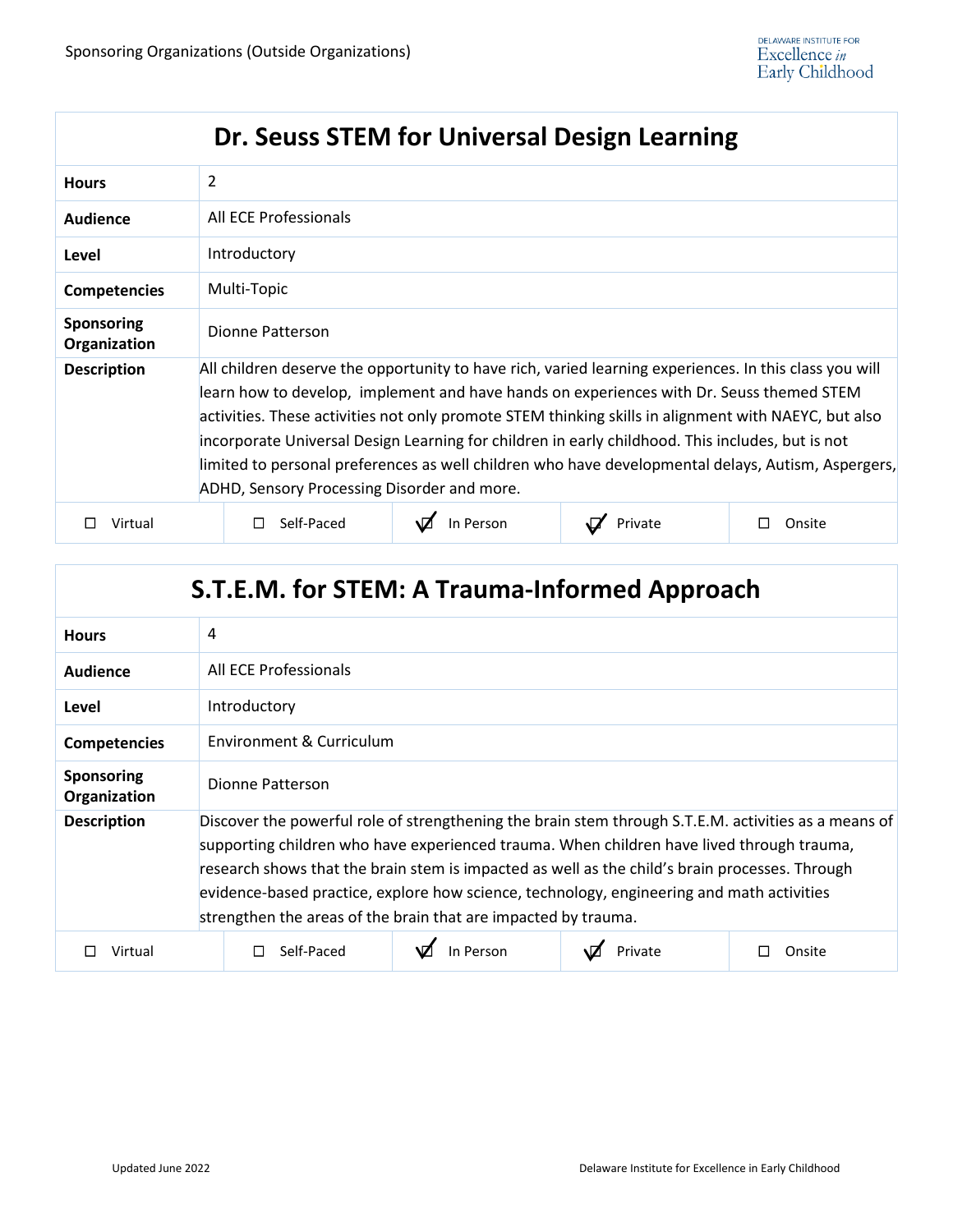| <b>The Growth Mindset</b>         |                                                                                                                                                                                                                                                                                                                                                                                                                                                                                                     |           |         |        |  |
|-----------------------------------|-----------------------------------------------------------------------------------------------------------------------------------------------------------------------------------------------------------------------------------------------------------------------------------------------------------------------------------------------------------------------------------------------------------------------------------------------------------------------------------------------------|-----------|---------|--------|--|
| <b>Hours</b>                      | 1.5                                                                                                                                                                                                                                                                                                                                                                                                                                                                                                 |           |         |        |  |
| Audience                          | All ECE Professionals                                                                                                                                                                                                                                                                                                                                                                                                                                                                               |           |         |        |  |
| Level                             | Introductory                                                                                                                                                                                                                                                                                                                                                                                                                                                                                        |           |         |        |  |
| <b>Competencies</b>               | Social Emotional                                                                                                                                                                                                                                                                                                                                                                                                                                                                                    |           |         |        |  |
| <b>Sponsoring</b><br>Organization | Dionne Patterson                                                                                                                                                                                                                                                                                                                                                                                                                                                                                    |           |         |        |  |
| <b>Description</b>                | The growth mindset is becoming an increasingly popular topic in the education field. Studies show<br>that by embracing the journey of learning rather than focusing on success, there will be positive<br>social-emotional and academic benefits for children. This workshop takes participants on a fun<br>adventure that teaches the qualities of the growth mindset through the fairytale stories. Learn how<br>to apply the concepts into the classroom, home visiting or the role of a parent. |           |         |        |  |
| Virtual                           | Self-Paced                                                                                                                                                                                                                                                                                                                                                                                                                                                                                          | In Person | Private | Onsite |  |

| <b>Racial Bias and Its Implications in Preschool Settings</b> |                                                                                                                                                                                                                                                                                                                                                |           |         |        |  |
|---------------------------------------------------------------|------------------------------------------------------------------------------------------------------------------------------------------------------------------------------------------------------------------------------------------------------------------------------------------------------------------------------------------------|-----------|---------|--------|--|
| <b>Hours</b>                                                  | 2                                                                                                                                                                                                                                                                                                                                              |           |         |        |  |
| <b>Audience</b>                                               | All ECE Professionals                                                                                                                                                                                                                                                                                                                          |           |         |        |  |
| Level                                                         | Introductory                                                                                                                                                                                                                                                                                                                                   |           |         |        |  |
| <b>Competencies</b>                                           | Professionalism                                                                                                                                                                                                                                                                                                                                |           |         |        |  |
| <b>Sponsoring</b><br>Organization                             | Division of Prevention and Behavioral Health Services                                                                                                                                                                                                                                                                                          |           |         |        |  |
| <b>Description</b>                                            | The following training is for all childcare providers and administration. Trainers will discuss racial<br>bias found in the classrooms and its affect on teachers and students. Trainers will discuss<br>recommendations for creating a racially diverse classroom. Participants will have an opportunity to<br>explore their own racial bias. |           |         |        |  |
|                                                               | Self-Paced                                                                                                                                                                                                                                                                                                                                     | In Person | Private | Onsite |  |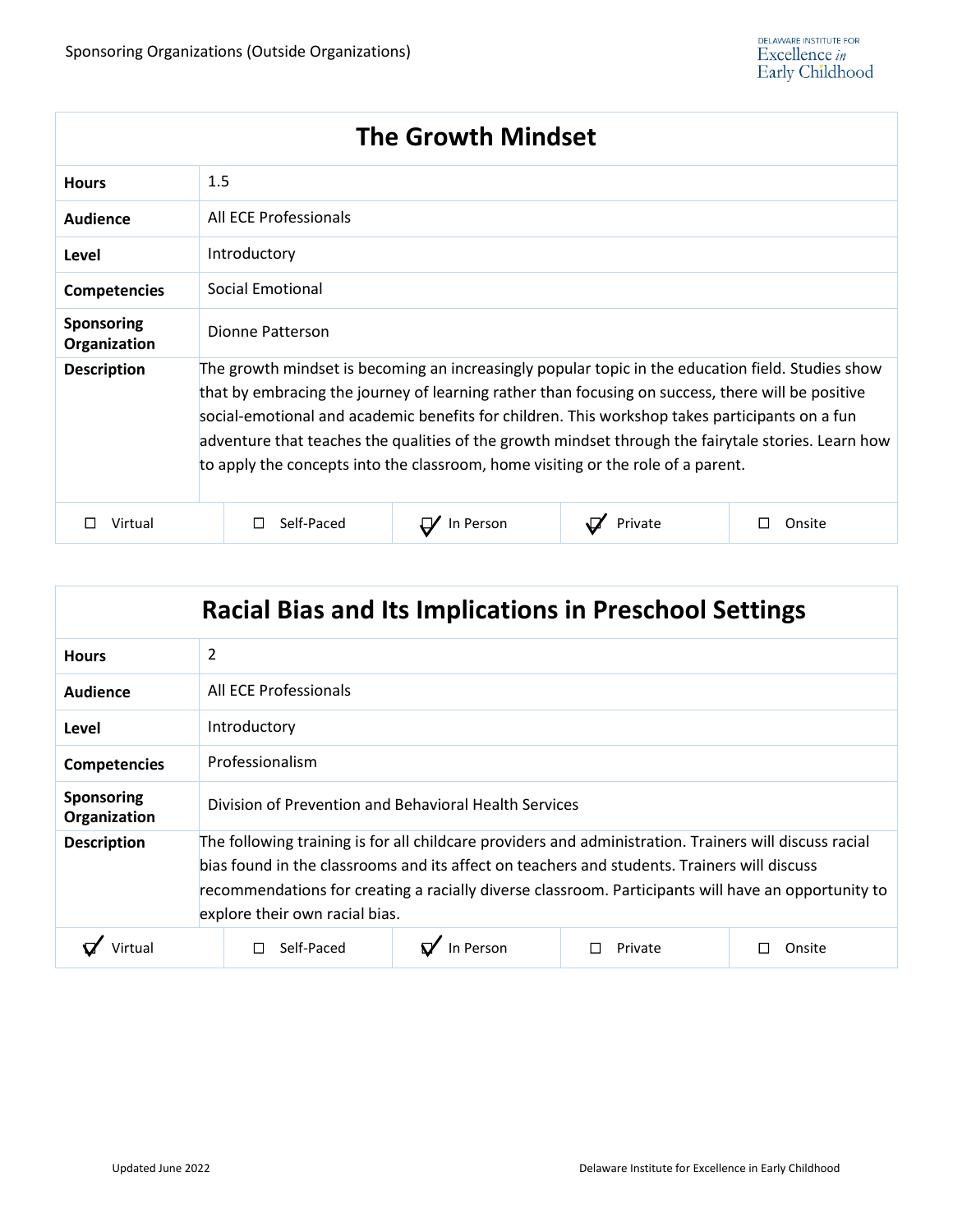| <b>Mindfulness for ALL</b>        |                                                                                                                                                                                                                                                                                                                                                                                                                                              |           |         |        |  |
|-----------------------------------|----------------------------------------------------------------------------------------------------------------------------------------------------------------------------------------------------------------------------------------------------------------------------------------------------------------------------------------------------------------------------------------------------------------------------------------------|-----------|---------|--------|--|
| <b>Hours</b>                      | 2                                                                                                                                                                                                                                                                                                                                                                                                                                            |           |         |        |  |
| <b>Audience</b>                   | All ECE Professionals                                                                                                                                                                                                                                                                                                                                                                                                                        |           |         |        |  |
| Level                             | Introductory                                                                                                                                                                                                                                                                                                                                                                                                                                 |           |         |        |  |
| <b>Competencies</b>               | Social Emotional                                                                                                                                                                                                                                                                                                                                                                                                                             |           |         |        |  |
| <b>Sponsoring</b><br>Organization | <b>DOE</b>                                                                                                                                                                                                                                                                                                                                                                                                                                   |           |         |        |  |
| <b>Description</b>                | The Culture of Care training prepares educators to deliver breathing, mindful movement, and<br>relaxation exercises in the classroom, and to train colleagues to do the same. With a little practice,<br>the research-validated exercises are simple for educators to learn and share. Participants in the<br>training will learn and be able to communicate how this approach promotes social emotional<br>learning (SEL) in the classroom. |           |         |        |  |
|                                   | Self-Paced                                                                                                                                                                                                                                                                                                                                                                                                                                   | In Person | Private | Onsite |  |

| <b>Strategies to Build Resilience</b> |                                                                                                                                                                                                                                                                                                |  |  |  |
|---------------------------------------|------------------------------------------------------------------------------------------------------------------------------------------------------------------------------------------------------------------------------------------------------------------------------------------------|--|--|--|
| <b>Hours</b>                          | 1                                                                                                                                                                                                                                                                                              |  |  |  |
| Audience                              | All ECE Professionals                                                                                                                                                                                                                                                                          |  |  |  |
| Level                                 | Introductory                                                                                                                                                                                                                                                                                   |  |  |  |
| <b>Competencies</b>                   | Social Emotional                                                                                                                                                                                                                                                                               |  |  |  |
| <b>Sponsoring</b><br>Organization     | <b>DOE</b>                                                                                                                                                                                                                                                                                     |  |  |  |
| <b>Description</b>                    | Join us for this 3-session series of live, interactive webinars for early childhood educators.<br>Participants will learn the importance of mindfulness practices to manage stress and achieve co-<br>regulation to enhance classroom management and improve self-regulation of young learners |  |  |  |
| Virtual                               | Self-Paced<br>In Person<br>Private<br>Onsite                                                                                                                                                                                                                                                   |  |  |  |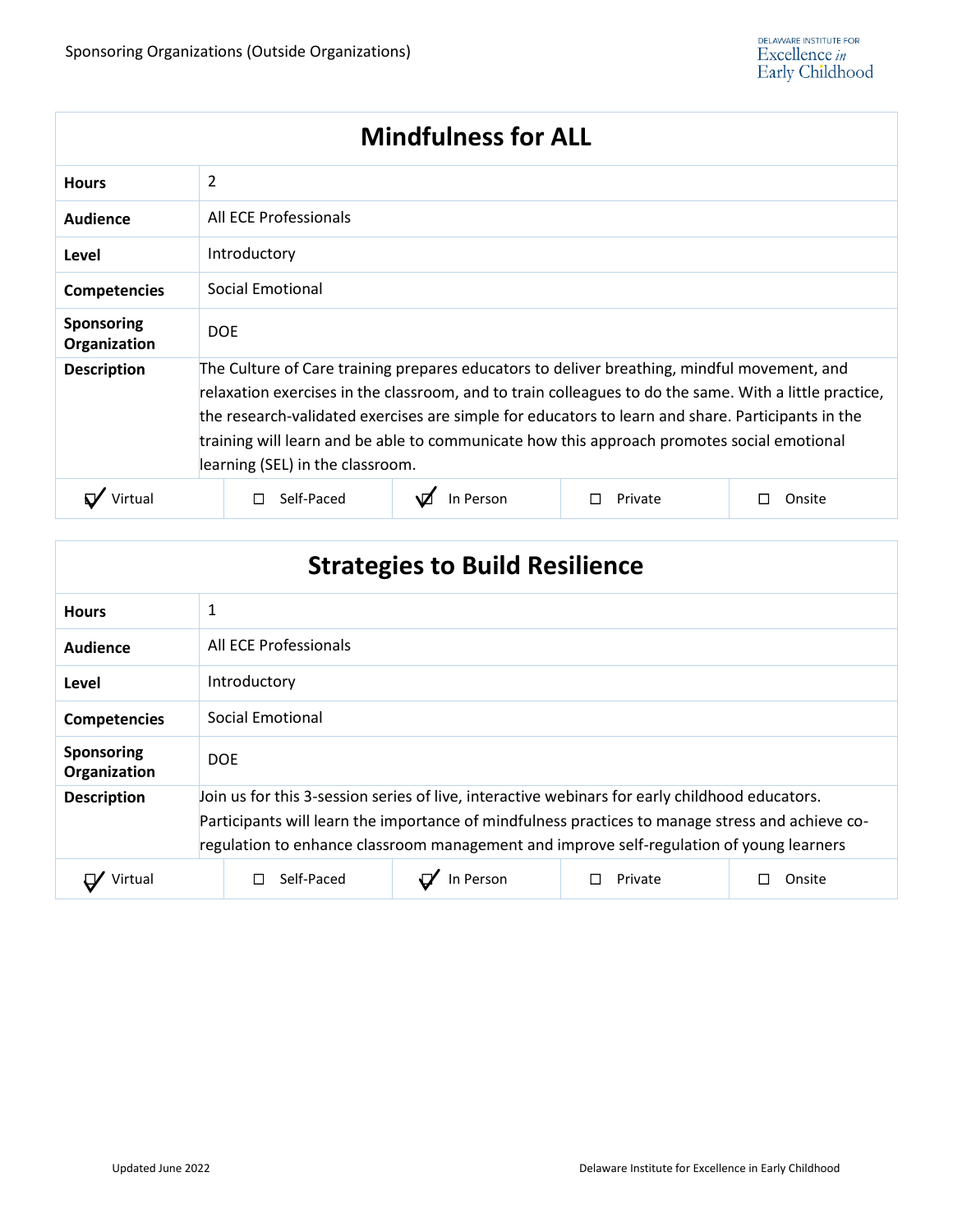| <b>Hours</b>                      | 1                                                                                                                                                             |           |         |        |  |
|-----------------------------------|---------------------------------------------------------------------------------------------------------------------------------------------------------------|-----------|---------|--------|--|
| Audience                          | All ECE Professionals                                                                                                                                         |           |         |        |  |
| Level                             | Introductory                                                                                                                                                  |           |         |        |  |
| <b>Competencies</b>               | Social Emotional                                                                                                                                              |           |         |        |  |
| <b>Sponsoring</b><br>Organization | <b>DOE</b>                                                                                                                                                    |           |         |        |  |
| <b>Description</b>                | Participants will learn to enhance classroom management and improve self-regulation of students<br>and staff using strategies to calm and energize the brain. |           |         |        |  |
| irtual                            | Self-Paced                                                                                                                                                    | In Person | Private | Onsite |  |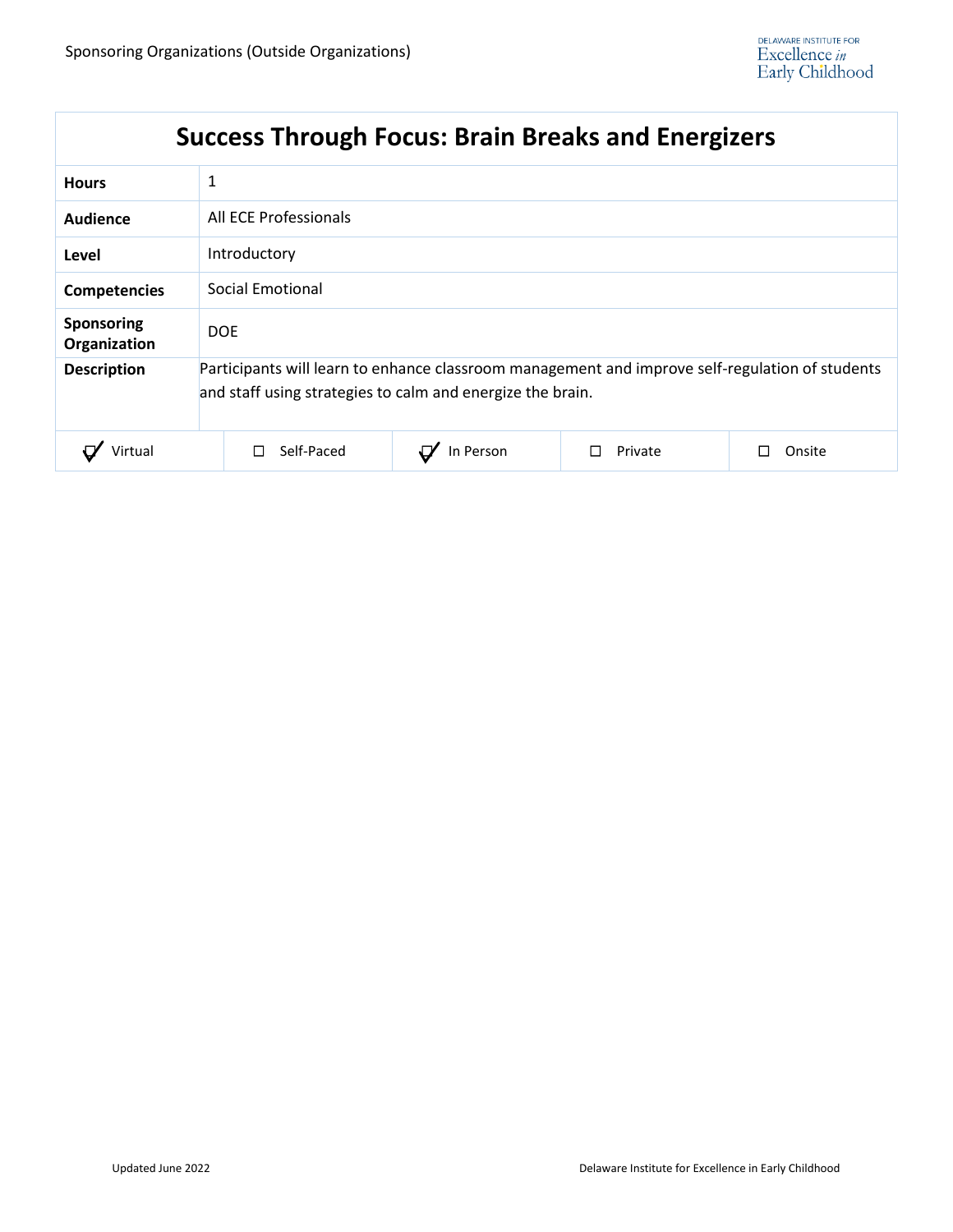|                            | <b>Equity Summit: Maintaining Equity in Early Childhood</b>                                                                                                                                                                                                                                                                                                                                                                                                                                                                                                                                                                                                                                                                                                                                                                                                                                                                                                                                                                                                                                                                                                                                                                                                                                                                                                                                                                                                                                                                                                                                                                                                                                                                                                                                                                                                                                                                                                                                                                                                                                                                                                                     |                                                |              |                  |
|----------------------------|---------------------------------------------------------------------------------------------------------------------------------------------------------------------------------------------------------------------------------------------------------------------------------------------------------------------------------------------------------------------------------------------------------------------------------------------------------------------------------------------------------------------------------------------------------------------------------------------------------------------------------------------------------------------------------------------------------------------------------------------------------------------------------------------------------------------------------------------------------------------------------------------------------------------------------------------------------------------------------------------------------------------------------------------------------------------------------------------------------------------------------------------------------------------------------------------------------------------------------------------------------------------------------------------------------------------------------------------------------------------------------------------------------------------------------------------------------------------------------------------------------------------------------------------------------------------------------------------------------------------------------------------------------------------------------------------------------------------------------------------------------------------------------------------------------------------------------------------------------------------------------------------------------------------------------------------------------------------------------------------------------------------------------------------------------------------------------------------------------------------------------------------------------------------------------|------------------------------------------------|--------------|------------------|
|                            |                                                                                                                                                                                                                                                                                                                                                                                                                                                                                                                                                                                                                                                                                                                                                                                                                                                                                                                                                                                                                                                                                                                                                                                                                                                                                                                                                                                                                                                                                                                                                                                                                                                                                                                                                                                                                                                                                                                                                                                                                                                                                                                                                                                 | <b>(Suspension &amp; Expulsion Prevention)</b> |              |                  |
| <b>Hours</b>               | 4                                                                                                                                                                                                                                                                                                                                                                                                                                                                                                                                                                                                                                                                                                                                                                                                                                                                                                                                                                                                                                                                                                                                                                                                                                                                                                                                                                                                                                                                                                                                                                                                                                                                                                                                                                                                                                                                                                                                                                                                                                                                                                                                                                               |                                                |              |                  |
| <b>Audience</b>            | All ECE Professionals                                                                                                                                                                                                                                                                                                                                                                                                                                                                                                                                                                                                                                                                                                                                                                                                                                                                                                                                                                                                                                                                                                                                                                                                                                                                                                                                                                                                                                                                                                                                                                                                                                                                                                                                                                                                                                                                                                                                                                                                                                                                                                                                                           |                                                |              |                  |
| Level                      | Introductory                                                                                                                                                                                                                                                                                                                                                                                                                                                                                                                                                                                                                                                                                                                                                                                                                                                                                                                                                                                                                                                                                                                                                                                                                                                                                                                                                                                                                                                                                                                                                                                                                                                                                                                                                                                                                                                                                                                                                                                                                                                                                                                                                                    |                                                |              |                  |
| <b>Competencies</b>        | Professionalism                                                                                                                                                                                                                                                                                                                                                                                                                                                                                                                                                                                                                                                                                                                                                                                                                                                                                                                                                                                                                                                                                                                                                                                                                                                                                                                                                                                                                                                                                                                                                                                                                                                                                                                                                                                                                                                                                                                                                                                                                                                                                                                                                                 |                                                |              |                  |
| Sponsoring<br>Organization | DOE/OEL                                                                                                                                                                                                                                                                                                                                                                                                                                                                                                                                                                                                                                                                                                                                                                                                                                                                                                                                                                                                                                                                                                                                                                                                                                                                                                                                                                                                                                                                                                                                                                                                                                                                                                                                                                                                                                                                                                                                                                                                                                                                                                                                                                         |                                                |              |                  |
| <b>Description</b>         | The Delaware Department of Education (DDOE), Offices of Early Learning and Child Care Licensing,<br>are pleased to invite you to a FREE virtual Equity Summit training geared specifically for early<br>childhood educators on Saturday, October 9 from 9:00 a.m. to 1:00 p.m. Those who register and<br>attend the entire conference will receive four hours of quality-assured training. (A WebEx link and<br>Summit Agenda will be sent to those who register.) In addition to opening and closing remarks<br>from DDOE Early Childhood Support Associate Secretary Yvette Sanchez Fuentes, Director Kimberly<br>Krzanowski, and Director Betty Gail Timm, this early childhood equity summit will focus on<br>exploring and sharing proven strategies and best practices to reduce suspension and expulsions of<br>children from early childhood settings. Our keynote speaker is Dr. Lee Johnson III, Senior Policy<br>Analyst for Infant and Early Childhood Mental Health at Zero to Three in Washington, D. C. Dr.<br>Johnson will explore the inequities often found in suspension and expulsion decisions and the<br>negative effects this early action can have on the development of children. These decisions and<br>relationships with caregivers have a lasting impact on the development of children and may also<br>impact their later life. In addition, the Delaware Institute of Excellence in Early Childhood will<br>present the virtual training Maintaining Equity in Early Childhood: (Suspension & Expulsion<br>Prevention) Explore the underlying causes of the increasing suspension and expulsion rates in early<br>childhood education and the plan to reduce these instances by implementing effective teaching<br>strategies focused on relationships and environment. Participants will leave with practical strategies<br>they can immediately use in their classrooms after being provided with concrete examples and<br>examining various scenarios. This workshop is based on the foundations of the CSEFL pyramid - an<br>"Effective Workforce", "Nurturing and Responsive Relationships", and "High Quality Supportive<br>Environments". |                                                |              |                  |
| $\sqrt{\ }$ Virtual        | Self-Paced<br>□                                                                                                                                                                                                                                                                                                                                                                                                                                                                                                                                                                                                                                                                                                                                                                                                                                                                                                                                                                                                                                                                                                                                                                                                                                                                                                                                                                                                                                                                                                                                                                                                                                                                                                                                                                                                                                                                                                                                                                                                                                                                                                                                                                 | In Person<br>□                                 | □<br>Private | $\Box$<br>Onsite |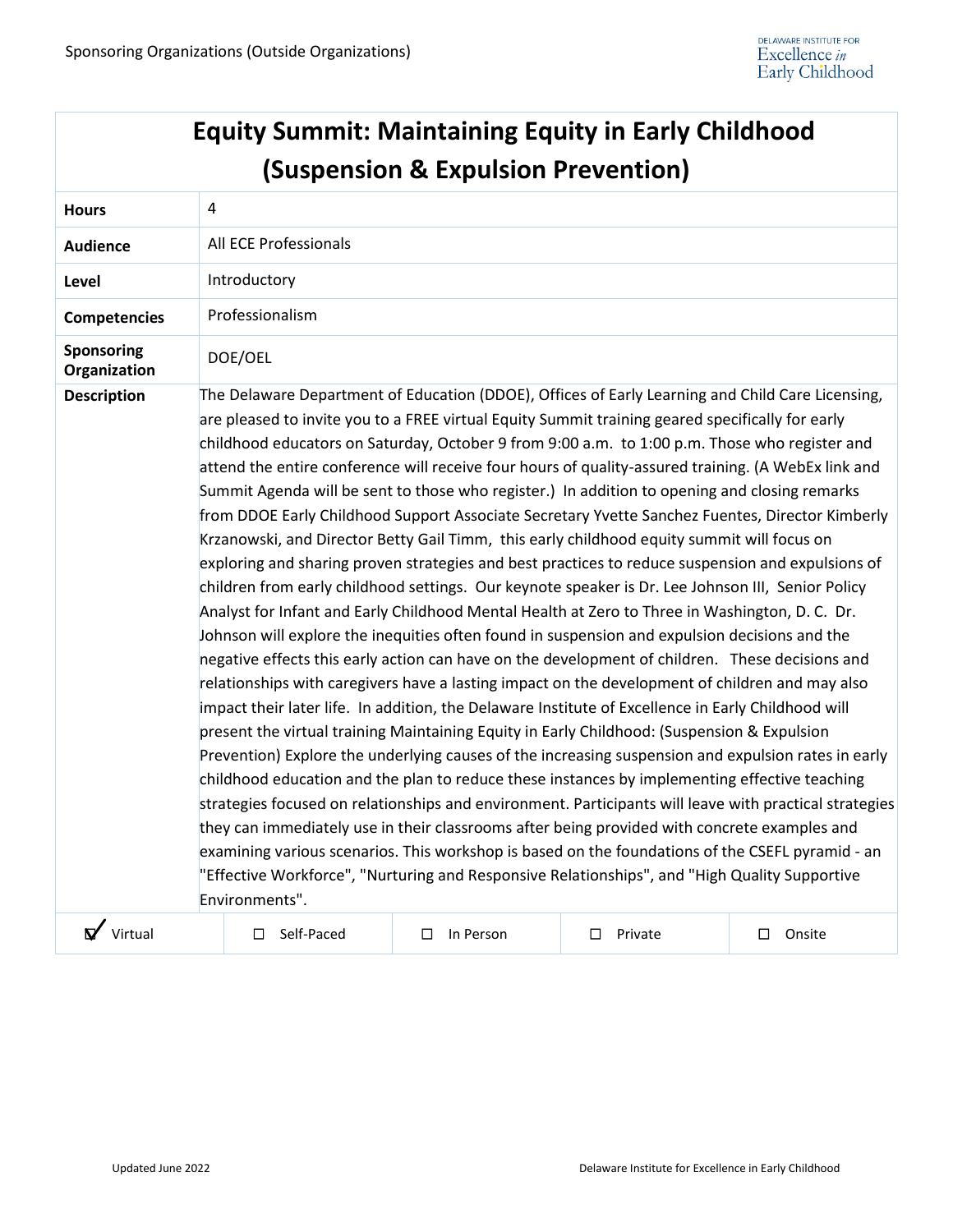# **Operating Delaware Child Care Safely: September 2020 Update Webinar**

| <b>Hours</b>                      | 1                                                                                                    |                |         |        |  |
|-----------------------------------|------------------------------------------------------------------------------------------------------|----------------|---------|--------|--|
| Audience                          | All ECE Professionals                                                                                |                |         |        |  |
| Level                             | Introductory                                                                                         |                |         |        |  |
| <b>Competencies</b>               | Health & Safety                                                                                      |                |         |        |  |
| <b>Sponsoring</b><br>Organization | DOE/OEL                                                                                              |                |         |        |  |
| <b>Description</b>                | This webinar is to guide programs through the September 2020 updates of the Phase 2<br>requirements. |                |         |        |  |
| Virtual                           | Self-Paced<br>H                                                                                      | In Person<br>П | Private | Onsite |  |

|                                   | <b>CARE (Child Adult Relationship Enhancement)</b>                                                                                                                                                                                       |
|-----------------------------------|------------------------------------------------------------------------------------------------------------------------------------------------------------------------------------------------------------------------------------------|
| <b>Hours</b>                      | 6                                                                                                                                                                                                                                        |
| Audience                          | All ECE Professionals                                                                                                                                                                                                                    |
| Level                             | Advanced                                                                                                                                                                                                                                 |
| <b>Competencies</b>               | Social Emotional                                                                                                                                                                                                                         |
| <b>Sponsoring</b><br>Organization | <b>DSCYF Project BEST</b>                                                                                                                                                                                                                |
| <b>Description</b>                | CARE is a trauma-informed, field-initiated modification of specific Parent Child Interaction Therapy<br>skills. Participants will develop practice building skills to assist them in working with children who<br>have been traumatized. |
| Virtual                           | In Person<br>Private<br>Self-Paced<br>Onsite<br>П<br>П                                                                                                                                                                                   |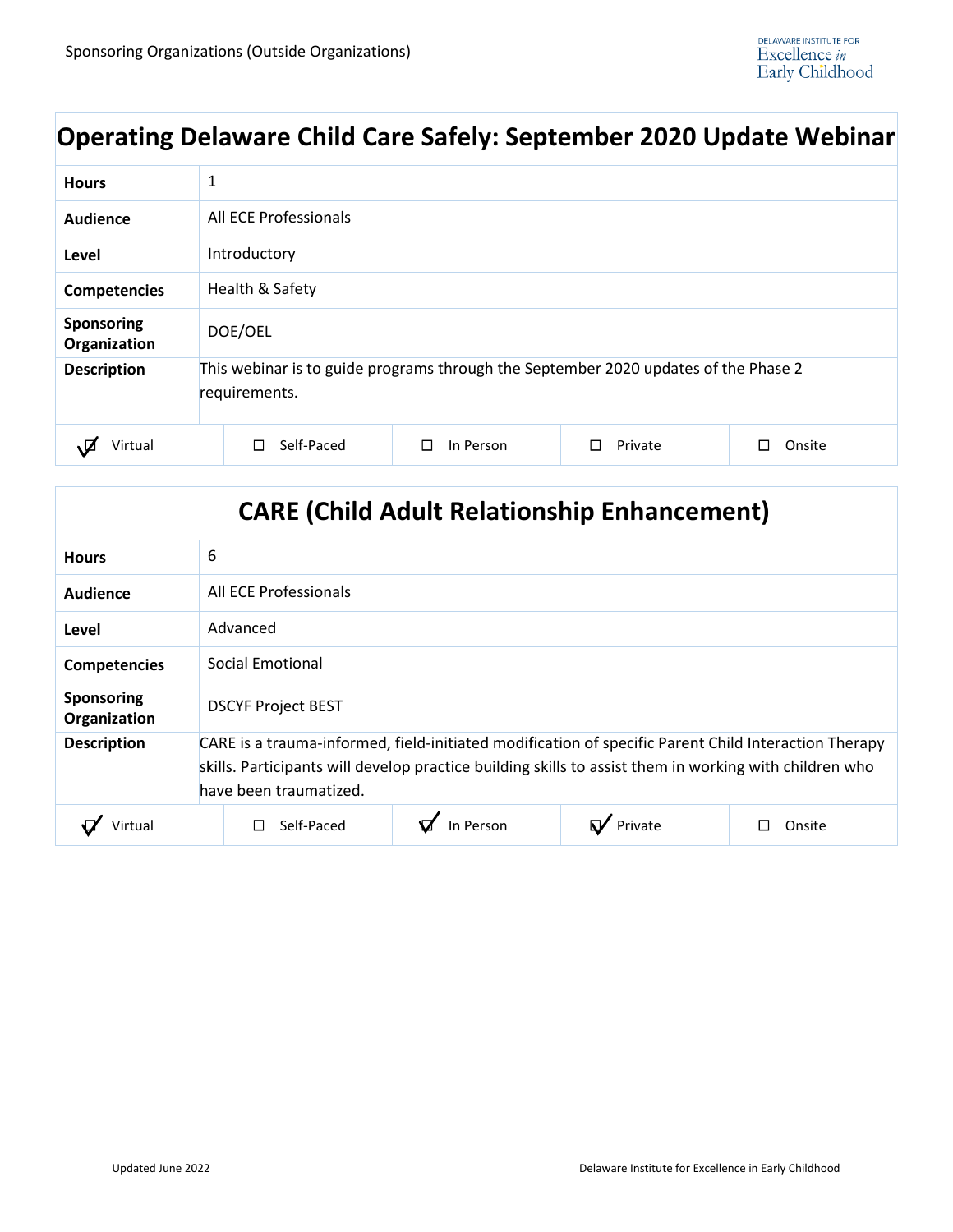# **Seizure Recognition & First Aid**

| <b>Hours</b>                      | 1                                                                                                                                                                                                     |           |         |        |
|-----------------------------------|-------------------------------------------------------------------------------------------------------------------------------------------------------------------------------------------------------|-----------|---------|--------|
| Audience                          | All ECE Professionals                                                                                                                                                                                 |           |         |        |
| Level                             | Introductory                                                                                                                                                                                          |           |         |        |
| <b>Competencies</b>               | Health & Safety                                                                                                                                                                                       |           |         |        |
| <b>Sponsoring</b><br>Organization | <b>Epilepsy Foundation of Delaware</b>                                                                                                                                                                |           |         |        |
| <b>Description</b>                | This workshop will explain how to recognize the four most common types of seizures and how to<br>manage them so that teachers are more comfortable having a child with seizure activity in the class. |           |         |        |
|                                   | Self-Paced                                                                                                                                                                                            | In Person | Private | Onsite |

|                                   |                                                                                                                                                                                                                                                                                                                                                                                                                                                                                                       |           | <b>Decreasing Anxiety/Increasing Resilence</b> |        |
|-----------------------------------|-------------------------------------------------------------------------------------------------------------------------------------------------------------------------------------------------------------------------------------------------------------------------------------------------------------------------------------------------------------------------------------------------------------------------------------------------------------------------------------------------------|-----------|------------------------------------------------|--------|
| <b>Hours</b>                      | $\overline{2}$                                                                                                                                                                                                                                                                                                                                                                                                                                                                                        |           |                                                |        |
| Audience                          | All ECE Professionals                                                                                                                                                                                                                                                                                                                                                                                                                                                                                 |           |                                                |        |
| Level                             | Introductory                                                                                                                                                                                                                                                                                                                                                                                                                                                                                          |           |                                                |        |
| <b>Competencies</b>               | <b>Social Emotional</b>                                                                                                                                                                                                                                                                                                                                                                                                                                                                               |           |                                                |        |
| <b>Sponsoring</b><br>Organization | <b>LNZ Consulting</b>                                                                                                                                                                                                                                                                                                                                                                                                                                                                                 |           |                                                |        |
| <b>Description</b>                | Increasing number of children arrive at school with high symptoms of stress. These symptoms, left<br>unmanaged, impact every aspect of a child's ability to learn. This talk explores how high stress<br>impacts frustration tolerance and self-regulation. It then reviews simple yet powerful tools for<br>educators to detect when a child is in high stress mode and reindirect this mode quickly and<br>effectively into greather self-regulation, social tolerance, and academic perserverance. |           |                                                |        |
| Virtual                           | Self-Paced                                                                                                                                                                                                                                                                                                                                                                                                                                                                                            | In Person | Private                                        | Onsite |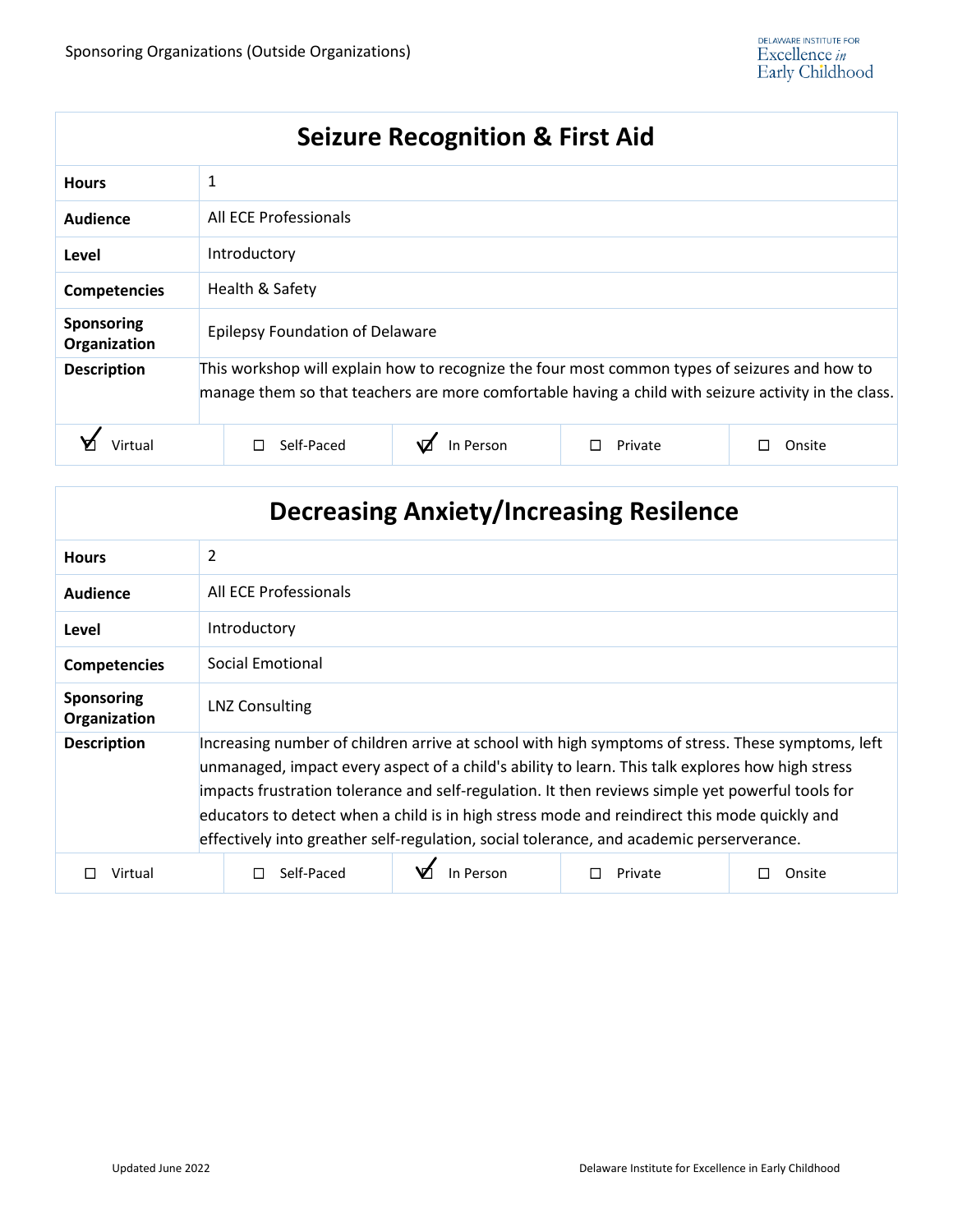|                                   |                                                                                                                                                                                                                                                                                                                                                                                                                                                                                                                                                                                                                                                                                                | <b>C4L Teacher Training: AY1</b> |         |             |  |
|-----------------------------------|------------------------------------------------------------------------------------------------------------------------------------------------------------------------------------------------------------------------------------------------------------------------------------------------------------------------------------------------------------------------------------------------------------------------------------------------------------------------------------------------------------------------------------------------------------------------------------------------------------------------------------------------------------------------------------------------|----------------------------------|---------|-------------|--|
| <b>Hours</b>                      | 3                                                                                                                                                                                                                                                                                                                                                                                                                                                                                                                                                                                                                                                                                              |                                  |         |             |  |
| Audience                          | All ECE Professionals                                                                                                                                                                                                                                                                                                                                                                                                                                                                                                                                                                                                                                                                          |                                  |         |             |  |
| Level                             | Introductory                                                                                                                                                                                                                                                                                                                                                                                                                                                                                                                                                                                                                                                                                   |                                  |         |             |  |
| <b>Competencies</b>               | Environment & Curriculum                                                                                                                                                                                                                                                                                                                                                                                                                                                                                                                                                                                                                                                                       |                                  |         |             |  |
| <b>Sponsoring</b><br>Organization | Marsico Institute For Early Learning & Literacy                                                                                                                                                                                                                                                                                                                                                                                                                                                                                                                                                                                                                                                |                                  |         |             |  |
| <b>Description</b>                | This training will continue to introduce the Connect4Learning (C4L) curriculum to participants in<br>preparation for classroom implementation. The training will begin with a discussion of the<br>formative assessment approach of C4L. Participants will then explore the curriculum's formative<br>assessment approach by reviewing, viewing examples of, and engaging in activities in each of the<br>four content areas. Participants will also explore all of the activities directly relating to the Unit 1<br>project. Participants who complete this training will understand and be able to implement the<br>formative assessment approach of C4L in each of the four content areas. |                                  |         |             |  |
| Virtual                           | Self-Paced                                                                                                                                                                                                                                                                                                                                                                                                                                                                                                                                                                                                                                                                                     | In Person<br>□                   | Private | Onsite<br>П |  |

|                                   | <b>C4L Training AY2: Unit 2 - Our Environment Overview and</b>                                                                                                                                                                                                                                                                                                                                                                                                                                                                                                                                                                                                                       | <b>Introduction</b> |         |        |
|-----------------------------------|--------------------------------------------------------------------------------------------------------------------------------------------------------------------------------------------------------------------------------------------------------------------------------------------------------------------------------------------------------------------------------------------------------------------------------------------------------------------------------------------------------------------------------------------------------------------------------------------------------------------------------------------------------------------------------------|---------------------|---------|--------|
| <b>Hours</b>                      | 3                                                                                                                                                                                                                                                                                                                                                                                                                                                                                                                                                                                                                                                                                    |                     |         |        |
| Audience                          | All ECE Professionals                                                                                                                                                                                                                                                                                                                                                                                                                                                                                                                                                                                                                                                                |                     |         |        |
| Level                             | Introductory                                                                                                                                                                                                                                                                                                                                                                                                                                                                                                                                                                                                                                                                         |                     |         |        |
| <b>Competencies</b>               | Environment & Curriculum                                                                                                                                                                                                                                                                                                                                                                                                                                                                                                                                                                                                                                                             |                     |         |        |
| <b>Sponsoring</b><br>Organization | Marsico Institute For Early Learning & Literacy                                                                                                                                                                                                                                                                                                                                                                                                                                                                                                                                                                                                                                      |                     |         |        |
| <b>Description</b>                | This training will continue to introduce the Connect4Learning (C4L) curriculum to participants in<br>preparation for classroom implementation. The training will focus specifically on introducing Unit 2<br>content in each of the four domains: social-emotional (Think Pair Share, Solution Suitcase), literacy<br>(phonics and Science Journals), math (shapes), and science (environment and Unit project).<br>Participants will review and view examples of Unit 2 activities, discussing potential implementation<br>challenges and solutions. Participants who complete this training will understand and be able to<br>implement lessons in each of the four content areas. |                     |         |        |
| Virtual                           | Self-Paced                                                                                                                                                                                                                                                                                                                                                                                                                                                                                                                                                                                                                                                                           | In Person<br>ΙI     | Private | Onsite |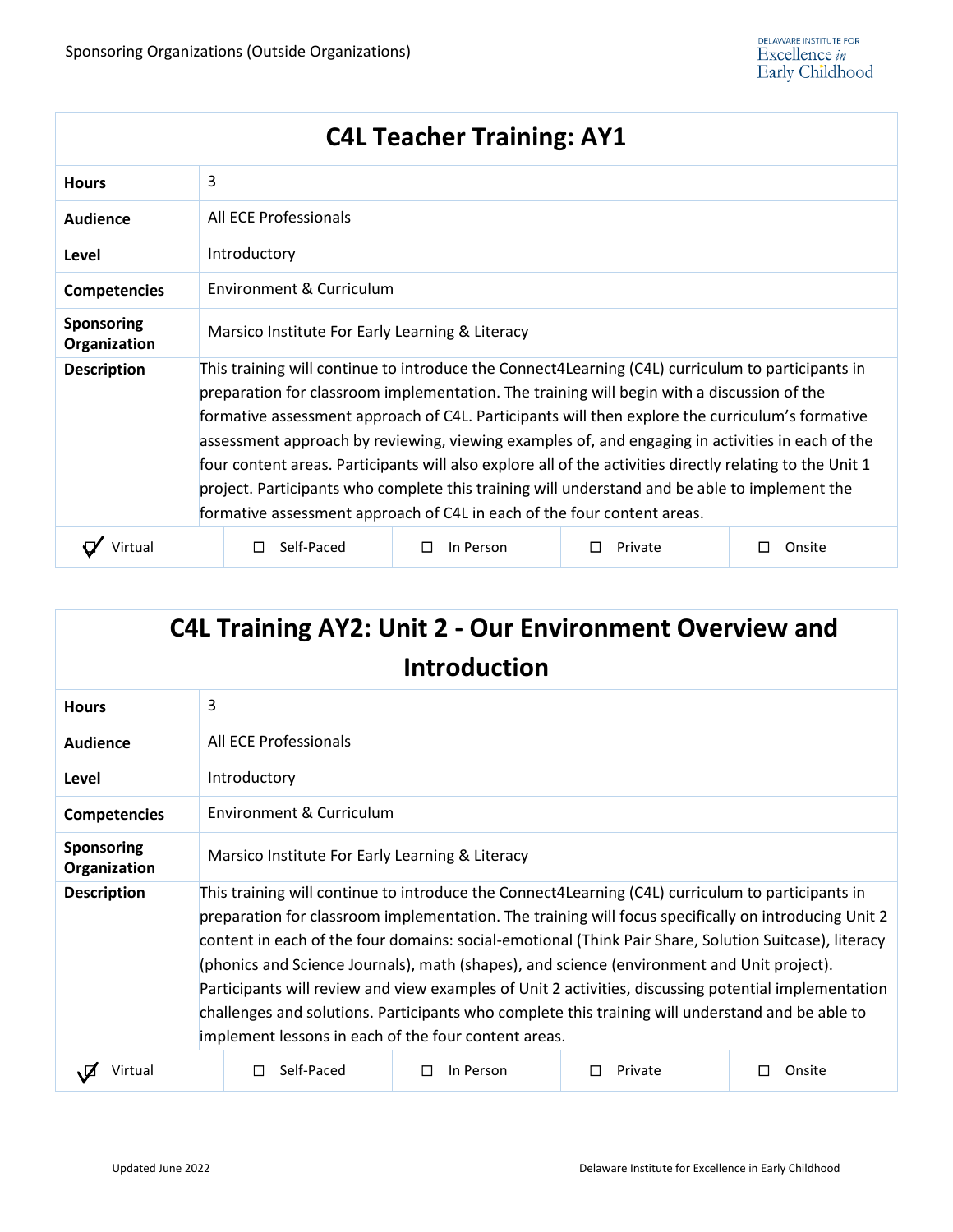# **C4L Training AY3: Unit 2 Weeks 4-6 & Unit 3 Introduction**

| <b>Hours</b>                      | 3                                                                                                                                                                                                                                                                                                                                                                                                                                                                                                                                   |           |         |        |  |
|-----------------------------------|-------------------------------------------------------------------------------------------------------------------------------------------------------------------------------------------------------------------------------------------------------------------------------------------------------------------------------------------------------------------------------------------------------------------------------------------------------------------------------------------------------------------------------------|-----------|---------|--------|--|
| Audience                          | All ECE Professionals                                                                                                                                                                                                                                                                                                                                                                                                                                                                                                               |           |         |        |  |
| Level                             | Introductory                                                                                                                                                                                                                                                                                                                                                                                                                                                                                                                        |           |         |        |  |
| <b>Competencies</b>               | Environment & Curriculum                                                                                                                                                                                                                                                                                                                                                                                                                                                                                                            |           |         |        |  |
| <b>Sponsoring</b><br>Organization | Marsico Institute For Early Learning & Literacy                                                                                                                                                                                                                                                                                                                                                                                                                                                                                     |           |         |        |  |
| <b>Description</b>                | This training will continue to introduce the Connect4Learning (C4L) curriculum to participants in<br>preparation for classroom implementation. The training will focus specifically on reviewing weeks 4-<br>6 of Unit 2 and introducing Unit 3 content in each of the four domains: social-emotional (Solutions<br>Suitcase, Tucker Turtle), literacy (genre [signs and invitations], reading and writing how-to texts,),<br>math (shapes, additional, subtraction, counting), and science (Unit 2 project and form and function). |           |         |        |  |
| Virtua                            | Self-Paced                                                                                                                                                                                                                                                                                                                                                                                                                                                                                                                          | In Person | Private | Onsite |  |

|                                   |                                                                                                                                                                                                                                                                                                                                                                                                                                                                                                                                                                                                                                                      | <b>C4L Training AY4: Unit 3 Deep Dive</b> |         |             |
|-----------------------------------|------------------------------------------------------------------------------------------------------------------------------------------------------------------------------------------------------------------------------------------------------------------------------------------------------------------------------------------------------------------------------------------------------------------------------------------------------------------------------------------------------------------------------------------------------------------------------------------------------------------------------------------------------|-------------------------------------------|---------|-------------|
| <b>Hours</b>                      | 3                                                                                                                                                                                                                                                                                                                                                                                                                                                                                                                                                                                                                                                    |                                           |         |             |
| <b>Audience</b>                   | All ECE Professionals                                                                                                                                                                                                                                                                                                                                                                                                                                                                                                                                                                                                                                |                                           |         |             |
| Level                             | Introductory                                                                                                                                                                                                                                                                                                                                                                                                                                                                                                                                                                                                                                         |                                           |         |             |
| <b>Competencies</b>               | Environment & Curriculum                                                                                                                                                                                                                                                                                                                                                                                                                                                                                                                                                                                                                             |                                           |         |             |
| <b>Sponsoring</b><br>Organization | Marsico Institute For Early Learning & Literacy                                                                                                                                                                                                                                                                                                                                                                                                                                                                                                                                                                                                      |                                           |         |             |
| <b>Description</b>                | This training will continue to introduce the Connect4Learning (C4L) curriculum to participants in<br>preparation for classroom implementation. The training will focus specifically on reviewing key<br>content in each of the four domains: social-emotional (Emotions), literacy (how-to texts, writing),<br>math (shapes, length measurement), and science (form and function). Participants will review and<br>view examples of Unit activities, discussing potential implementation challenges and solutions.<br>Participants who complete this training will understand and be able to implement lessons in each of<br>the four content areas. |                                           |         |             |
|                                   | Self-Paced                                                                                                                                                                                                                                                                                                                                                                                                                                                                                                                                                                                                                                           | In Person<br>П                            | Private | Onsite<br>H |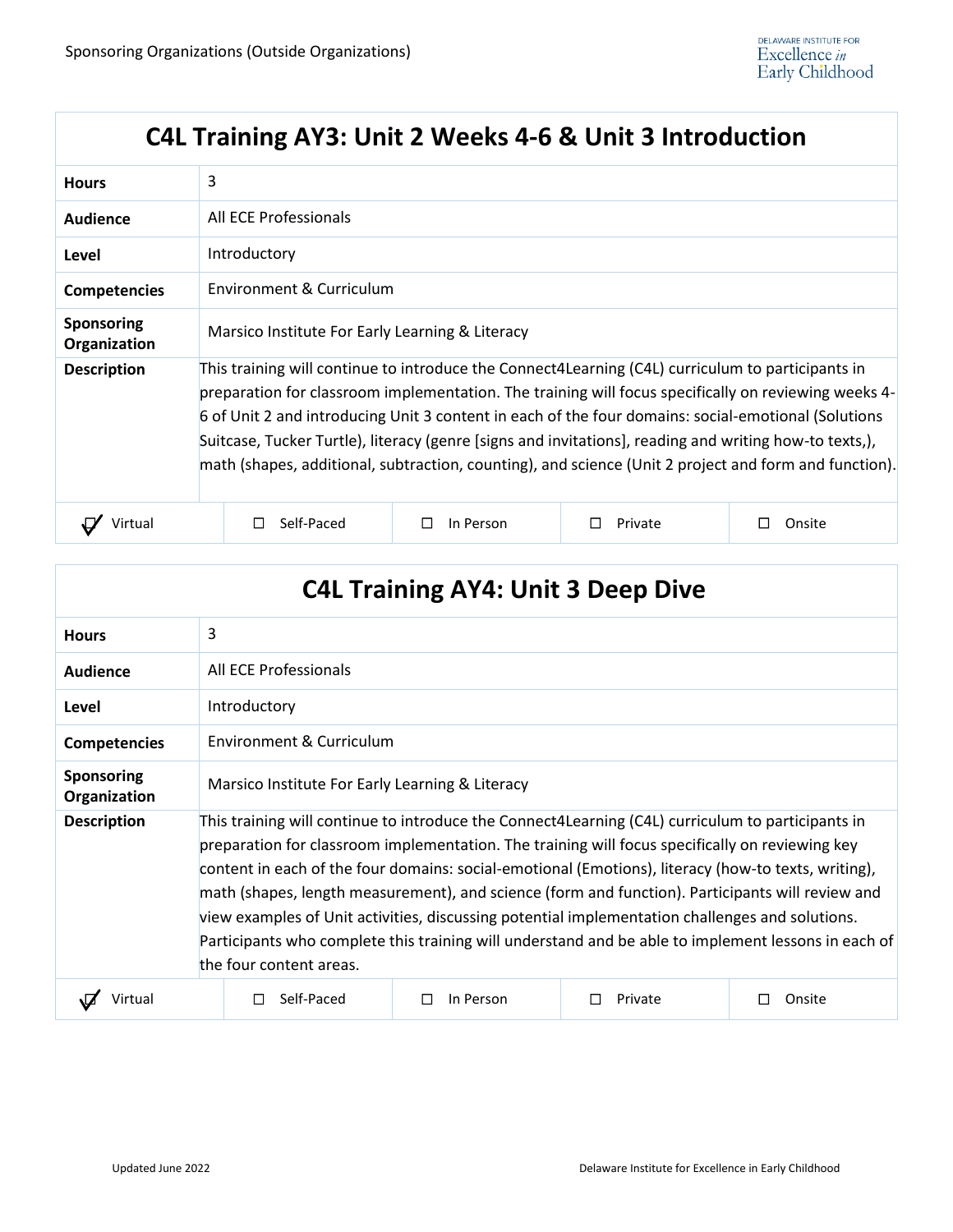# **C4L Training AY5: Unit 3, Weeks 4-6 | Unit 4 Introduction**

| <b>Hours</b>                      | 3                                                                                                                                                                                                                                                                                                                                                                                                                                                                                                                                                                                                                                                       |           |         |        |  |
|-----------------------------------|---------------------------------------------------------------------------------------------------------------------------------------------------------------------------------------------------------------------------------------------------------------------------------------------------------------------------------------------------------------------------------------------------------------------------------------------------------------------------------------------------------------------------------------------------------------------------------------------------------------------------------------------------------|-----------|---------|--------|--|
| <b>Audience</b>                   | All ECE Professionals                                                                                                                                                                                                                                                                                                                                                                                                                                                                                                                                                                                                                                   |           |         |        |  |
| Level                             | Introductory                                                                                                                                                                                                                                                                                                                                                                                                                                                                                                                                                                                                                                            |           |         |        |  |
| <b>Competencies</b>               | Environment & Curriculum                                                                                                                                                                                                                                                                                                                                                                                                                                                                                                                                                                                                                                |           |         |        |  |
| <b>Sponsoring</b><br>Organization | Marsico Institute For Early Learning & Literacy                                                                                                                                                                                                                                                                                                                                                                                                                                                                                                                                                                                                         |           |         |        |  |
| <b>Description</b>                | This training will continue to introduce the Connect4Learning (C4L) curriculum to participants in<br>preparation for classroom implementation. The training will focus specifically on reviewing key<br>content in each of these domains: social-emotional (Emotions), math (comparisons, length<br>measurement, patterns), and science (form and function, sorting, classification). Participants will<br>review and view examples of Unit activities, discussing potential implementation challenges and<br>solutions. Participants who complete this training will understand and be able to implement lessons<br>in each of the four content areas. |           |         |        |  |
|                                   | Self-Paced                                                                                                                                                                                                                                                                                                                                                                                                                                                                                                                                                                                                                                              | In Person | Private | Onsite |  |

|                                   | <b>C4L Training AY6: C4L Training AY5: Unit 4 Deep Dive</b>                                                                                                                                                                                                                                                                                                                                                                                                                                                                                                                                                                                                                          |                     |         |        |
|-----------------------------------|--------------------------------------------------------------------------------------------------------------------------------------------------------------------------------------------------------------------------------------------------------------------------------------------------------------------------------------------------------------------------------------------------------------------------------------------------------------------------------------------------------------------------------------------------------------------------------------------------------------------------------------------------------------------------------------|---------------------|---------|--------|
| <b>Hours</b>                      | 3                                                                                                                                                                                                                                                                                                                                                                                                                                                                                                                                                                                                                                                                                    |                     |         |        |
| <b>Audience</b>                   | All ECE Professionals                                                                                                                                                                                                                                                                                                                                                                                                                                                                                                                                                                                                                                                                |                     |         |        |
| Level                             | Introductory                                                                                                                                                                                                                                                                                                                                                                                                                                                                                                                                                                                                                                                                         |                     |         |        |
| <b>Competencies</b>               | Environment & Curriculum                                                                                                                                                                                                                                                                                                                                                                                                                                                                                                                                                                                                                                                             |                     |         |        |
| <b>Sponsoring</b><br>Organization | Marsico Institute For Early Learning & Literacy                                                                                                                                                                                                                                                                                                                                                                                                                                                                                                                                                                                                                                      |                     |         |        |
| <b>Description</b>                | This training will continue to introduce the Connect4Learning (C4L) curriculum to participants in<br>preparation for classroom implementation. The training will focus specifically on reviewing key<br>content in each of these domains: social-emotional (Emotions), math (shapes, patterns), literacy<br>(genres: captions and signs), and science (collections, man-made and natural objects, classification).<br>Participants will review and view examples of Unit activities, discussing potential implementation<br>challenges and solutions. Participants who complete this training will understand and be able to<br>implement lessons in each of the four content areas. |                     |         |        |
| Virtual                           | Self-Paced                                                                                                                                                                                                                                                                                                                                                                                                                                                                                                                                                                                                                                                                           | In Person<br>$\Box$ | Private | Onsite |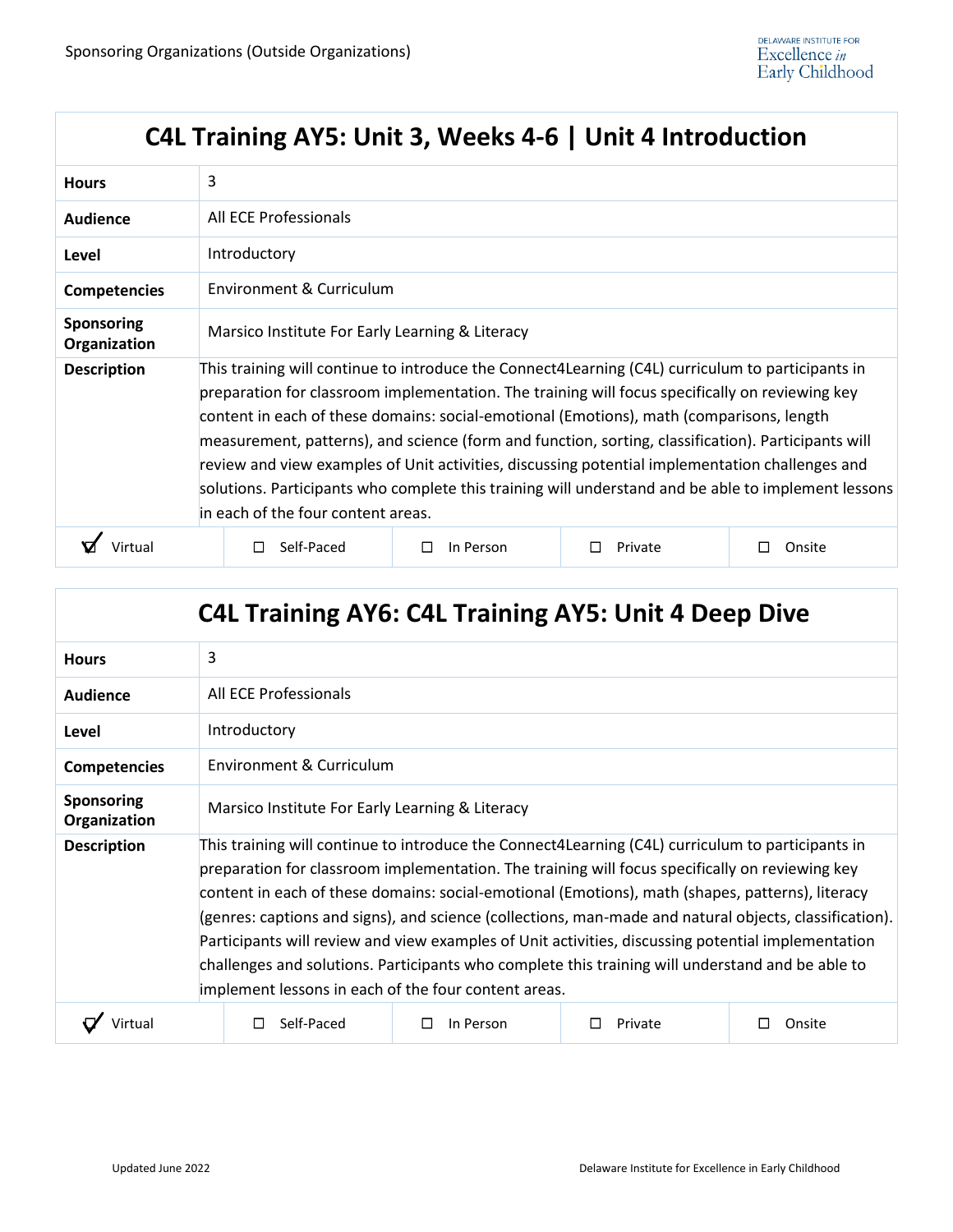# **C4L Training AY7: Unit 5 Deep Dive**

| <b>Hours</b>                      | 3                                                                                                                                                                                                                                                                                                                                                                                                                                                                                                                                                                                                                                                                                                                     |           |         |        |
|-----------------------------------|-----------------------------------------------------------------------------------------------------------------------------------------------------------------------------------------------------------------------------------------------------------------------------------------------------------------------------------------------------------------------------------------------------------------------------------------------------------------------------------------------------------------------------------------------------------------------------------------------------------------------------------------------------------------------------------------------------------------------|-----------|---------|--------|
| <b>Audience</b>                   | All ECE Professionals                                                                                                                                                                                                                                                                                                                                                                                                                                                                                                                                                                                                                                                                                                 |           |         |        |
| Level                             | Introductory                                                                                                                                                                                                                                                                                                                                                                                                                                                                                                                                                                                                                                                                                                          |           |         |        |
| <b>Competencies</b>               | Environment & Curriculum                                                                                                                                                                                                                                                                                                                                                                                                                                                                                                                                                                                                                                                                                              |           |         |        |
| <b>Sponsoring</b><br>Organization | Marsico Institute For Early Learning & Literacy                                                                                                                                                                                                                                                                                                                                                                                                                                                                                                                                                                                                                                                                       |           |         |        |
| <b>Description</b>                | This training will continue to introduce the Connect4Learning (C4L) curriculum to participants in<br>preparation for classroom implementation. The training will focus specifically on reviewing key<br>content in each of these domains: social-emotional (novel solutions for problems, accidents), math<br>(simple addition/subtraction, shape composition, tiling), literacy (phonemes), and science<br>(experiments, life cycles, living things). Participants will review and view examples of Unit activities,<br>discussing potential implementation challenges and solutions. Participants who complete this<br>training will understand and be able to implement lessons in each of the four content areas. |           |         |        |
|                                   | Self-Paced                                                                                                                                                                                                                                                                                                                                                                                                                                                                                                                                                                                                                                                                                                            | In Person | Private | Onsite |

| <b>C4L Training AY8: Unit 6 and End of Year</b> |                                                                                                                                                                                                                                                                                                                                                                                                                                                                                                                                                                                                                                                                                                                                                                                                                                                                                                                                                                         |                |              |             |
|-------------------------------------------------|-------------------------------------------------------------------------------------------------------------------------------------------------------------------------------------------------------------------------------------------------------------------------------------------------------------------------------------------------------------------------------------------------------------------------------------------------------------------------------------------------------------------------------------------------------------------------------------------------------------------------------------------------------------------------------------------------------------------------------------------------------------------------------------------------------------------------------------------------------------------------------------------------------------------------------------------------------------------------|----------------|--------------|-------------|
| <b>Hours</b>                                    | 3                                                                                                                                                                                                                                                                                                                                                                                                                                                                                                                                                                                                                                                                                                                                                                                                                                                                                                                                                                       |                |              |             |
| <b>Audience</b>                                 | All ECE Professionals                                                                                                                                                                                                                                                                                                                                                                                                                                                                                                                                                                                                                                                                                                                                                                                                                                                                                                                                                   |                |              |             |
| Level                                           | Introductory                                                                                                                                                                                                                                                                                                                                                                                                                                                                                                                                                                                                                                                                                                                                                                                                                                                                                                                                                            |                |              |             |
| <b>Competencies</b>                             | <b>Environment &amp; Curriculum</b>                                                                                                                                                                                                                                                                                                                                                                                                                                                                                                                                                                                                                                                                                                                                                                                                                                                                                                                                     |                |              |             |
| <b>Sponsoring</b><br>Organization               | Marsico Institute For Early Learning & Literacy                                                                                                                                                                                                                                                                                                                                                                                                                                                                                                                                                                                                                                                                                                                                                                                                                                                                                                                         |                |              |             |
| <b>Description</b>                              | This training will continue to introduce the Connect4Learning (C4L) curriculum to participants in<br>preparation for classroom implementation. The training will focus specifically on reviewing key<br>content in each of these domains: social-emotional (kindergarten readiness, emotions in others),<br>math (simple addition/subtraction, shape composition, 2D/3D shapes) literacy (opinions/support,<br>rhyming, biography) and science (report on data, scientists). Participants will review and view<br>examples of Unit activities, discussing potential implementation challenges and solutions.<br>Participants who complete this training will understand and be able to implement lessons in each of<br>the four content areas. Participants will also prepare for class activities going into the summer and<br>how to engage families. They will also reflect on their successes and challenges in curriculum<br>implementation from this school year. |                |              |             |
| Virtual                                         | Self-Paced<br>п                                                                                                                                                                                                                                                                                                                                                                                                                                                                                                                                                                                                                                                                                                                                                                                                                                                                                                                                                         | П<br>In Person | П<br>Private | П<br>Onsite |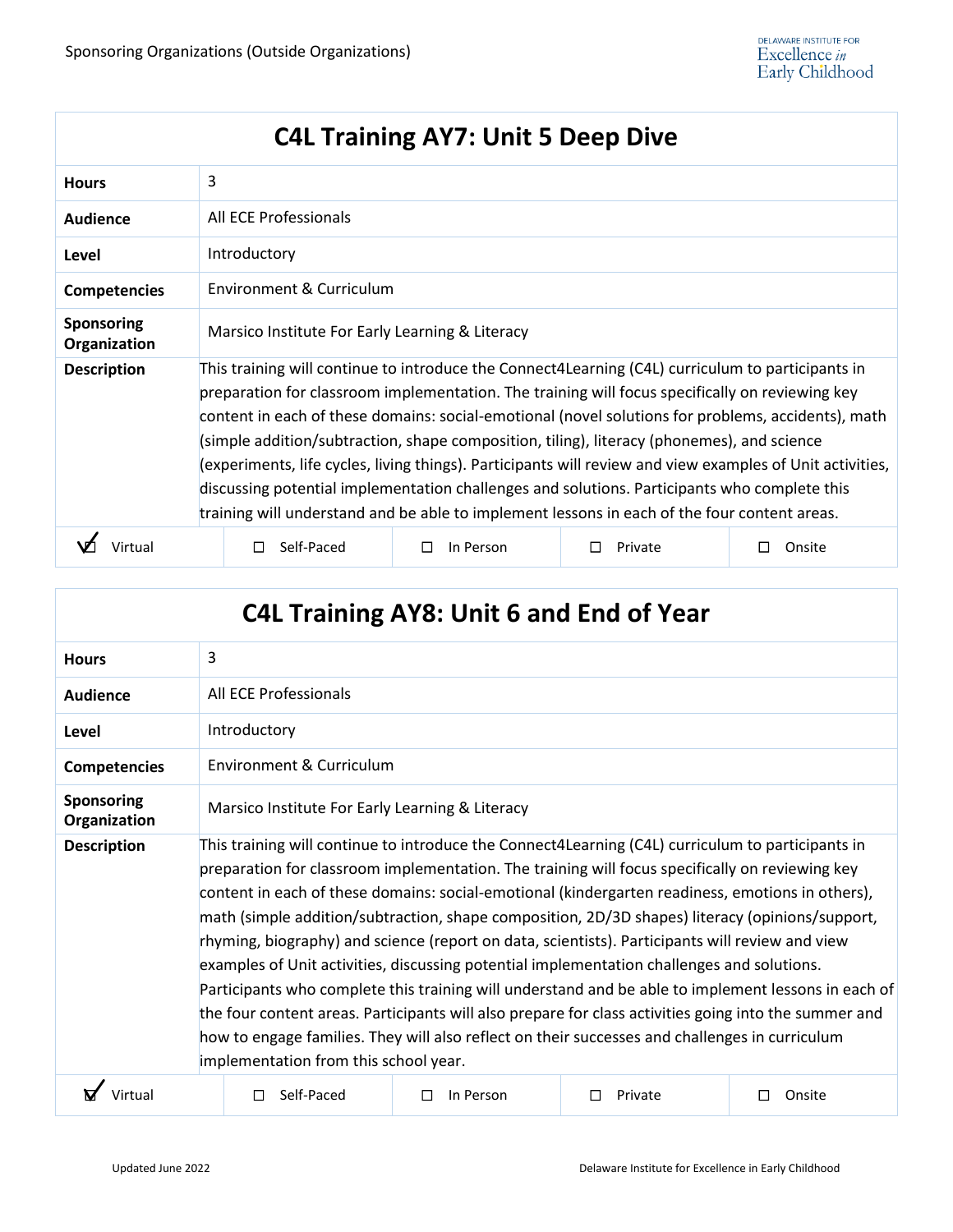# **Connect4Learning Summer Teacher Training**

| <b>Hours</b>               | 9                                                                                                                                                                                                                                                                                                                                  |                          |         |        |  |
|----------------------------|------------------------------------------------------------------------------------------------------------------------------------------------------------------------------------------------------------------------------------------------------------------------------------------------------------------------------------|--------------------------|---------|--------|--|
| Audience                   | All ECE Professionals                                                                                                                                                                                                                                                                                                              |                          |         |        |  |
| Level                      | Introductory                                                                                                                                                                                                                                                                                                                       |                          |         |        |  |
| <b>Competencies</b>        |                                                                                                                                                                                                                                                                                                                                    | Environment & Curriculum |         |        |  |
| Sponsoring<br>Organization | Marsico Institute For Early Learning & Literacy                                                                                                                                                                                                                                                                                    |                          |         |        |  |
| <b>Description</b>         | This series of training will provide an introduction to the Connect4Learning (C4L) curriculum and the<br>interdisciplinary background and purpose for the whole-child approach in C4L. The training will<br>cover social-emotional, language and literacy, math, and science curriculum as it applies to<br>preschool-aged student |                          |         |        |  |
| Virtual                    | Self-Paced                                                                                                                                                                                                                                                                                                                         | In Person                | Private | Onsite |  |

| <b>Advocacy 101 - For Early Childhood Professionals</b> |                                                                                                                                                                                                                                                                         |  |  |  |
|---------------------------------------------------------|-------------------------------------------------------------------------------------------------------------------------------------------------------------------------------------------------------------------------------------------------------------------------|--|--|--|
| <b>Hours</b>                                            | $\overline{2}$                                                                                                                                                                                                                                                          |  |  |  |
| Audience                                                | All ECE Professionals                                                                                                                                                                                                                                                   |  |  |  |
| Level                                                   | Introductory                                                                                                                                                                                                                                                            |  |  |  |
| <b>Competencies</b>                                     | Professionalism                                                                                                                                                                                                                                                         |  |  |  |
| <b>Sponsoring</b><br>Organization                       | Michelle Spencer                                                                                                                                                                                                                                                        |  |  |  |
| <b>Description</b>                                      | The Delaware Association for the Education of Young Children is involved every year with<br>Delaware's Early childhood Advocacy Day, howerver, advocay is more than one day in Dover. This<br>session will help anyone interestsed in being more involved to learn how! |  |  |  |
|                                                         | In Person<br>Self-Paced<br>Private<br>Onsite                                                                                                                                                                                                                            |  |  |  |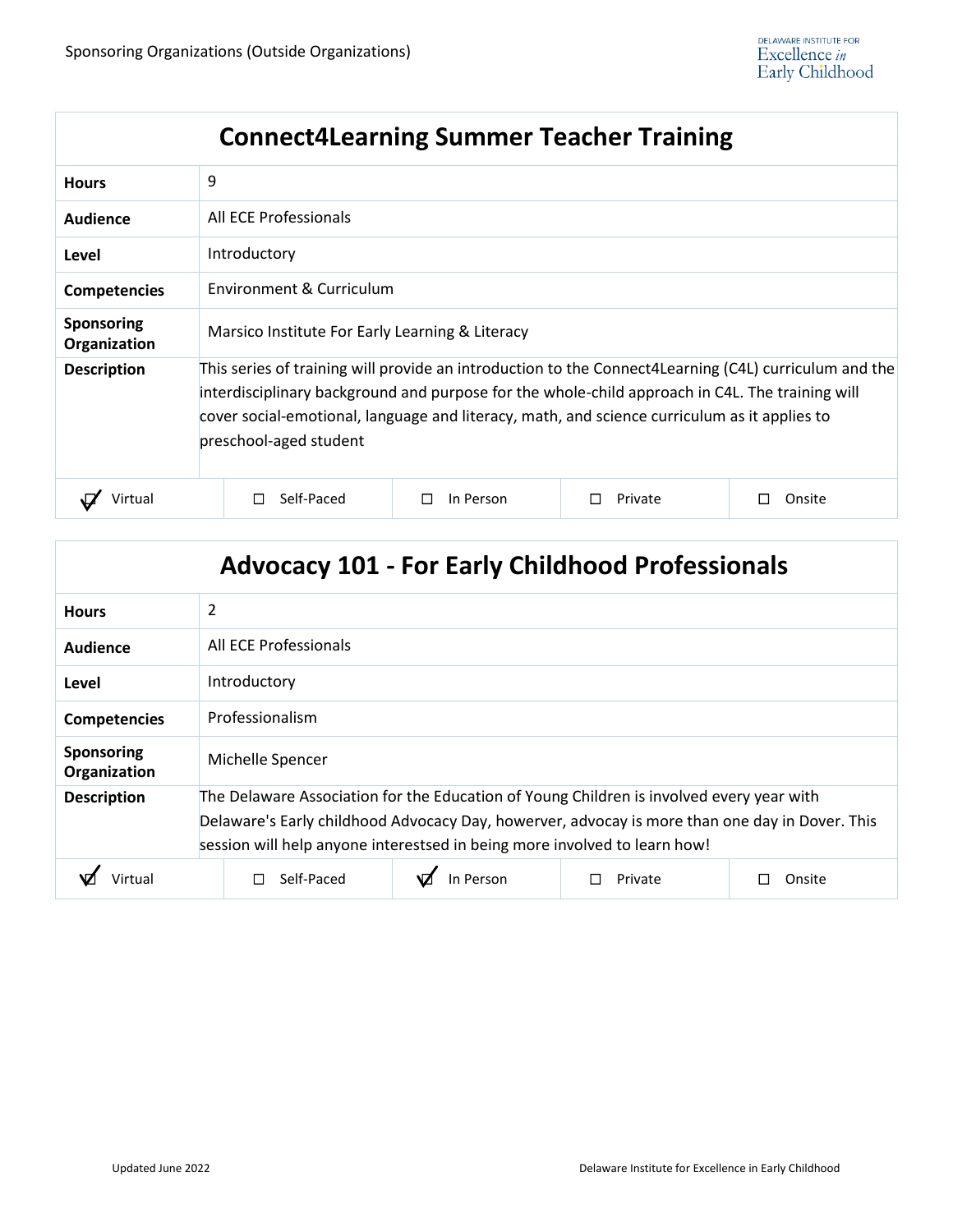#### **What's in a Routine? For Infant and Toddler Care**

| <b>Hours</b>               | 3                                                                                                                                                                                                                                                                                                                                                                                                                                                                                      |                          |         |        |  |
|----------------------------|----------------------------------------------------------------------------------------------------------------------------------------------------------------------------------------------------------------------------------------------------------------------------------------------------------------------------------------------------------------------------------------------------------------------------------------------------------------------------------------|--------------------------|---------|--------|--|
| Audience                   | All ECE Professionals                                                                                                                                                                                                                                                                                                                                                                                                                                                                  |                          |         |        |  |
| Level                      | Introductory                                                                                                                                                                                                                                                                                                                                                                                                                                                                           |                          |         |        |  |
| <b>Competencies</b>        |                                                                                                                                                                                                                                                                                                                                                                                                                                                                                        | Environment & Curriculum |         |        |  |
| Sponsoring<br>Organization | Michelle Spencer                                                                                                                                                                                                                                                                                                                                                                                                                                                                       |                          |         |        |  |
| <b>Description</b>         | The purpose of this training is to introduct resources and information to early childhood<br>professionals to focus on understanding how to make the most out of ourtine times with infants<br>and toddlers. After this training participants can establish relationships through routine care and be<br>culturally sensitive with families about routines. Participants can utilize routine times in a more<br>effective way to connect with each child and individualize curriculum. |                          |         |        |  |
|                            | Self-Paced                                                                                                                                                                                                                                                                                                                                                                                                                                                                             | In Person                | Private | Onsite |  |

# **Nemours BrightStar! The Complete Program for Early Literacy Success: Level Two Curriculum and Implementation Training**

| <b>Hours</b>               | 6                                                                                                                                                                                                                                                                                                                                                                                                                                                                                                                                                                    |                          |         |        |  |
|----------------------------|----------------------------------------------------------------------------------------------------------------------------------------------------------------------------------------------------------------------------------------------------------------------------------------------------------------------------------------------------------------------------------------------------------------------------------------------------------------------------------------------------------------------------------------------------------------------|--------------------------|---------|--------|--|
| Audience                   | All ECE Professionals                                                                                                                                                                                                                                                                                                                                                                                                                                                                                                                                                |                          |         |        |  |
| Level                      | Introductory                                                                                                                                                                                                                                                                                                                                                                                                                                                                                                                                                         |                          |         |        |  |
| <b>Competencies</b>        |                                                                                                                                                                                                                                                                                                                                                                                                                                                                                                                                                                      | Environment & Curriculum |         |        |  |
| Sponsoring<br>Organization | Nemours Brightstart!                                                                                                                                                                                                                                                                                                                                                                                                                                                                                                                                                 |                          |         |        |  |
| <b>Description</b>         | Discover Nemours BrightStart! The Complete Program for Early Literacy Success: Level Two, a<br>supplemental literacy curriculum that delivers individualized reading instruction to emerging<br>readers. Designed as a program that is fun developmentally appropriate and easy to implement this<br>curriculum enhances the foundation for future reading success. The interactive training will explore<br>the developmentally appropriate instructional practices and effective teaching strategies that move<br>diverse young learners toward beginning reading. |                          |         |        |  |
| Virtual                    | Self-Paced                                                                                                                                                                                                                                                                                                                                                                                                                                                                                                                                                           | In Person                | Private | Onsite |  |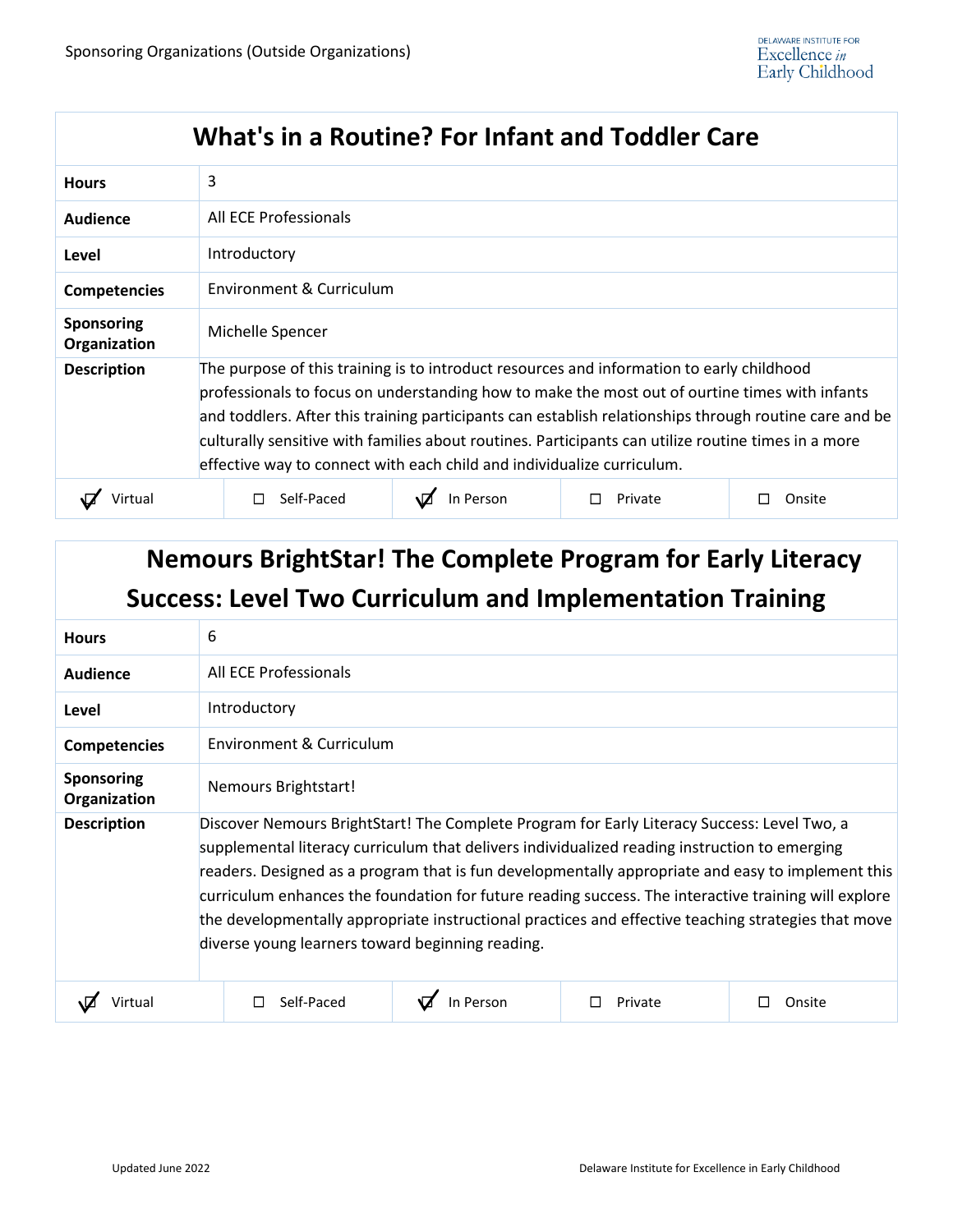|                                   |                                                                                                                                                                                                                                                                                                                                                                                                                                                                                                                                                                                       | <b>Choosing Your Attitude: Strengths-Based</b><br><b>Family Engagement Webinar Series</b> |         |             |  |  |
|-----------------------------------|---------------------------------------------------------------------------------------------------------------------------------------------------------------------------------------------------------------------------------------------------------------------------------------------------------------------------------------------------------------------------------------------------------------------------------------------------------------------------------------------------------------------------------------------------------------------------------------|-------------------------------------------------------------------------------------------|---------|-------------|--|--|
| <b>Hours</b>                      | 7.5                                                                                                                                                                                                                                                                                                                                                                                                                                                                                                                                                                                   |                                                                                           |         |             |  |  |
| <b>Audience</b>                   | All ECE Professionals                                                                                                                                                                                                                                                                                                                                                                                                                                                                                                                                                                 |                                                                                           |         |             |  |  |
| Level                             | Introductory                                                                                                                                                                                                                                                                                                                                                                                                                                                                                                                                                                          |                                                                                           |         |             |  |  |
| <b>Competencies</b>               | <b>Family Management</b>                                                                                                                                                                                                                                                                                                                                                                                                                                                                                                                                                              |                                                                                           |         |             |  |  |
| <b>Sponsoring</b><br>Organization | New Directions Early Head Start                                                                                                                                                                                                                                                                                                                                                                                                                                                                                                                                                       |                                                                                           |         |             |  |  |
| <b>Description</b>                | When interacting with families, finding common ground is critical. Taking multiple perspectives on a<br>situation can help family-facing providers identify a common place where we can join with families.<br>This requires reflecting on all points of view; one's own, the child's, and that of their family<br>members. In this webinar, you will learn how to use perspective-taking to connect with families in<br>their child's care and development. You will learn about family engagement strategies for<br>Perspective Taking that you can immediately apply to your work. |                                                                                           |         |             |  |  |
| Virtual                           | Self-Paced<br>□                                                                                                                                                                                                                                                                                                                                                                                                                                                                                                                                                                       | In Person                                                                                 | Private | Onsite<br>□ |  |  |

| <b>Powers of Resilience: Social Emotional Learning for Adults</b> |                                                                                                                                                                                                                                                                                                                                                                                                                                                                                                                                                                                                                                                                                                                                                                                          |           |         |             |  |  |  |
|-------------------------------------------------------------------|------------------------------------------------------------------------------------------------------------------------------------------------------------------------------------------------------------------------------------------------------------------------------------------------------------------------------------------------------------------------------------------------------------------------------------------------------------------------------------------------------------------------------------------------------------------------------------------------------------------------------------------------------------------------------------------------------------------------------------------------------------------------------------------|-----------|---------|-------------|--|--|--|
| <b>Hours</b>                                                      | 24                                                                                                                                                                                                                                                                                                                                                                                                                                                                                                                                                                                                                                                                                                                                                                                       |           |         |             |  |  |  |
| <b>Audience</b>                                                   | All ECE Professionals                                                                                                                                                                                                                                                                                                                                                                                                                                                                                                                                                                                                                                                                                                                                                                    |           |         |             |  |  |  |
| Level                                                             | Intermediate                                                                                                                                                                                                                                                                                                                                                                                                                                                                                                                                                                                                                                                                                                                                                                             |           |         |             |  |  |  |
| <b>Competencies</b>                                               | Social Emotional                                                                                                                                                                                                                                                                                                                                                                                                                                                                                                                                                                                                                                                                                                                                                                         |           |         |             |  |  |  |
| <b>Sponsoring</b><br>Organization                                 | New Directions Early Head Start                                                                                                                                                                                                                                                                                                                                                                                                                                                                                                                                                                                                                                                                                                                                                          |           |         |             |  |  |  |
| <b>Description</b>                                                | The Seven Powers of Conscious Discipline help you develop your inner resources and create<br>purposeful positive change in your life. Through this course, you'll become aware of mental models,<br>limiting beliefs, unconscious biases and intentions that drive your feelings and behaviors. With<br>consciousness comes the opportunity to choose differently and make lasting change in your life and<br>lives you touch. In this new e-course from Dr. Becky Bailey, the first Social Emotional Learning for<br>Adults course of it's kind, you'll learn how to live a life that reflects your values and vision, creating<br>the home or school culture and community that you truly want to see. In turn, you'll pass healthy<br>beliefs and behaviors on to future generations. |           |         |             |  |  |  |
| Virtua                                                            | Self-Paced                                                                                                                                                                                                                                                                                                                                                                                                                                                                                                                                                                                                                                                                                                                                                                               | In Person | Private | Onsite<br>П |  |  |  |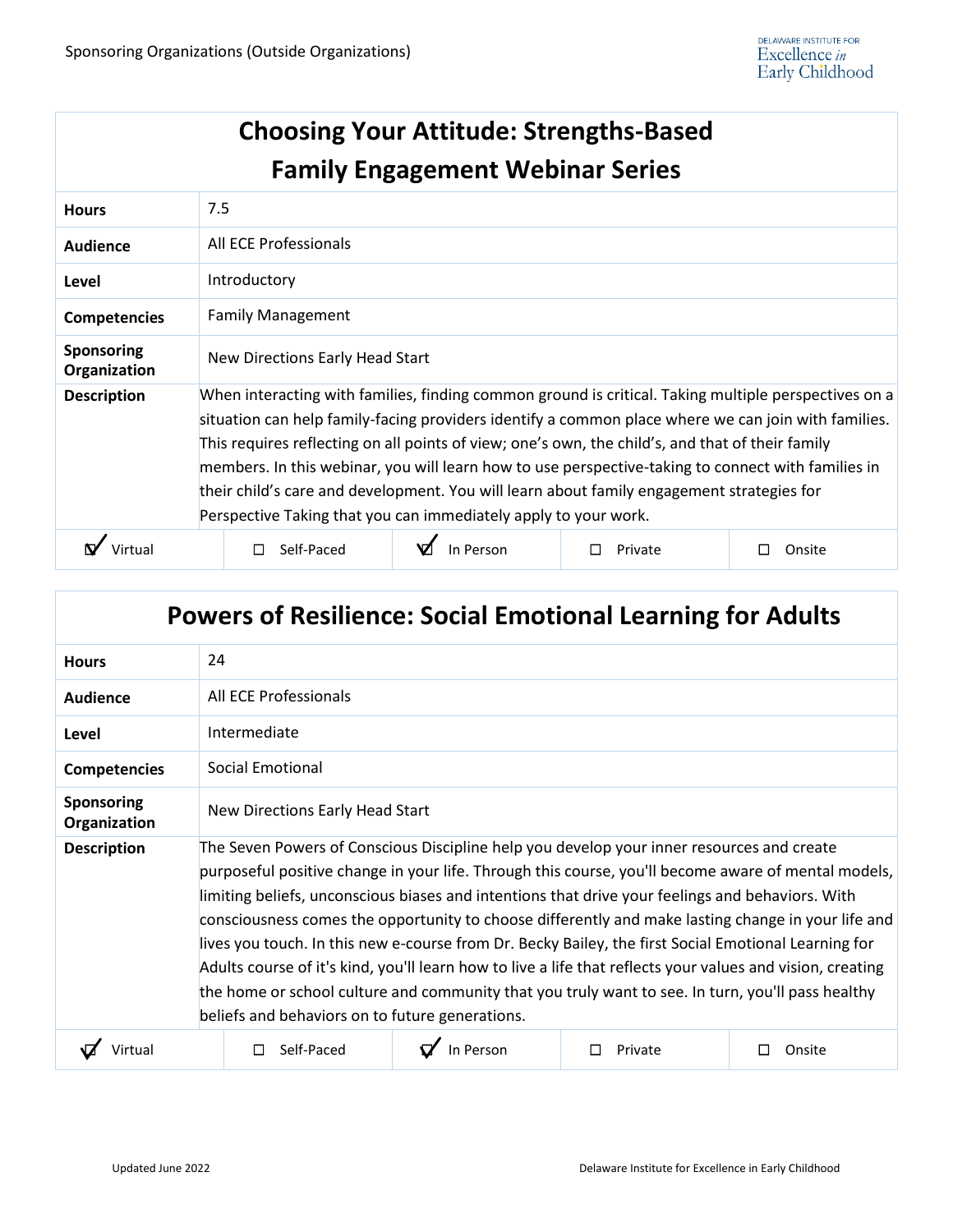# **Helping Children Cope: Decreasing Anxiety / Increasing Resilience**

| <b>Hours</b>               | 2                                                                                                                                                                                                                                                                                                                                                                                                                                                                                                   |           |         |        |  |
|----------------------------|-----------------------------------------------------------------------------------------------------------------------------------------------------------------------------------------------------------------------------------------------------------------------------------------------------------------------------------------------------------------------------------------------------------------------------------------------------------------------------------------------------|-----------|---------|--------|--|
| Audience                   | All ECE Professionals                                                                                                                                                                                                                                                                                                                                                                                                                                                                               |           |         |        |  |
| Level                      | Introductory                                                                                                                                                                                                                                                                                                                                                                                                                                                                                        |           |         |        |  |
| <b>Competencies</b>        | Social Emotional                                                                                                                                                                                                                                                                                                                                                                                                                                                                                    |           |         |        |  |
| Sponsoring<br>Organization | Nursery and Kindergarten Association of Delaware                                                                                                                                                                                                                                                                                                                                                                                                                                                    |           |         |        |  |
| <b>Description</b>         | Increasing numbers of children arrive at school with high symptoms of stress. These symptoms, left<br>unmanaged, impact every aspect of a child's ability to learn. This talk explores how high stress<br>impacts frustration tolerance and self-regulation. It then reviews simple yet powerful tools for<br>educators to detect when a child is in high stress mode and redirect this mode quickly and<br>effectively into greater self-regulation, social tolerance, and academic perserverance. |           |         |        |  |
|                            | Self-Paced                                                                                                                                                                                                                                                                                                                                                                                                                                                                                          | In Person | Private | Onsite |  |

| <b>Bullying: What To Do</b>       |                                                                                                                 |           |         |              |  |  |
|-----------------------------------|-----------------------------------------------------------------------------------------------------------------|-----------|---------|--------------|--|--|
| <b>Hours</b>                      | 2                                                                                                               |           |         |              |  |  |
| Audience                          | All ECE Professionals                                                                                           |           |         |              |  |  |
| Level                             | Introductory                                                                                                    |           |         |              |  |  |
| <b>Competencies</b>               | Social Emotional                                                                                                |           |         |              |  |  |
| <b>Sponsoring</b><br>Organization | Prevent Child Abuse Delaware                                                                                    |           |         |              |  |  |
| <b>Description</b>                | Participants will recognize bullying characteristics and learn interventions to decrease bullying<br>behaviors. |           |         |              |  |  |
| Virtual                           | Self-Paced<br>П                                                                                                 | In Person | Private | Onsite<br>ΙI |  |  |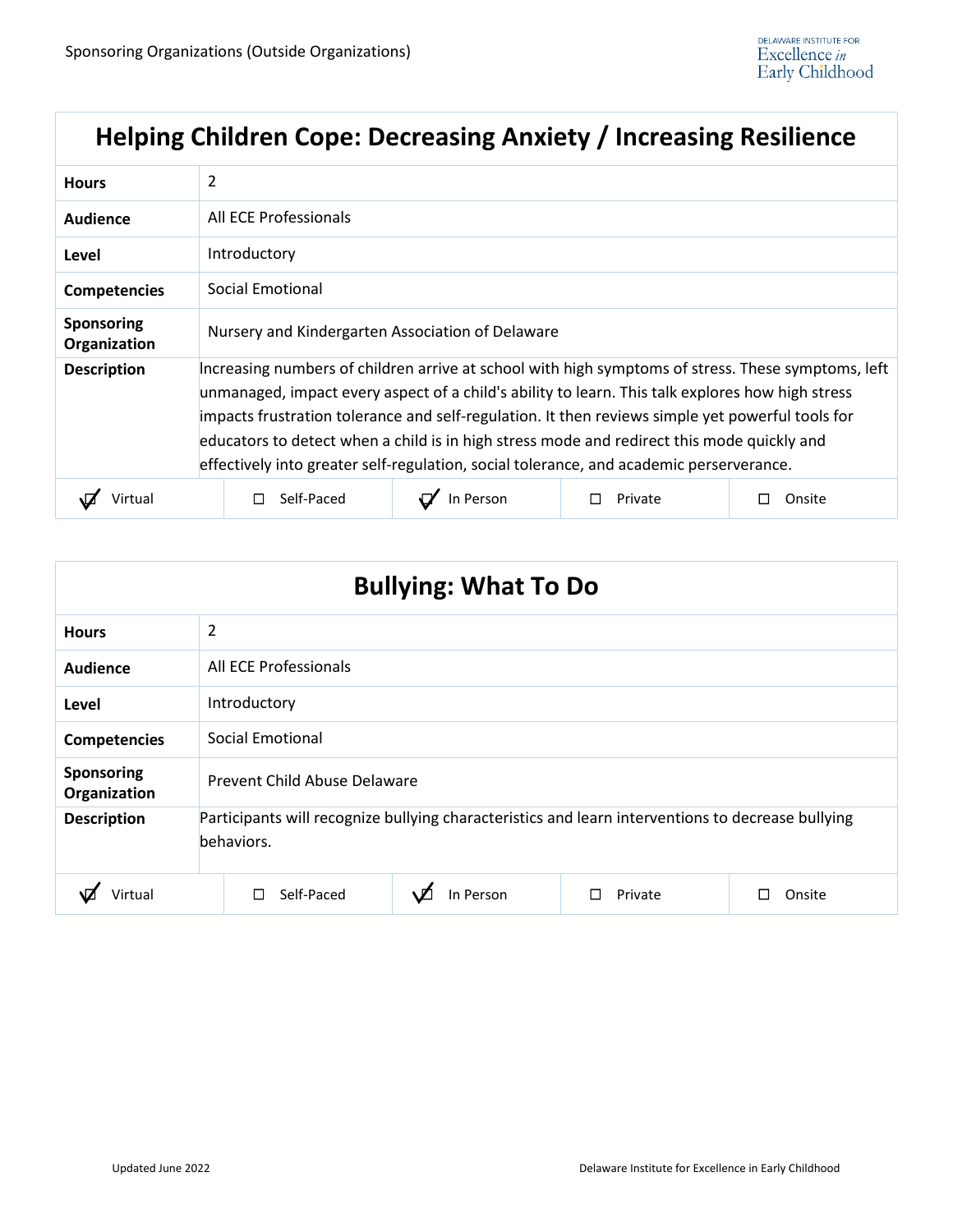| <b>Stewards of Children</b>       |                                                                                                                                                                                                                                                                                    |           |         |             |  |
|-----------------------------------|------------------------------------------------------------------------------------------------------------------------------------------------------------------------------------------------------------------------------------------------------------------------------------|-----------|---------|-------------|--|
| <b>Hours</b>                      | 3                                                                                                                                                                                                                                                                                  |           |         |             |  |
| Audience                          | All ECE Professionals                                                                                                                                                                                                                                                              |           |         |             |  |
| Level                             | Introductory                                                                                                                                                                                                                                                                       |           |         |             |  |
| <b>Competencies</b>               | Health & Safety                                                                                                                                                                                                                                                                    |           |         |             |  |
| <b>Sponsoring</b><br>Organization | Prevent Child Abuse Delaware                                                                                                                                                                                                                                                       |           |         |             |  |
| <b>Description</b>                | Participants will be able to define and identify possible indicators of child sexual abuse. They will<br>learn when and where to report abuse. Participants will learn how to handle disclosures of abuse<br>and will be able to identify the "7 Steps to Protecting our Children" |           |         |             |  |
| Virtual                           | Self-Paced<br>L                                                                                                                                                                                                                                                                    | In Person | Private | Onsite<br>П |  |

| The Impact of Trauma on the Developing Child |                                                                                                                                                                                                                     |           |         |        |  |  |
|----------------------------------------------|---------------------------------------------------------------------------------------------------------------------------------------------------------------------------------------------------------------------|-----------|---------|--------|--|--|
| <b>Hours</b>                                 | 3.5                                                                                                                                                                                                                 |           |         |        |  |  |
| Audience                                     | All ECE Professionals                                                                                                                                                                                               |           |         |        |  |  |
| Level                                        | Introductory                                                                                                                                                                                                        |           |         |        |  |  |
| <b>Competencies</b>                          | Health & Safety                                                                                                                                                                                                     |           |         |        |  |  |
| <b>Sponsoring</b><br>Organization            | Prevent Child Abuse Delaware                                                                                                                                                                                        |           |         |        |  |  |
| <b>Description</b>                           | Trauma is prevalent in our society. Childcare professionals deal with challenging children and<br>families daily. This curriculum will help professionals understand what trauma is and how it impacts<br>families. |           |         |        |  |  |
| Virtual                                      | Self-Paced<br>L                                                                                                                                                                                                     | In Person | Private | Onsite |  |  |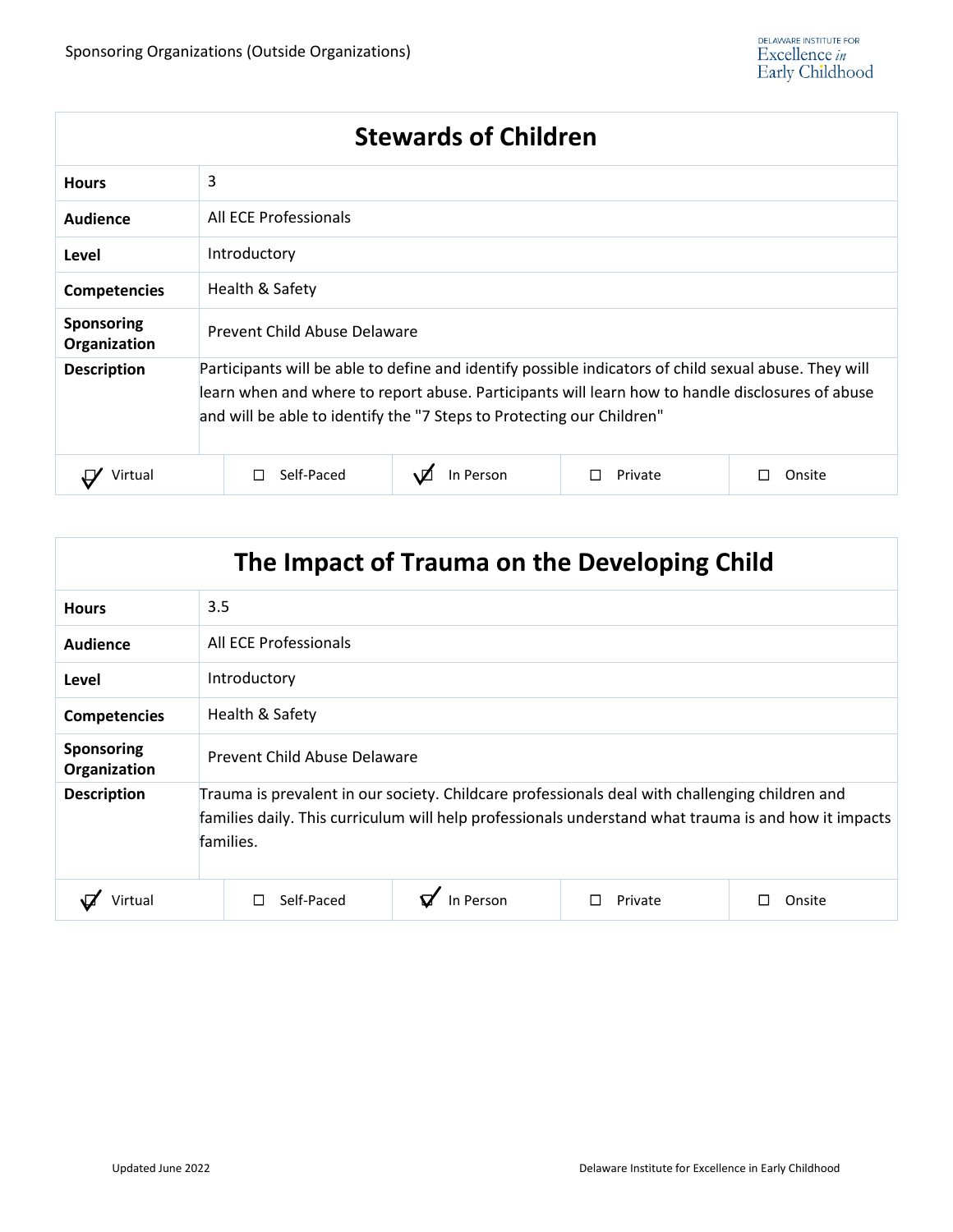# **Understanding Temperament**

| <b>Hours</b>                      | 5                                                                                                                                                                                                                                                            |  |  |  |
|-----------------------------------|--------------------------------------------------------------------------------------------------------------------------------------------------------------------------------------------------------------------------------------------------------------|--|--|--|
| Audience                          | All ECE Professionals                                                                                                                                                                                                                                        |  |  |  |
| Level                             | Introductory                                                                                                                                                                                                                                                 |  |  |  |
| <b>Competencies</b>               | Social Emotional                                                                                                                                                                                                                                             |  |  |  |
| <b>Sponsoring</b><br>Organization | Prevent Child Abuse Delaware                                                                                                                                                                                                                                 |  |  |  |
| <b>Description</b>                | Participants will be able to identify and describe the nine temperament traits. Gain a better<br>knowledge of temperament and how it impacts relationships. Learn to identify strategies to use in<br>the classroom and respond to challenging temperaments. |  |  |  |
| Virtual                           | Self-Paced<br>In Person<br>Private<br>Onsite                                                                                                                                                                                                                 |  |  |  |

| Meeting the Challenge of Providing Quality Education and Care to<br><b>Young Children during the COVID19 Threat:</b> |                                                                                                                                                                                                                                                                                                                                                                                                                                                                                  |           |         |        |  |  |  |
|----------------------------------------------------------------------------------------------------------------------|----------------------------------------------------------------------------------------------------------------------------------------------------------------------------------------------------------------------------------------------------------------------------------------------------------------------------------------------------------------------------------------------------------------------------------------------------------------------------------|-----------|---------|--------|--|--|--|
| <b>Tools for Coping &amp; Building Resilience</b>                                                                    |                                                                                                                                                                                                                                                                                                                                                                                                                                                                                  |           |         |        |  |  |  |
| <b>Hours</b>                                                                                                         | 2                                                                                                                                                                                                                                                                                                                                                                                                                                                                                |           |         |        |  |  |  |
| <b>Audience</b>                                                                                                      | All ECE Professionals                                                                                                                                                                                                                                                                                                                                                                                                                                                            |           |         |        |  |  |  |
| Level                                                                                                                | Introductory                                                                                                                                                                                                                                                                                                                                                                                                                                                                     |           |         |        |  |  |  |
| Competencies                                                                                                         | <b>Social Emotional</b>                                                                                                                                                                                                                                                                                                                                                                                                                                                          |           |         |        |  |  |  |
| <b>Sponsoring</b><br>Organization                                                                                    | The Laughter Remedy                                                                                                                                                                                                                                                                                                                                                                                                                                                              |           |         |        |  |  |  |
| <b>Description</b>                                                                                                   | This entertaining presentation focuses on the unique forms of stress faced by EC educators and care<br>providers as we learn how to live and work in the midst of COVID19. Several approaches to<br>managing stress are discussed, with special attention given to how keeping your sense of humor<br>helps give you the emotional resilience required to work effectively with young children during this<br>crisis. Guidelines for improving your sense of humor are provided. |           |         |        |  |  |  |
|                                                                                                                      | Self-Paced                                                                                                                                                                                                                                                                                                                                                                                                                                                                       | In Person | Private | Onsite |  |  |  |